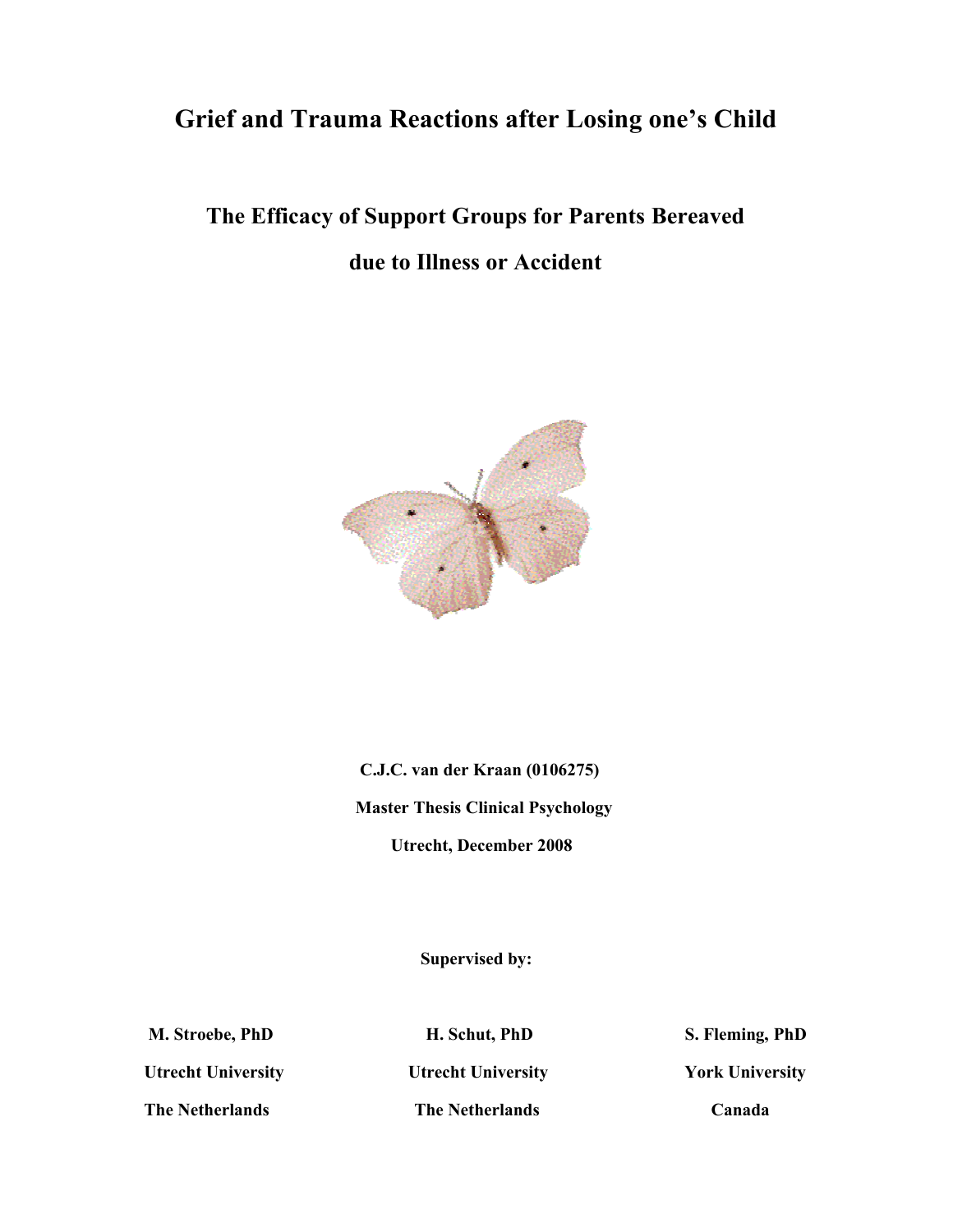## The death of a child

The death of a child. It's something you read about in newspapers; something that happens to other people. Not to you, not to your child.

Until early one morning your doorbell rings and you find two policemen standing there, asking you to describe what your 18-year-old daughter was wearing when you last saw her.

Until a specialist tells you that the flu your family doctor diagnosed in your 8-year-old son is really terminal cancer. There are six to nine months left, and no hope.

Until a neighbor's child tells you the toddler you left playing in your carefully fenced backyard is now two blocks away in the neighborhood wading pool. Your head knows what your heart refuses to acknowledge: your child cannot swim.

Children die, quickly, in sudden, impossible accidents and slowly, bit by bit before your eyes, victims of long and painful illnesses. Whatever the circumstances, the parents are thrown into a state of shock that is the gateway to a narrow, tortured corridor of horror without an exit.

> Joan Sutton Bereaved Families of Ontario (BFO)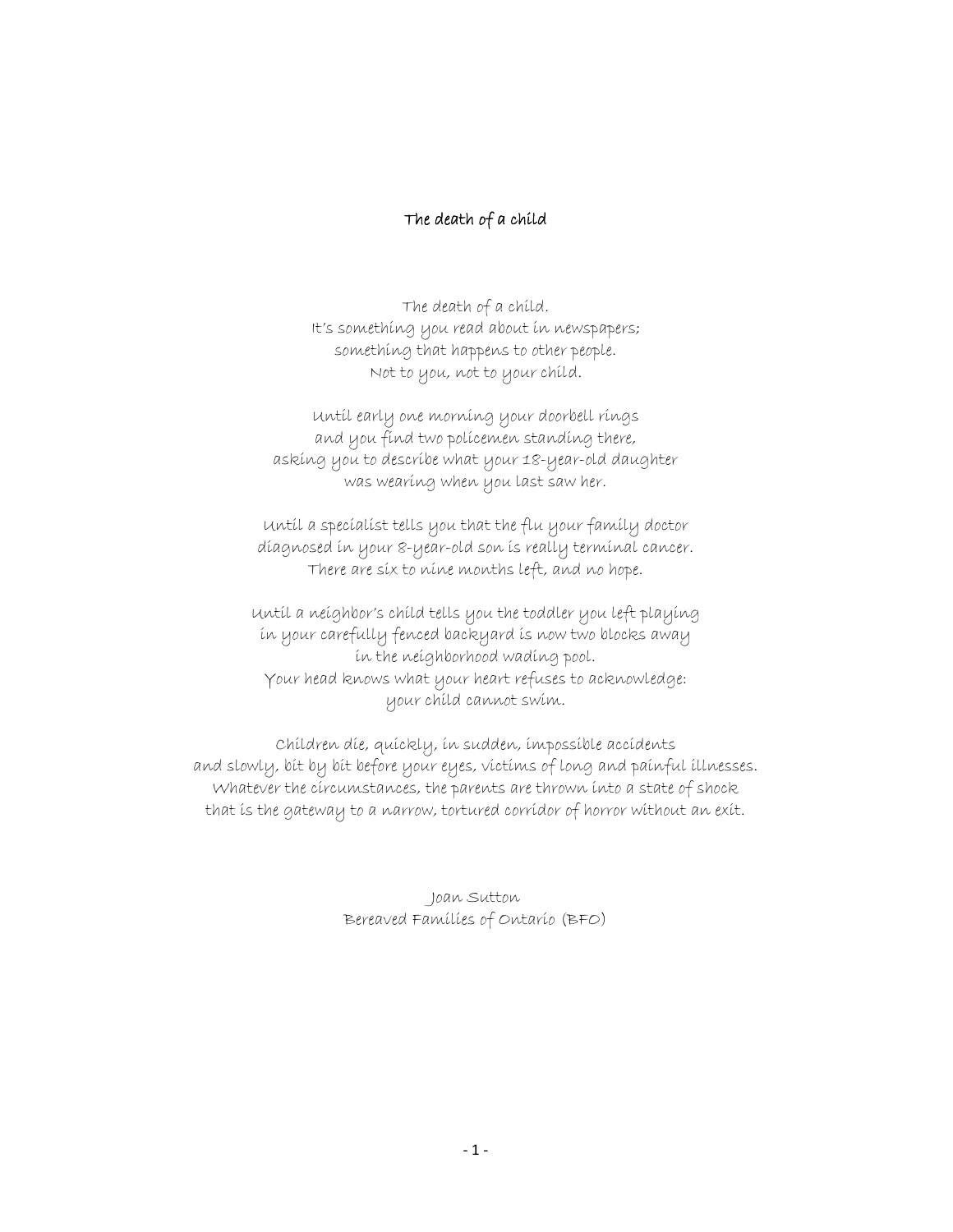## **Table of contents**

| Preface             |                                                 | 3                       |
|---------------------|-------------------------------------------------|-------------------------|
| Abstract            |                                                 | $\overline{\mathbf{4}}$ |
| <b>Introduction</b> |                                                 | 5                       |
|                     | <b>Bereavement and Trauma</b>                   | 5                       |
|                     | Mode of death                                   | 7                       |
|                     | Loss of a child                                 | 8                       |
|                     | <b>Bereavement interventions</b>                | 12                      |
|                     | Support groups for bereaved parents             | 12                      |
|                     | Current study                                   | 14                      |
| <b>Method</b>       |                                                 | 15                      |
|                     | Respondents                                     | 15                      |
|                     | Procedure                                       | 17                      |
|                     | Measures                                        | 18                      |
|                     | Analyses                                        | 19                      |
| <b>Results</b>      |                                                 | 20                      |
|                     | CG and PTSD symptoms following loss of a child  | 20                      |
|                     | Efficacy of support groups for bereaved parents | 21                      |
| <b>Discussion</b>   |                                                 | 23                      |
|                     | CG and PTSD symptoms following loss of a child  | 23                      |
|                     | Efficacy of support groups for bereaved parents | 25                      |
|                     | Limitations                                     | 26                      |
|                     | Suggestions for future studies                  | 28                      |
| <b>References</b>   |                                                 | 29                      |
| <b>Appendix A</b>   |                                                 | 34                      |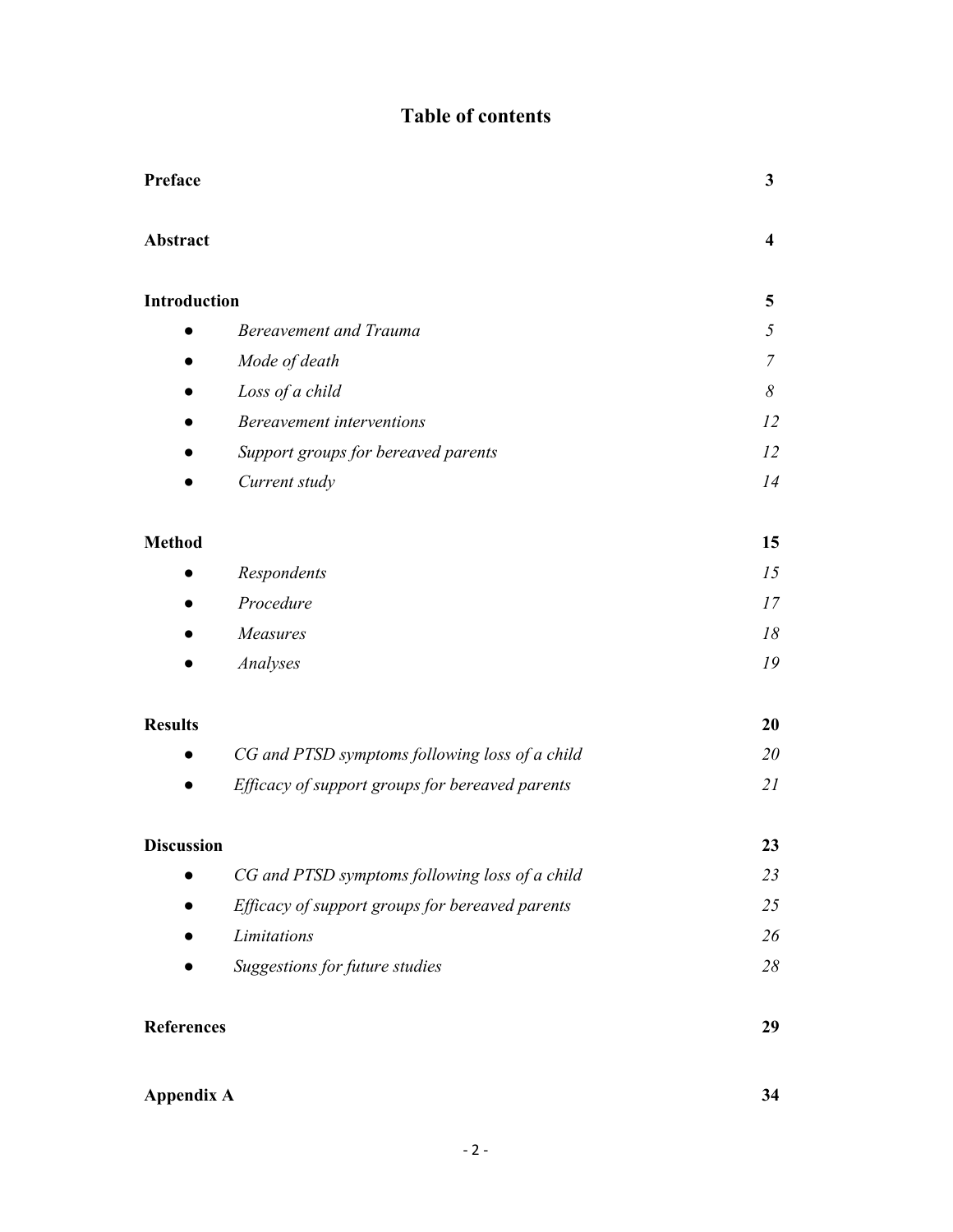## **Preface**

A little girl so bright and shining Like a butterfly on earth… She flew away too early What's left is pain and love for her

Exactly one year ago, I came back in Utrecht after a wonderful time in Toronto. During my stay over there I wrote this little poem for Meike, a girl I used to baby sit, who died due to cancer in December 2002. The butterfly at the front page is a remembrance of her.

I went to Toronto to take over a longitudinal research on bereaved parents. My gratitude for the parents participating in this study is immense. Without their disclosure and continuing participation this project would not have been possible. I am BFO and the Coping Centre grateful to get me in contact with these bereaved parents. Moreover, BFO gave me the opportunity to take part in a volunteer training in which I learnt a lot about bereavement and also about myself. This experience I'll take with me in my professional as well as my personal life.

It was a great honour to work under supervision of Margaret Stroebe, Henk Schut and Stephen Fleming. Their ambition and dedication to their work has been of great inspiration to me. Especially the narratives of Stephen's practice have made me even more enthusiastic to work as a counselor in the bereavement or/and trauma field in the future.

I've been struggling quite a bit while writing this thesis and the support of my family and close friends were of great importance in this ambivalent past year. The encouragement I received per mail, phone and in real life always made me smile even in somewhat darker days. I'm thankful for having such wonderful people around me. And I am very happy to be able to spend more time with them again.

Claartje van der Kraan December 15, 2008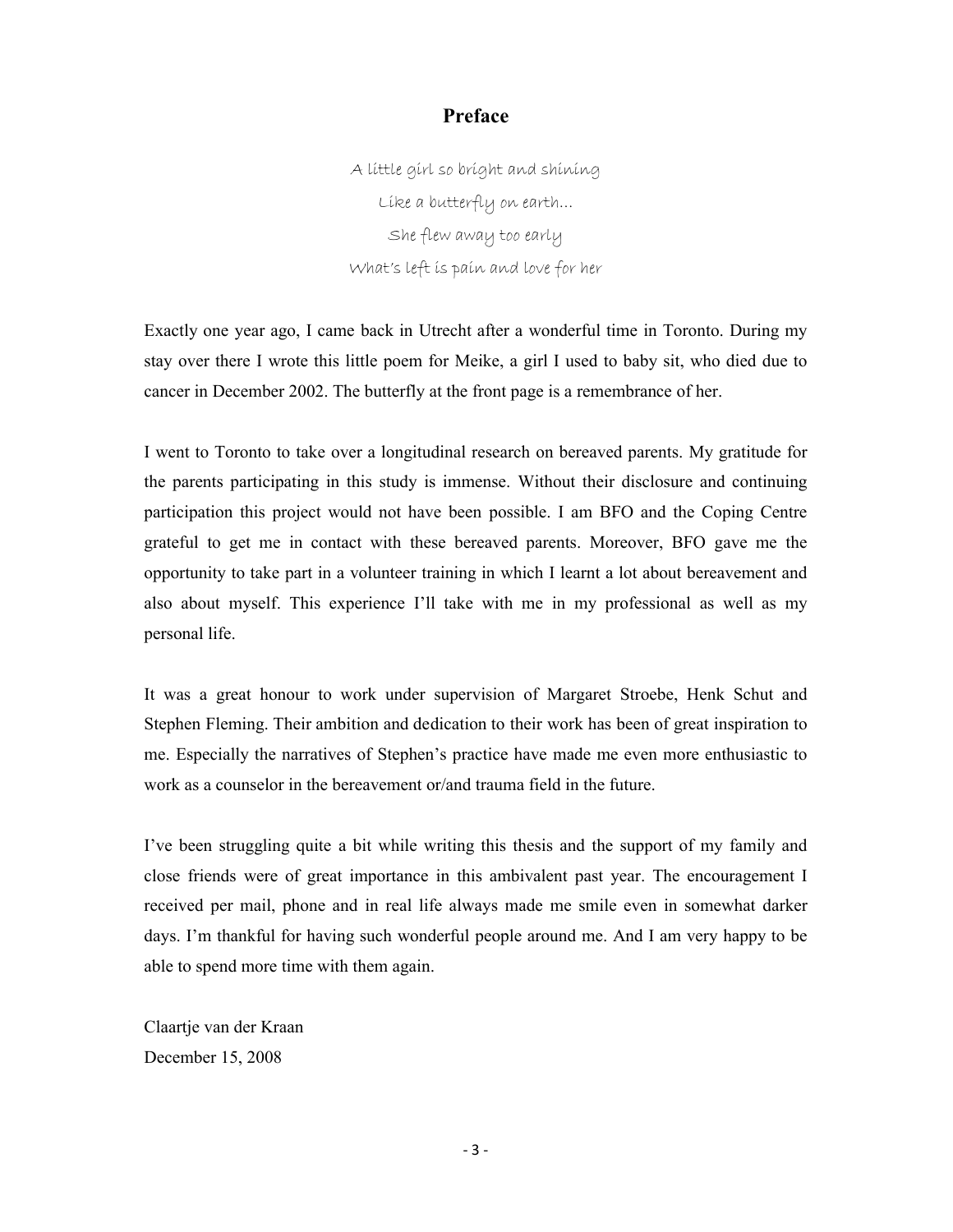#### **Abstract**

Despite of resilient trajectories displayed by many of the bereaved, traumatic bereavement may result in symptoms of complicated grief (CG) and posttraumatic stress disorder (PTSD) in survivors. Loss of a child is frequently defined as traumatic and bereaved parents have a high risk of poor bereavement outcome. In this study cause of death (i.e. illness, accident) was proposed as an additional risk factor, whereby parents bereaved due to an accident seemed to be at elevated risk for developing CG compared to parents bereaved due to illness, whereas bereaved parents in general seemed to be at risk for developing PTSD.

Identifying bereaved parents as high risk has important clinical implications, since selecting participants by screening for risk level raises the chances of intervention leading to positive results. A quasi-experimental control group design was employed to examine efficacy of mutual support groups for bereaved parents. CG and PTSD symptoms of 58 parents were measured pre-intervention as well as post-intervention, whereby cause of death (i.e. illness, accident) was included as an additional independent variable. However, support groups did not show to have a positive effect on symptoms of CG and PTSD; neither for parents bereaved due to illness nor for parents bereaved due to accident. This might have been due to the small sample size of current study. Furthermore, the limitation of pre-existing groups may have had a considerable influence on the results. More research is needed for definite conclusions about efficacy of support groups for bereaved parents.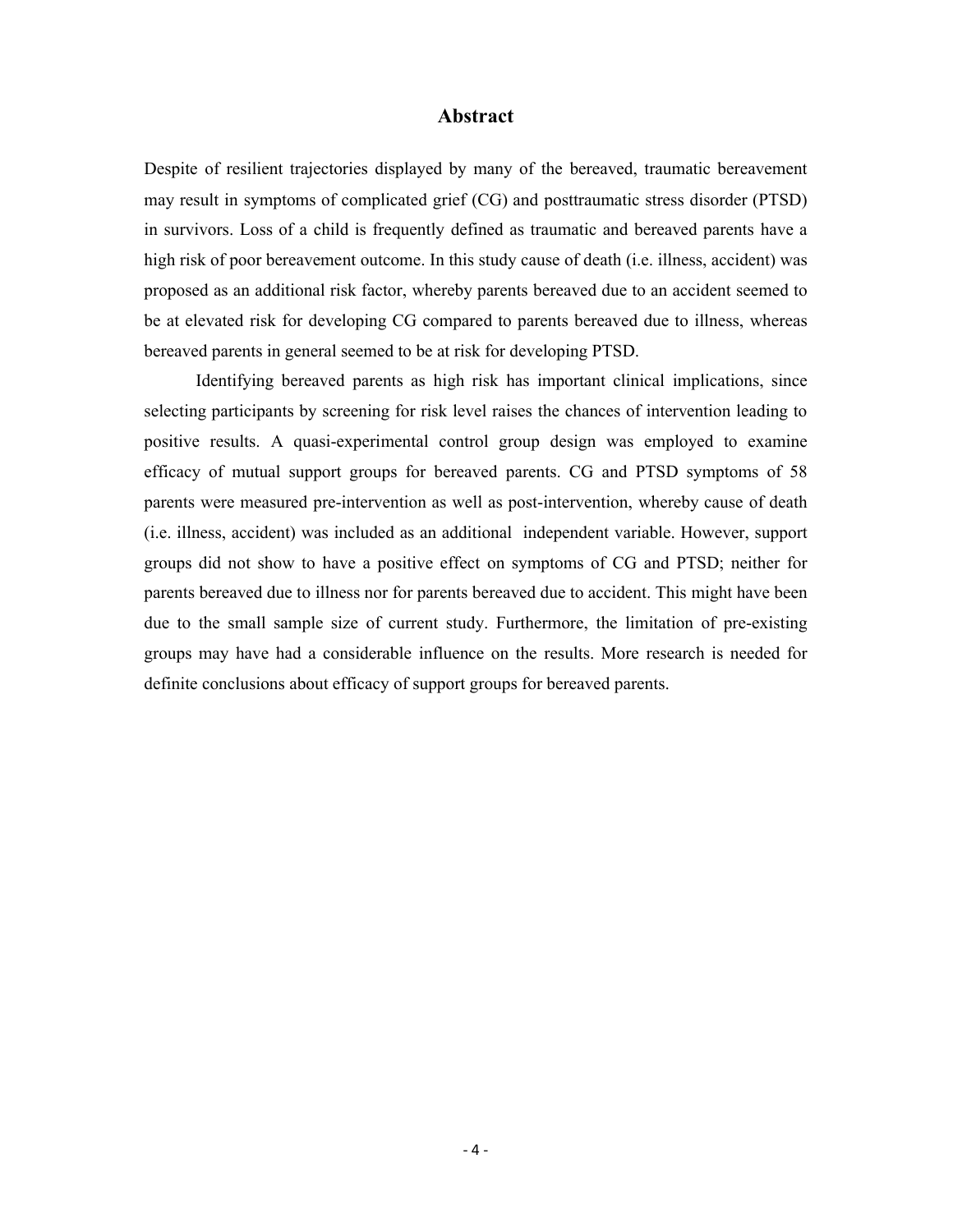### **Introduction**

An extreme event like losing one's child may lead to considerable, mostly lengthy, changes in adjustment and health (Kleber & Brom, 2003). At the same time however, disorders or prolonged consequences are not present in every bereaved parent, and reactions differ greatly depending upon the person and the situation. Every mode of death (e.g., illness or accident) brings with it its own issues and complications. It may be that mode of death is a risk factor for poor bereavement outcome.

The death of a child is frequently defined as traumatic. Prior research has, nonetheless, often failed to measure both grief and trauma reactions among bereaved parents. While it is important to identify bereaved parents as high risk of poor outcome. As Schut, Stroebe, van den Bout and Terheggen (2001) reported, selecting participants by screening for risk level raises the chances of intervention leading to positive results.

To make the research questions and hypotheses of this investigation clear, in this chapter the concepts and the reactions of bereavement and trauma will be introduced first, followed by the concept of traumatic bereavement. Thereafter, mode of death will be reviewed as a risk factor for poor outcome in general and then related to the loss of a child. At last the focus will be on efficacy of intervention, in the form of mutual support groups, for bereaved parents.

#### **Bereavement and Trauma**

The objective situation of having lost someone significant is referred to as *bereavement* and the usual reaction to it is termed *grief.* This is a primarily emotional reaction, which incorporates diverse psychological and physical manifestations (Stroebe, Hansson, Stroebe & Schut, 2001). Findings suggest that the loss of a loved one may have an impact on basic assumptions about the self and the world (Schwartzberg & Janoff-Bulman, 1991). Our 'assumptive worlds' (Parkes, 1975), which enable us to set goals, plan activities and order our behavior, are shattered. These assumptions include beliefs concerning the predictability and controllability of the world, that the world is meaningful, that it operates according to principles of fairness, and that one is safe and secure (Janoff-Bulman, 1992). In bereaved individuals, the degree to which global negative beliefs were endorsed, has been found to be highly associated with the severity of symptoms of depression, anxiety and grief (Boelen, Van den Bout & Van den Hout, 2003).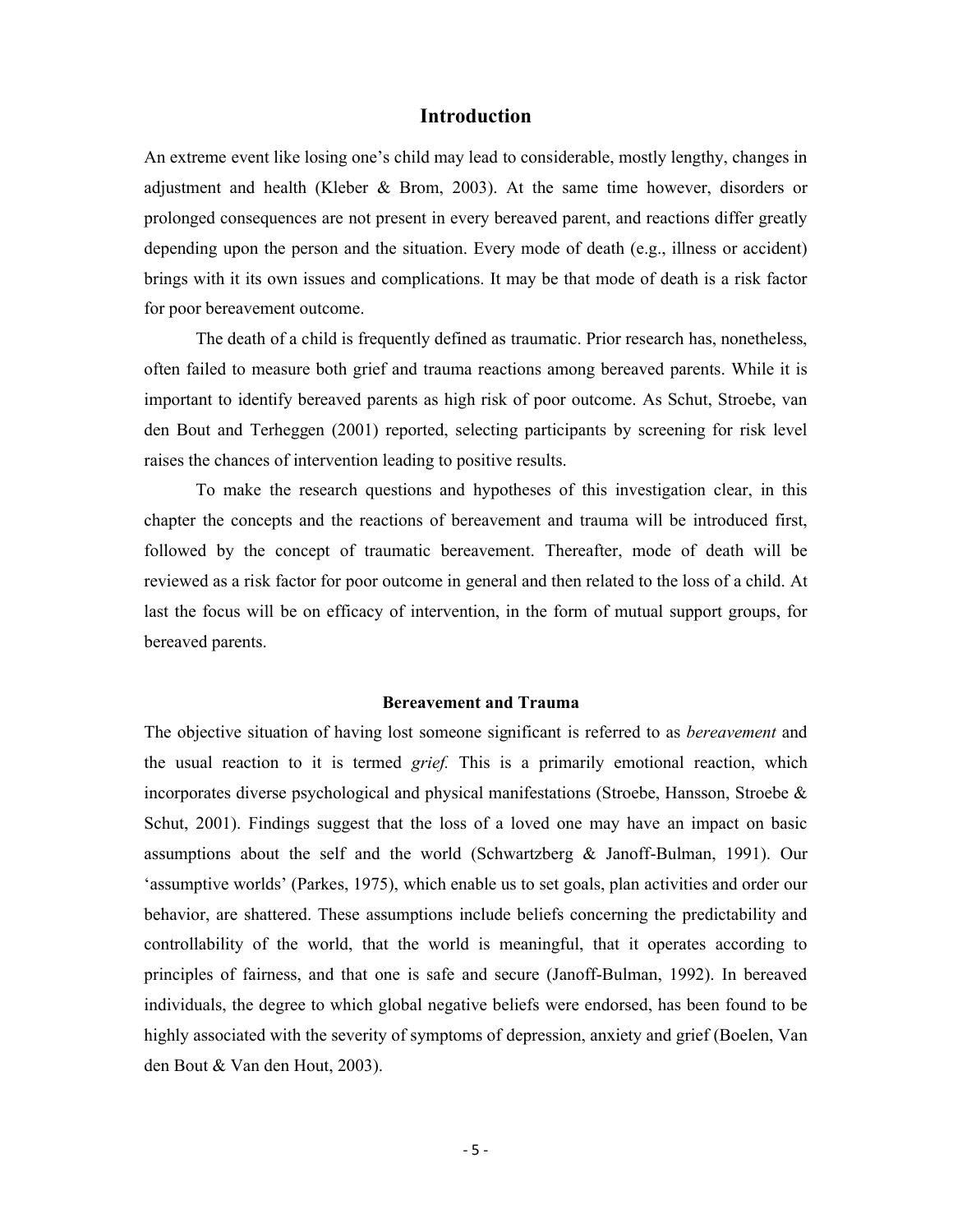Although the death of someone close is among the most stressful events that people can encounter in life, most people manage to adjust to a loss without suffering severe emotional problems (Bonanno, Wortman & Nesse, 2004). Nonetheless, a minority of bereaved people develop symptoms of *complicated grief* (CG). This is a form of grief marked by elevated and persistent separation distress (e.g., yearning, searching) and traumatic distress (e.g., trouble accepting the death, bitterness) for at least 6 months, to the point of seriously impaired functioning (Prigerson & Maciejewski, 2005). Several factors may influence the way people react to the death of a loved one. These factors may interact in complex ways to produce difficulties and have been categorized in the person (e.g., personality, sociodemographic variables), the interpersonal context (e.g., social support), in coping styles (e.g., appraisal processes), and the bereavement situation (e.g., kinship relationship, mode of death) (Stroebe, Schut and Stroebe, 2007).

If the nature of the bereavement event is drastic, horrendous, or shocking, then it is generally considered to classify as a traumatic event (Stroebe  $\&$  Schut, 2005). Traumatic experiences force an individual to challenge existing assumptions and to built a new assumptive world if needed. Three aspects characteristic for an individual in traumatic situations are powerlessness, acute disruption of daily life and extreme discomfort (Kleber & Brom, 2003). These three elements are the result of an interaction between the demands of the environment on the one hand and the skills, expectations and characteristics of the individual on the other hand. Some circumstances lead to such discrepancies more readily than do others and one individual more readily experiences an event as traumatic than another (Kleber & Brom, 2003). After a while, most people manage to cope with the trauma, even though the memory does not disappear. Some, however, experience symptoms of *posttraumatic stress disorder* (PTSD). This is an anxiety disorder, marked by re-experiencing, avoidance and hyper-arousal, for more than 1 month, to the point of seriously impaired functioning (APA, 2000).

Bereavement and trauma are distinct phenomena; some bereavements are not traumatic (e.g., a loved one may die peacefully after a long and fulfilling life), and some traumatic events do not entail bereavement (e.g., nobody has died in an armed robbery). Sometimes, however, people may suffer bereavement and trauma simultaneously (e.g., people survive accidents that their loved ones do not, family members are murdered and children die suddenly). This co-occurrence has been termed *traumatic bereavement* and is in the literature mainly defined in objective terms as 'a sudden and violent mode of death' that is characterized by suicide, homicide, or a fatal accident (Currier, Holland, & Neimeyer, 2006).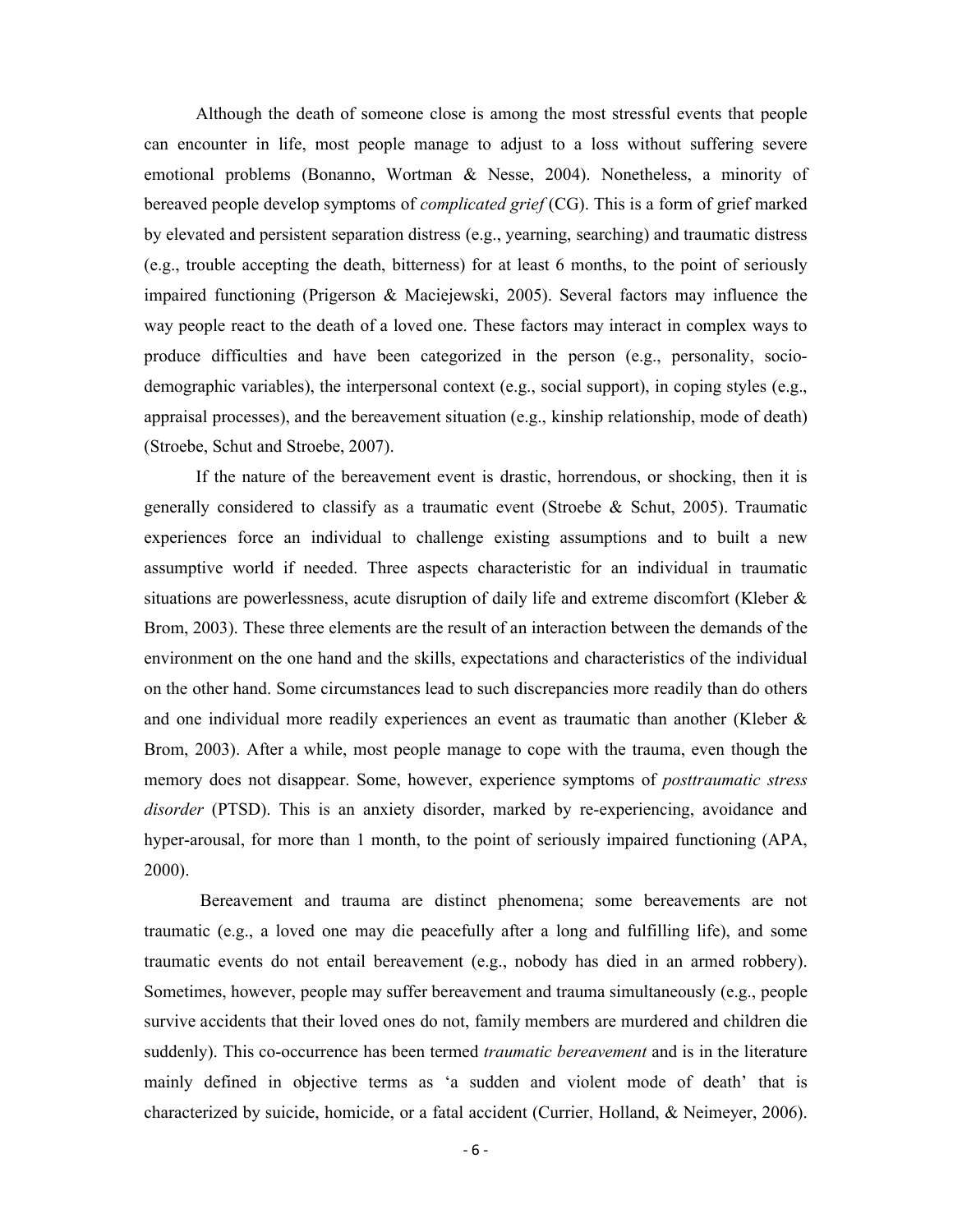Also untimely deaths as of a child or a young spouse are often defined as traumatic bereavement (Stroebe et al., 2001).

In sum, despite of the resilient trajectories displayed by many of the bereaved (Bonanno et al., 2004), traumatic bereavement may result in symptoms of CG and PTSD in survivors.

#### **Mode of death**

This study will focus on mode of death as a risk factor for developing CG and PTSD in survivors. Aspects related to the mode of death that have been associated with poorer outcomes include unexpectedness, suddenness, violent or stigmatized deaths (e.g., homicide, suicide, or AIDS), untimely deaths (e.g., death of a child) and instances involving multiple losses (Green, 2000). These aspects of the death are also those that are associated with traumatic bereavement (e.g., Currier et al., 2006; Stroebe et al., 2001).

Several studies have examined the effects of two common modes of death (i.e. illness and accident) as risk factors for developing CG and PTSD. Studies which compared spouses bereaved by illness and by traffic accident, found that the group of bereaved after accident developed the most serious and long-lasting grief reactions (Grad & Zavasnik, 1998; Middleton, Raphael, Burnett & Martinek, 1998). Moreover, Middleton et al. (1998) has shown that groups where the death was not expected, had significantly higher grief scores than groups where the loss was expected. A loss due to accident is always considered to be unexpected, whereas a loss due to a more natural cause may be expected (e.g. terminal illness) as well as unexpected (e.g. heart attack). However, results of a study of Currier et al. (2006) revealed that the element of suddenness was not crucial in developing symptoms of CG. The participants in the sample who lost loved ones to sudden, violent causes indicated greater difficulties on grief outcomes than participants bereaved by sudden natural causes.

Consistent with these findings, bereaved participants who had lost a spouse due to violent deaths were found to have significantly more PTSD symptoms than bereaved participants who had lost a spouse due to natural causes. Among the natural death cohort, there were no significant differences in terms of the number of symptoms between bereaved individuals who had sudden losses and those who had losses with a longer terminal interval (Kaltman & Bonanno, 2003; Zisook, Chentsova-Dutton and Shuchter, 1998). Moreover, a study of conjugal loss, in which most of the bereaved lost their spouse following an illness, found that those who said they anticipated the loss were less likely to experience PTSD symptoms than those who said they did not expect the loss to occur. A more objective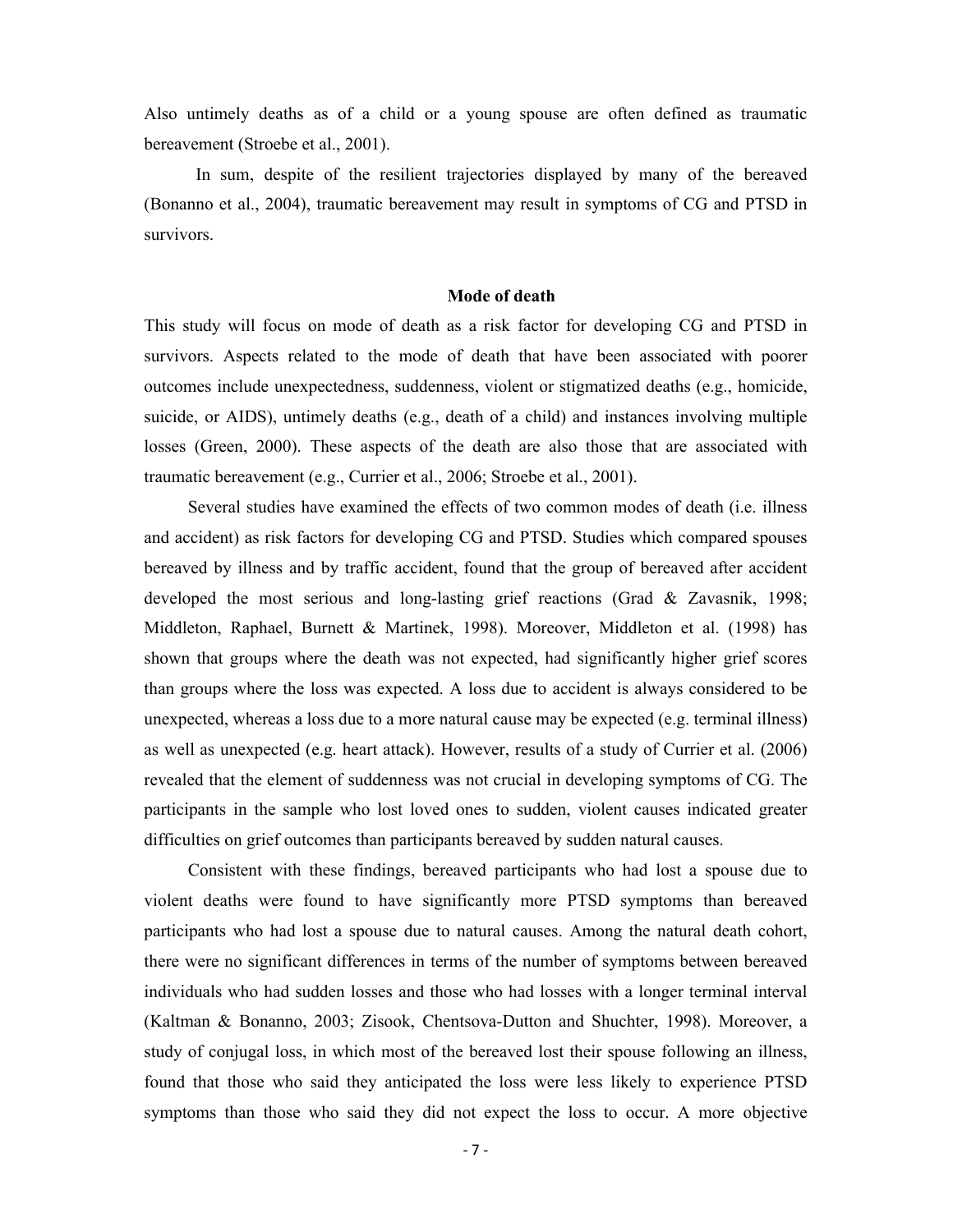measure of forewarning, the length of the final illness, was not found to be related to PTSD symptoms (Schut, De Keijser, Van den Bout & Dijkhuis, 1991). Therefore the violence and unexpectedness of a death seems to be a risk factor for poor bereavement outcome and not the suddenness of a loss.

Despite the general consensus that bereavement following violent death holds significant risk for CG and PTSD, the mechanisms underlying this associations have only been investigated recently. In a study of Currier et al. (2006) a sample of recently bereaved college students completed the Inventory of Complicated Grief (ICG) and questions assessing the degree of sense-making and the circumstances surrounding their losses. The findings of this investigation provides initial support for a model of grief in which failure to find meaning in a loss is conceptualized as a mediator of violent deaths and symptoms of CG. It may be argued that the failure to find meaning may also result in symptoms of PTSD. Such an explanation is consistent with models of bereavement and trauma which propose that the loss of a loved one may shatter one's assumptive worlds (Janoff- Bulman, 1992; Kauffman, 2002), whereby people strive to reconcile these old belief systems with new information through a search for meaning (Kleber & Brom, 2003). In line with this notion Davis, Wortman, Lehman and Cohen-Silver (2000) suggested that one of the most important determinants of whether a search for meaning will be initiated concerns whether the event can be reconciled with one's assumptions about the world.

In sum, it is proposed that violent and unexpected deaths are most likely to shatter people's basic assumptions and therefore may lead to a search for meaning in the loss whereby a failure to find one may result in symptoms of CG or/and PTSD.

#### **Loss of a child**

Besides when death is violent or unexpected, also untimely deaths are a risk factor for poor bereavement outcome. Bereaved parents show more intense bereavement responses than bereaved spouses (Middleton et al., 1998). Moreover, parents who lost an adult child to a terminal illness were less likely to be able to make sense of the loss than were adult respondents who lost a sibling, a spouse, or a parent to this same cause of death (Nolen-Hoeksema & Larson, 1999). The 'unnaturalness' of a child's death constitutes a major violation of the parent's assumptive world, in that it challenges the pre-existing expectation that parents will die before their children, at least in the western world (Rubin & Malkinson, 2001). The more reconstruction and modification required of the parent, the more complicated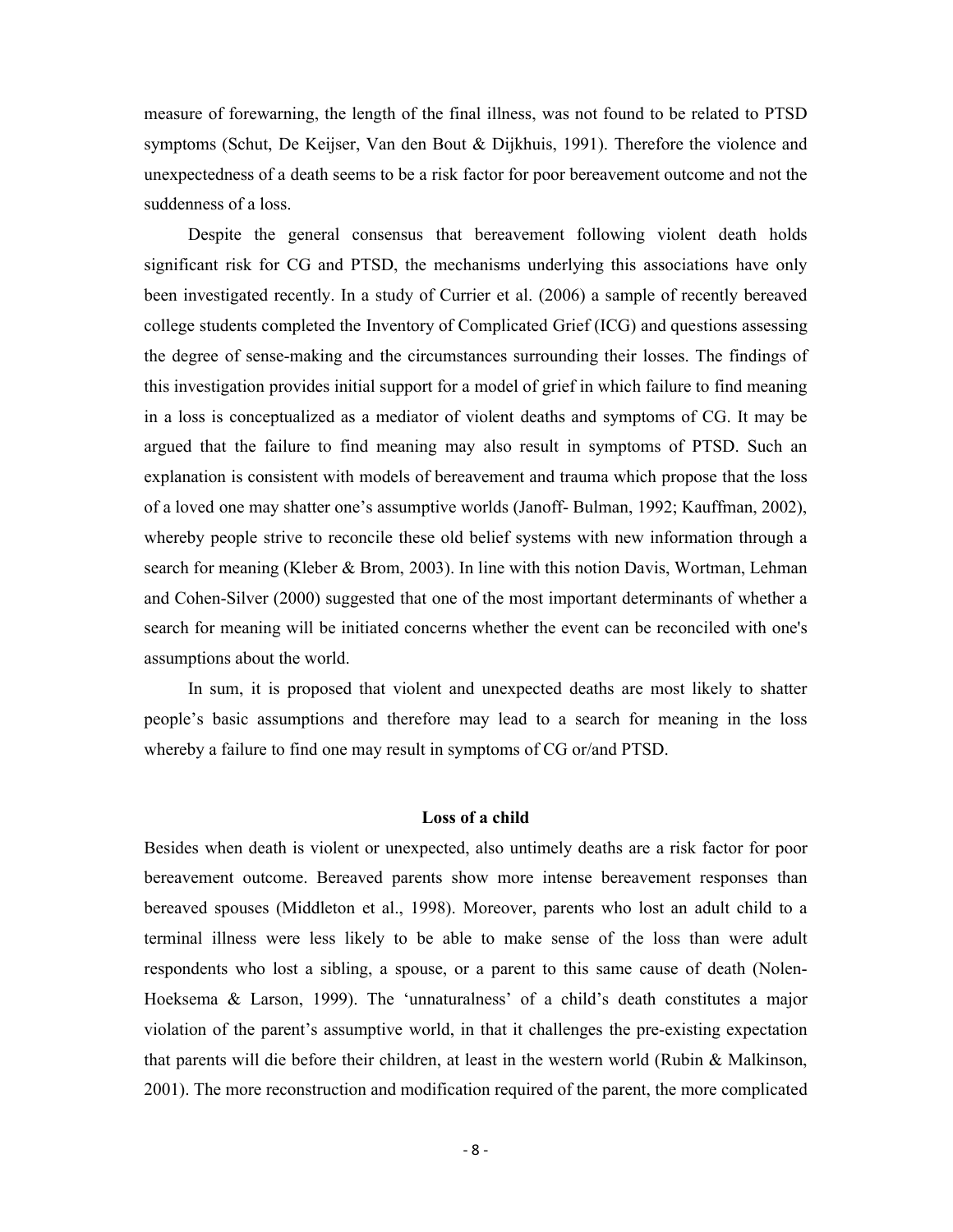the grieving process becomes (Matthews & Marwit, 2003). Therefore, a violent death of a child may be an additional risk factor of poor bereavement outcome in bereaved parents.

Table 1 presents an overview of empirical studies of the last decade, to date on mode of death of a child as a risk factor for developing CG and PTSD in bereaved parents. Most studies shown, have only measured one of these outcomes, with the exceptions of Murphy et al. (1999) and Dyregrov, Nordanger and Dyregrov (2003).

As shown in Table 1 parents who lost their child due to a violent death had more grief symptoms than those who lost their child due to a more natural cause (Dyregrov et al., 2003; Wijngaards-de Meij et al., 2005). Moreover, different studies indicate that more negative world views predict higher levels of reported grief (Matthews & Marwit, 2003; Wickie & Marwit, 2001).

Furthermore, parents bereaved due to accident experienced more symptoms of PTSD than parents bereaved due to a more natural cause (Dyregrov et al., 2003). Murphy and colleagues have examined the prevalence of PTSD among parents bereaved by violent deaths. Longitudinal studies as shown in Table 1 have demonstrated that, compared to women and men in the general population, significantly more mothers and fathers meet the criteria for PTSD immediately following the loss of a child (Murphy et al., 1999), and five years later as well (Murphy, Johnson & Lohan, 2002). Reported levels of PTSD differed among parents whose children died by suicide, homicide, and accident (Murphy et al., 1999; Murphy, Johnson, Chung & Beaton, 2003; Murphy, Johnson, Wu, Fan, & Lohan, 2003).

In sum, bereaved parents have a high risk of poor bereavement outcome and mode of death is proposed as an additional risk factor, whereby death of a child due to a violent cause is a higher risk factor for developing CG and PSTD than death due to a more natural cause.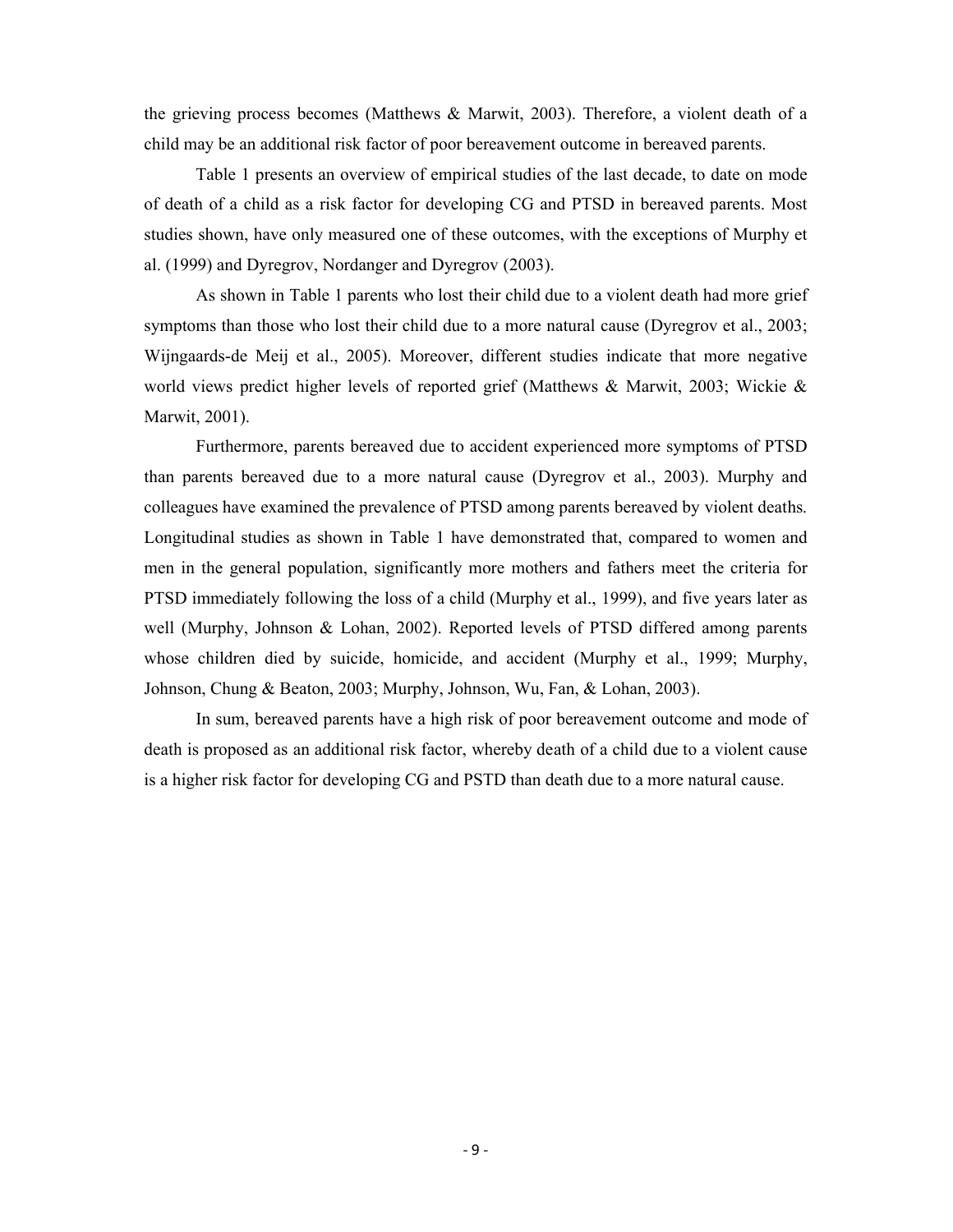| Table 1. Empirical studies on mode of death of a child as a risk factor for parents' poor bereavement outcome. |  |  |
|----------------------------------------------------------------------------------------------------------------|--|--|
|----------------------------------------------------------------------------------------------------------------|--|--|

| <b>Author</b>                                                  | <b>Research question</b>                                                                                                                                                            | Details (N, age, measures)                                                                                                          | <b>Findings</b>                                                                                                                                                                                                                                                                                                     | <b>Limitations</b>                                                                                                                                                                                                                   |
|----------------------------------------------------------------|-------------------------------------------------------------------------------------------------------------------------------------------------------------------------------------|-------------------------------------------------------------------------------------------------------------------------------------|---------------------------------------------------------------------------------------------------------------------------------------------------------------------------------------------------------------------------------------------------------------------------------------------------------------------|--------------------------------------------------------------------------------------------------------------------------------------------------------------------------------------------------------------------------------------|
| Dyregrov,<br>Nordanger &<br>Dyregrov<br>(2003)                 | Examining differences and<br>possible predictors of<br>psychosocial distress for<br>parents bereaved by suicide,<br>accident and Sudden Infant<br>Death Syndrome (SIDS).            | $-N = 232$<br>- Deceased children $<$ 30 years<br>- Impact of Event Scale<br>(IES) and ICG                                          | - No significant differences between suicide and accident.<br>- 57% of SIDS sample CG symptoms.<br>- 78% of suicide and accident samples CG symptoms.<br>- 34% of SIDS sample PTSD symptoms<br>- 52% of suicide and accident samples PTSD symptoms                                                                  | - Parents within couple used as individual<br>cases in analysis.<br>- Differences in mean age of parents and<br>deceased in samples.<br>- Only SIDS sample had survivor<br>organization. Effect of support is not<br>controlled for. |
| Matthews &<br>Marwit (2003)                                    | Examining assumptive<br>world views and grief<br>symptoms of parents<br>bereaved by homicide,<br>accident and illness.                                                              | $-N = 135$<br>- Deceased children < 26 years<br>- World Assumptions Scale<br>(WAS) and Revised Grief<br>Experience Inventory (RGEI) | - Parents bereaved by homicides and accidents most<br>negative on benevolence of world.<br>- Illness survivors higher sense of self-worth and most<br>negative on meaningfulness of the world.<br>- Negative world views predict higher levels of grief.                                                            | - PTSD symptoms not measured.<br>- Information regarding support group<br>attendance was not collected until late in<br>study.                                                                                                       |
| Murphy, Braun,<br>Tillery, Cain,<br>Johnson &<br>Beaton (1999) | Examining prevalence<br>PTSD among parents<br>bereaved by homicide,<br>suicide and accident.                                                                                        | $-N = 261$<br>- Deceased children 12-28 years<br>- Traumatic Experiences Scale<br>(TES) and Grief Experiences<br>Scale (GES)        | - Parents' gender and child's cause of death predict PTSD.<br>- Twice as many parents bereaved by homicide met PTSD.<br>- Parents with PTSD higher rates of mental distress, i.e.,<br>more intense grief responses.<br>- Two years post death 21% of mothers and 14% of fathers<br>still PTSD.                      | - Only focused on violent deaths.<br>- Only focused on deaths of adolescents and<br>young adults.                                                                                                                                    |
| Murphy,<br>Johnson, Chung<br>& Beaton<br>(2003)                | Examining how the initial<br>level of PTSD and the rate<br>of change over time are<br>influenced by 9 predictors<br>among parents bereaved by<br>homicide, suicide and<br>accident. | $-N = 173$<br>- Deceased children 12-28 years<br>- Brief Symptom Inventory<br>(BSI) and TES                                         | - At baseline, cause of death, parents' gender, concurrent<br>mental distress, repressive and affective coping, and<br>intervention provided in early bereavement period<br>significant predictors of PTSD.<br>- Parents' gender and perceived social support predicted<br>change in PTSD over a 5-year time frame. | - Only focused on violent deaths.<br>- Only focused on deaths of adolescents and<br>voung adults.<br>- Small sample size of parents bereaved by<br>homicide $(n=17)$ .<br>- No use of grief-specific measures.                       |
| Murphy,<br>Johnson &<br>Lohan (2002)                           | Examining mental distress<br>and PTSD among parents<br>bereaved by accident,<br>suicide, or homicide 5 years<br>post death.                                                         | $-N = 173$<br>- Deceased children 12-28 years<br>- BSI and TES                                                                      | - 61% of mothers and 62% of fathers met diagnostic<br>criteria for mental distress 5 years post death.<br>- 28% of mothers and 13% of fathers PTSD 5 years post<br>death.                                                                                                                                           | - Only focused on violent deaths.<br>- Only focused on deaths of adolescents and<br>young adults.<br>- Small sample size of parents bereaved by<br>homicide $(n=17)$ .<br>- No use of grief-specific measures.                       |
| Murphy,<br>Johnson, Wu,<br>Fan & Lohan<br>(2003)               | Examining parents'<br>outcomes 4 to 60 months<br>following their children's<br>deaths by accident, suicide,<br>or homicide.                                                         | $N = 173$<br>- Deceased children 12-28 years<br>- BSI and TES                                                                       | - Bereaved parents due to violent deaths can be expected to<br>experience mental distress and PTSD.<br>- Homicide significantly influenced parents' greater reports<br>of PTSD symptoms.<br>- Time had a significant effect on parent's distress and<br>trauma symptoms.                                            | - Only focused on violent deaths.<br>- Only focused on deaths of adolescents and<br>voung adults.<br>- Small sample size of parents bereaved by<br>homicide $(n=17)$ .<br>- No use of grief-specific measures.                       |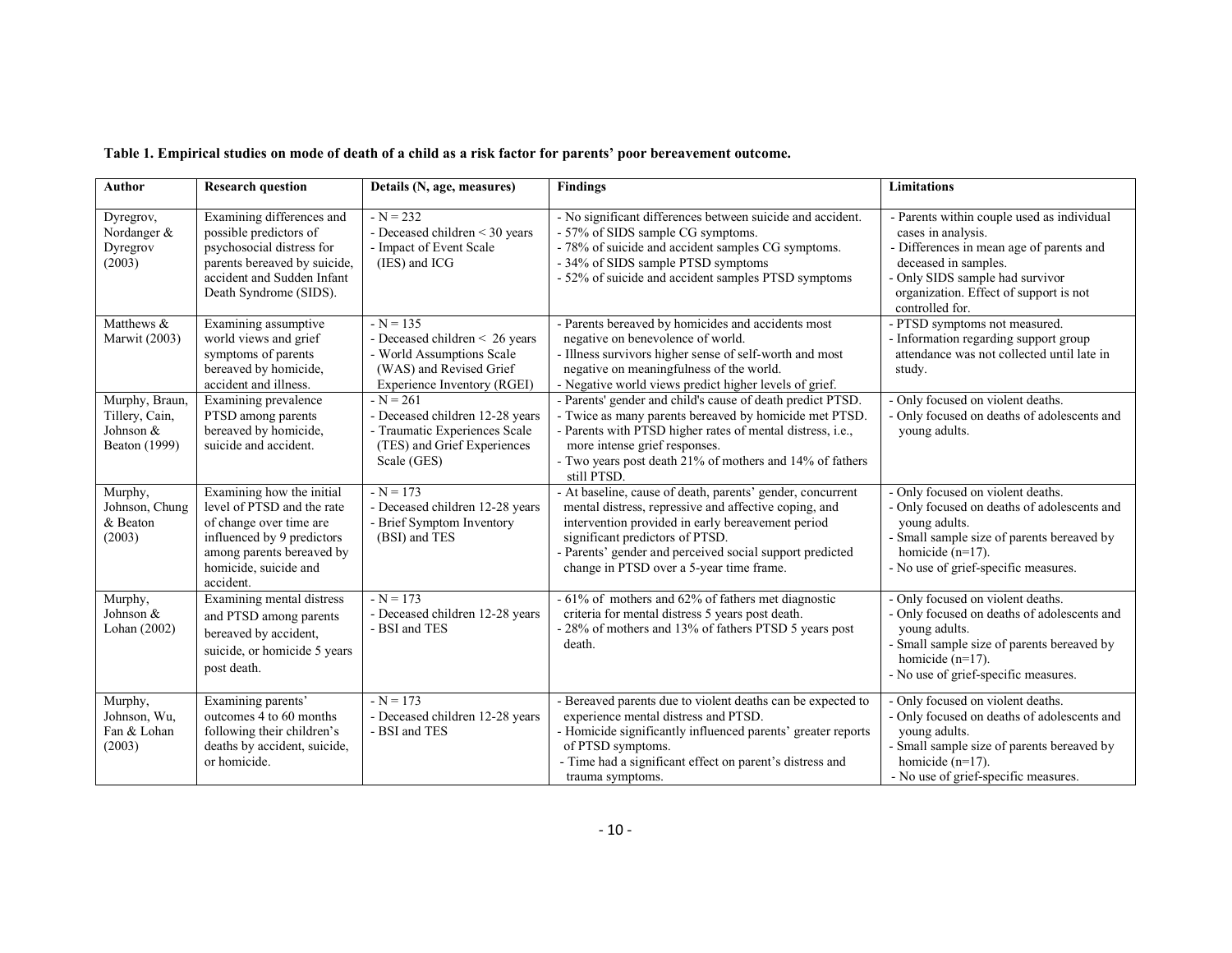| Wickie &        | Examining impact of          | $-N = 70$                        | - Worthiness of self less affected by trauma than        | - Only focused on violent deaths.     |
|-----------------|------------------------------|----------------------------------|----------------------------------------------------------|---------------------------------------|
| Marwit (2001)   | murder and fatal accident of | - Deceased children < 26 years   | benevolence and meaningfulness of the world.             | - Small accident sample $(N = 12)$    |
|                 | child on assumptive world    | - WAS and RGEI                   | - Assumptive world views predictive of grief             | - PTSD symptoms not measured.         |
|                 | views and grief symptoms     |                                  | intensity.                                               |                                       |
|                 | of bereaved parents.         |                                  |                                                          |                                       |
| Wijngaards-de   | Examining relative impact    | $-N = 219$ couples               | - Grief predicted mainly by age child, cause and         | - Parents bereaved by accident, SIDS, |
| Meij, Stroebe,  | of major variables for       | - Deceased children $<$ 30 years | unexpectedness of death, and number of remaining         | suicide and homicide in one sample.   |
| Schut, Stroebe, | predicting adjustment        | - ICG and depression subscale    | children.                                                | - PTSD symptoms not measured.         |
| van den Bout &  | (depression and grief)       | of Symptom Checklist-90          | - Depression predicted by gender, religious affiliation, | - Only focused on couples, hard to    |
| Dijkstra        | among bereaved parents.      | $(SCL-90)$                       | professional help seeking and number of remaining        | generalize results to single parents. |
| (2005)          |                              |                                  | children.                                                |                                       |
|                 |                              |                                  |                                                          |                                       |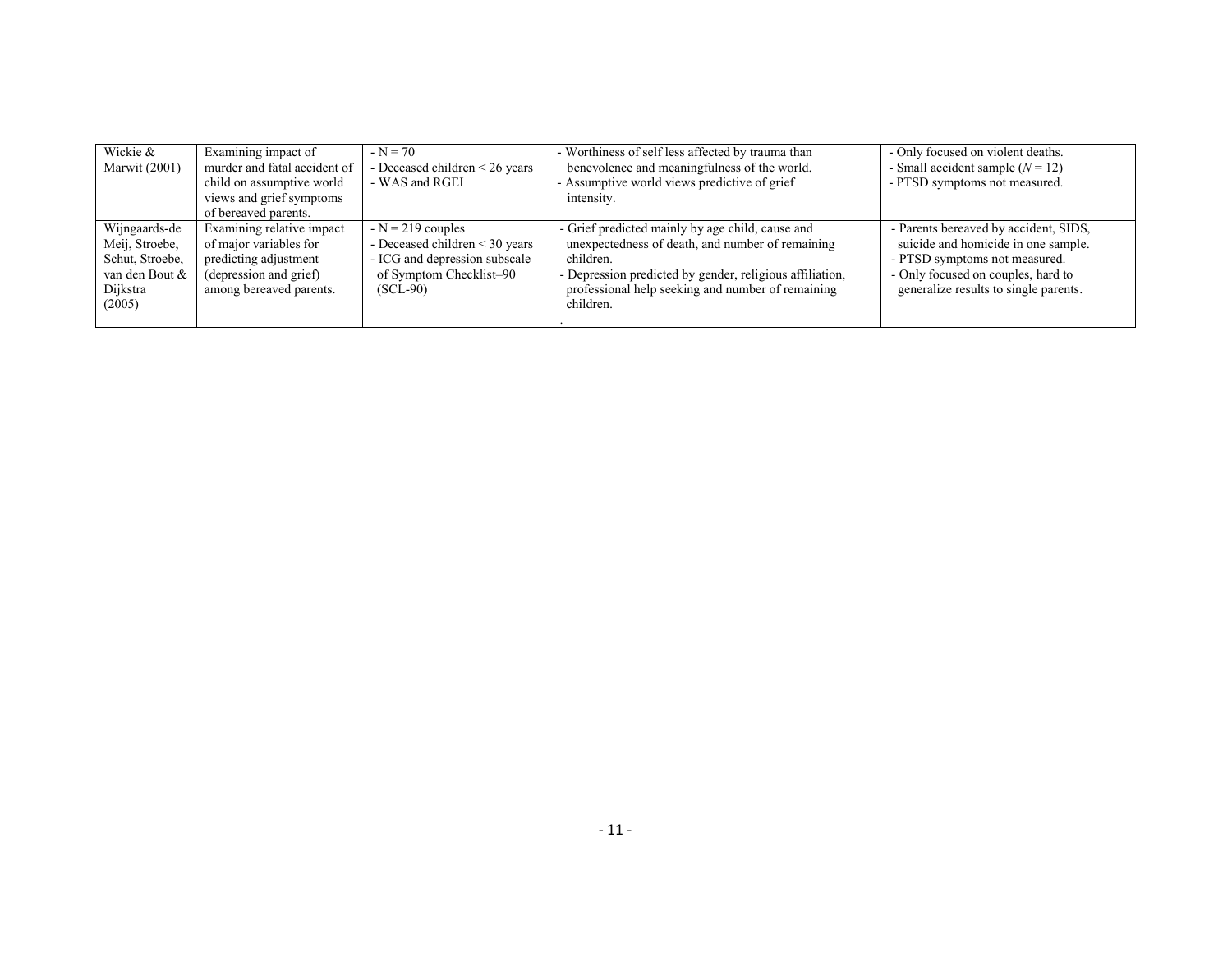#### **Bereavement interventions**

Selecting participants by screening for risk level raises the chances of intervention leading to positive results (Schut et al., 2001). The main functions of bereavement interventions are helping the bereaved to reframe or reinterpret the meaning of their loss experience, encouraging emotional disclosure, and offering social support (Raphael & Nunn, 1988).

Schut et al. (2001) conducted a review of the bereavement literature separating interventions into three groups, namely primary preventive interventions offered to all bereaved individuals (to prevent grief-related complications), secondary preventive interventions that target individuals at higher risk for bereavement-related complications, and tertiary preventive interventions aimed at individuals who suffered from complicated grief. Schut et al. (2001) concluded that primary preventive interventions have not proved effective for individuals who were referred to counseling (outreaching) for no other reason than that they had suffered bereavement. However, this may not apply to bereaved individuals who themselves feel a need for help and take the initiative to join intervention programs (inreaching). Findings regarding secondary preventive interventions were somewhat more positive. Bereaved individuals who were at high risk for developing bereavement-related problems tended to show better results for the interventions. Tertiary interventions which focused on bereaved individuals who had already developed complicated grief were most effective. Yet, individuals participating in these interventions tend to be looking for an intervention rather than accepting an intervention by agreeing to participate in a study (Schut et al., 2001).

In summary, not only is intervention likely to be more effective for high risk groups, but it is most likely to be helpful specifically for those who actually in-reach*.*

#### **Support groups for bereaved parents**

Bereaved parents have a high risk of poor bereavement outcome and therefore interventions for bereaved parents could be considered to be secondary preventive interventions. Though, child loss may be too massive a bereavement for intervention to be effective. There may be a need to differentiate within the category of bereaved parents and make more fine-grained comparisons (Murphy et al., 1998). Mode of death is in this study proposed as an additional risk factor, whereby death of a child due to a violent cause is a higher risk factor for developing CG and PSTD than death due to a more natural cause.

This study will examine efficacy of intervention, in the form of mutual support groups, for bereaved parents. A mutual support group is defined as a group of people sharing a similar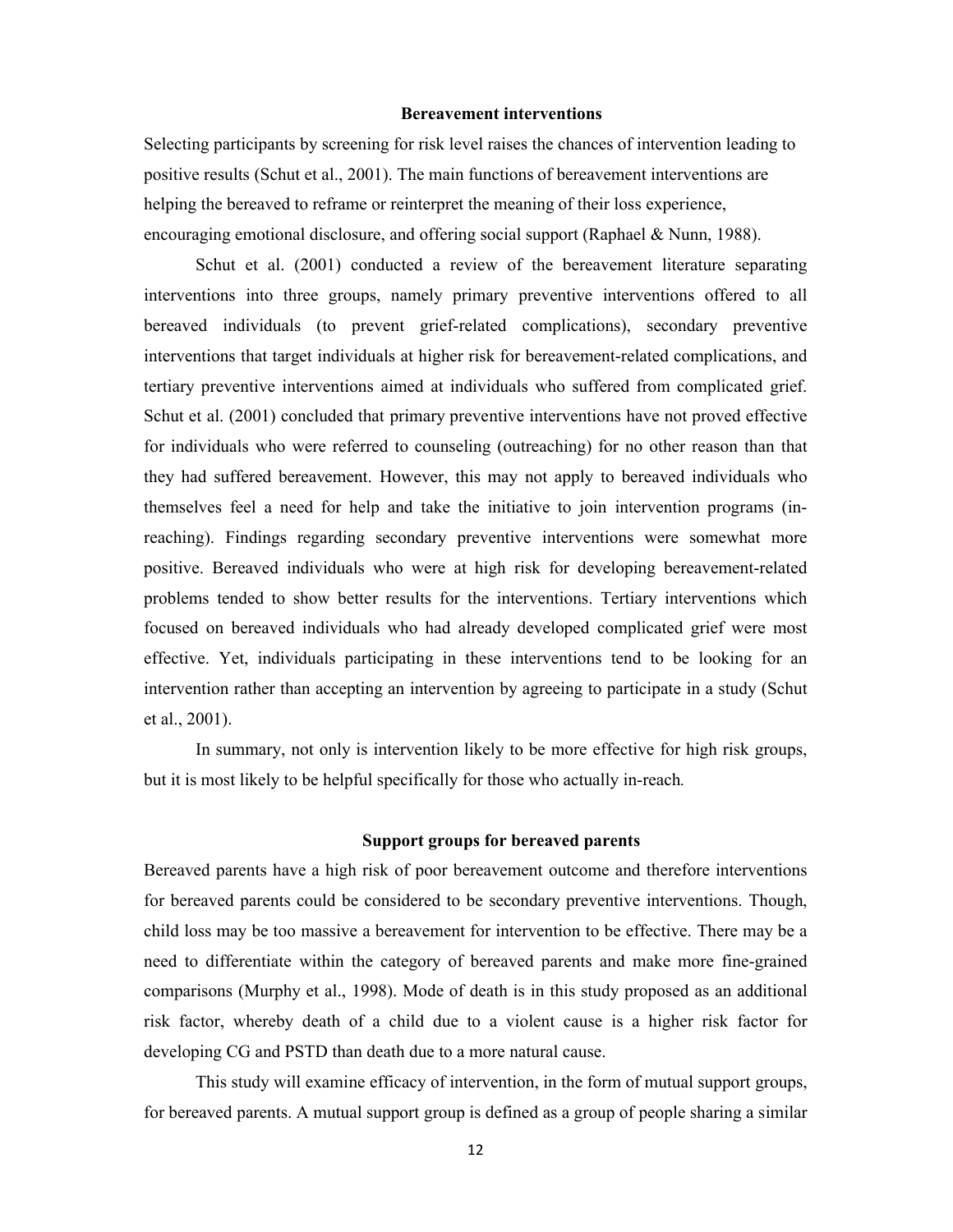problem, who meet regularly to exchange information and to give and receive psychological support (Levy, 2000). Groups are led particularly by voluntary leaders who have had their own experiences of loss, rather than by professionals (Pistrang, Barker & Humphreys, 2008). The assumption underlying the wide use of bereavement support groups appears to be that attending such groups may have a positive outcome for the person suffering loss. Qualitative studies often describe benefits that members experience in terms of identity, life narrative reconstruction, spiritual development, and sense of feeling cared about (Pistrang et al., 2008). However, self-perceived benefits by the participants themselves are subjective evaluations being subject to many biases. They are not designed to yield evidence about causal relationships between group involvement and reduction of symptoms.

In order to study how effective mutual support groups are and to demonstrate that an evidence base exists, it is important to use quantitative measurements (Pistrang et al., 2008). Evidence-based practice is the use of interventions for which there is sufficiently persuasive evidence to support their effectiveness in attaining the desired outcomes (Rosen, Proctor, & Staudt, 2003). Although research has been conducted with mutual support groups, many studies that are frequently cited in the literature as providing evidence for the effectiveness of mutual support have not fulfilled criteria concerning either quantitative outcome measures, or research design (Pistrang et al., 2008). Concerning design it is important to include nonintervention control persons for comparison with respect to the course of adjustment (Schut et al., 2001). One study fulfilled the above criteria to examine effectiveness of support groups for bereaved parents. Murphy et al. (1998) studied the efficacy of a 10-week mutual support group on parents who had recently lost a child to homicide, suicide, or accident. Identified as a high-risk group, these parents were randomly assigned to a support group or a no-treatment control. For grief symptoms and PTSD there was a significant interaction between treatment and baseline values for mothers both immediately post treatment and 6 months later. Of note was the trend that mothers starting the intervention with high amounts of grief symptoms and high levels of distress improved more in the intervention group than in the control group. Conversely, those experiencing relative low levels of grief were worse off in the intervention than those in the control group, suggesting that for those with normal grieving, intervention may in fact be negative. Furthermore, fathers did not appear to benefit from the intervention at all. To investigate these unexpected results for fathers, further research is needed since the fathers sample size in this study was too small.

Given that parents bereaved due to a violent death are at high risk, broader effects of intervention would have been expected. It seems likely that the failure of the parental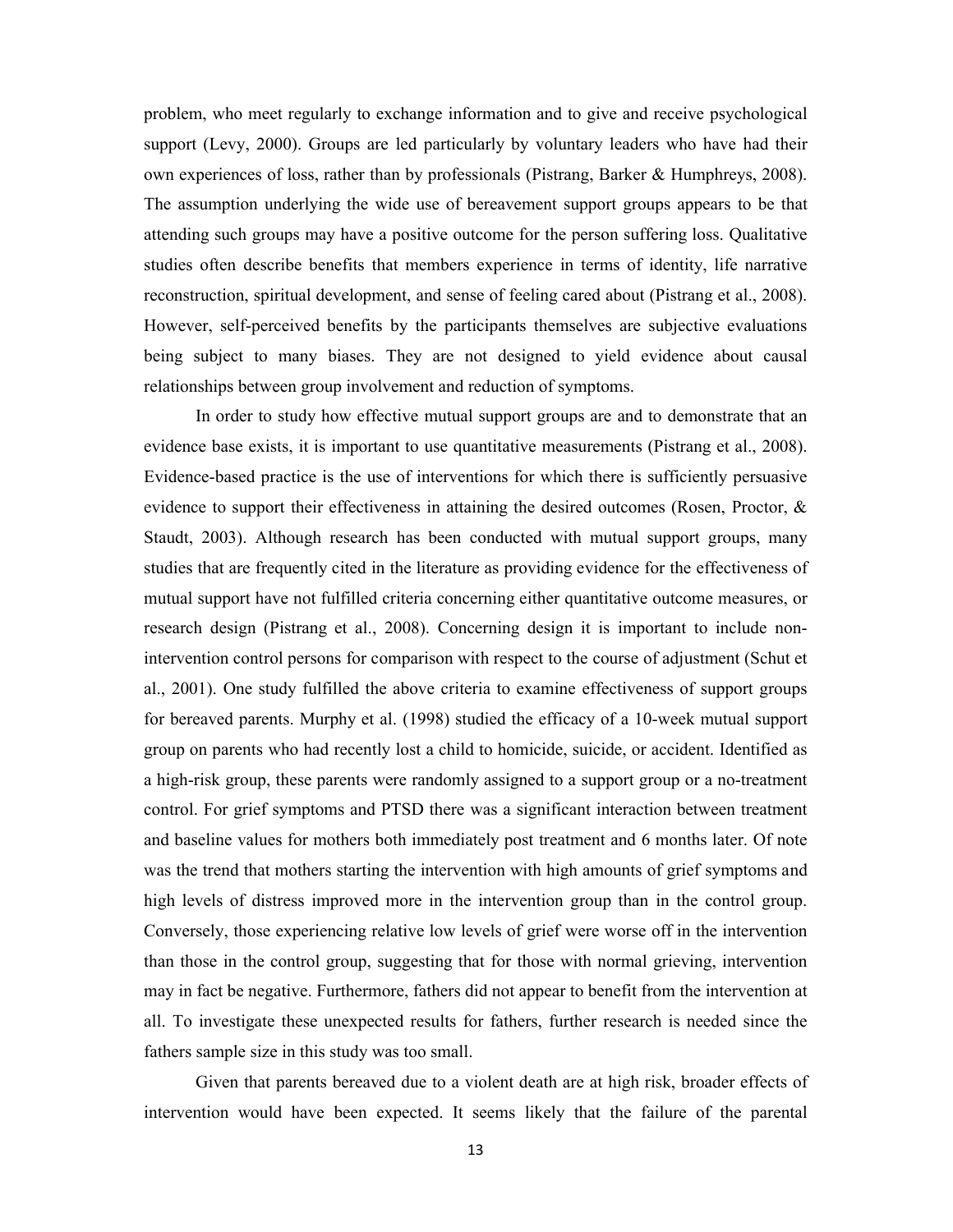bereavement support group to show more effects is, due to an outreaching mode. As noted previously, those bereaved who take the initiative themselves to ask to participate in intervention are likely to be the ones to benefit from it. They may be better motivated and are likely to have suffered more distress, leaving more room for improvement (Schut et al., 2001). Therefore the current study will only select bereaved parents who in-reach.

In sum, some bereaved parents not only do not benefit from treatment but in fact experience increased distress. However, there is evidence that when individuals are suffering CG and/or PTSD and/or seek assistance for distress, support groups can be effective. This is specifically proposed for bereaved parents experiencing a violent death of their child.

#### **Current study**

In bereavement studies a wide variety of losses are often considered together under the term 'violent death'. It may be argued that bereavement due to accident, suicide, and homicide are qualitatively distinct and should not be grouped together. Prior research has tried to identify risk factors for bereaved parents, but none has focused on two major causes of child's death, illness and accident, as distinctive groups (i.e. taking accidents a separate subgroup and excluding other violent causes of death). Furthermore previous research often failed to measure both grief and trauma reactions among bereaved parents. Therefore, in this study parents bereaved due to illness and accident, will be compared on symptoms of CG and of PTSD. It is hypothesized that loss of a child due to accident is a greater risk factor for developing these disorders than loss of a child due to illness. This is in line with the evidence from previous studies reviewed above.

Identifying subgroups of bereaved parents as high risk of poor outcome has important clinical implications. As Schut at al. (2001) reported, selecting participants by screening for risk level raises the chances of intervention leading to positive results. It is therefore hypothesized that intervention will have more efficacy for parents bereaved due to an accidental death of their child compared to parents bereaved due to illness.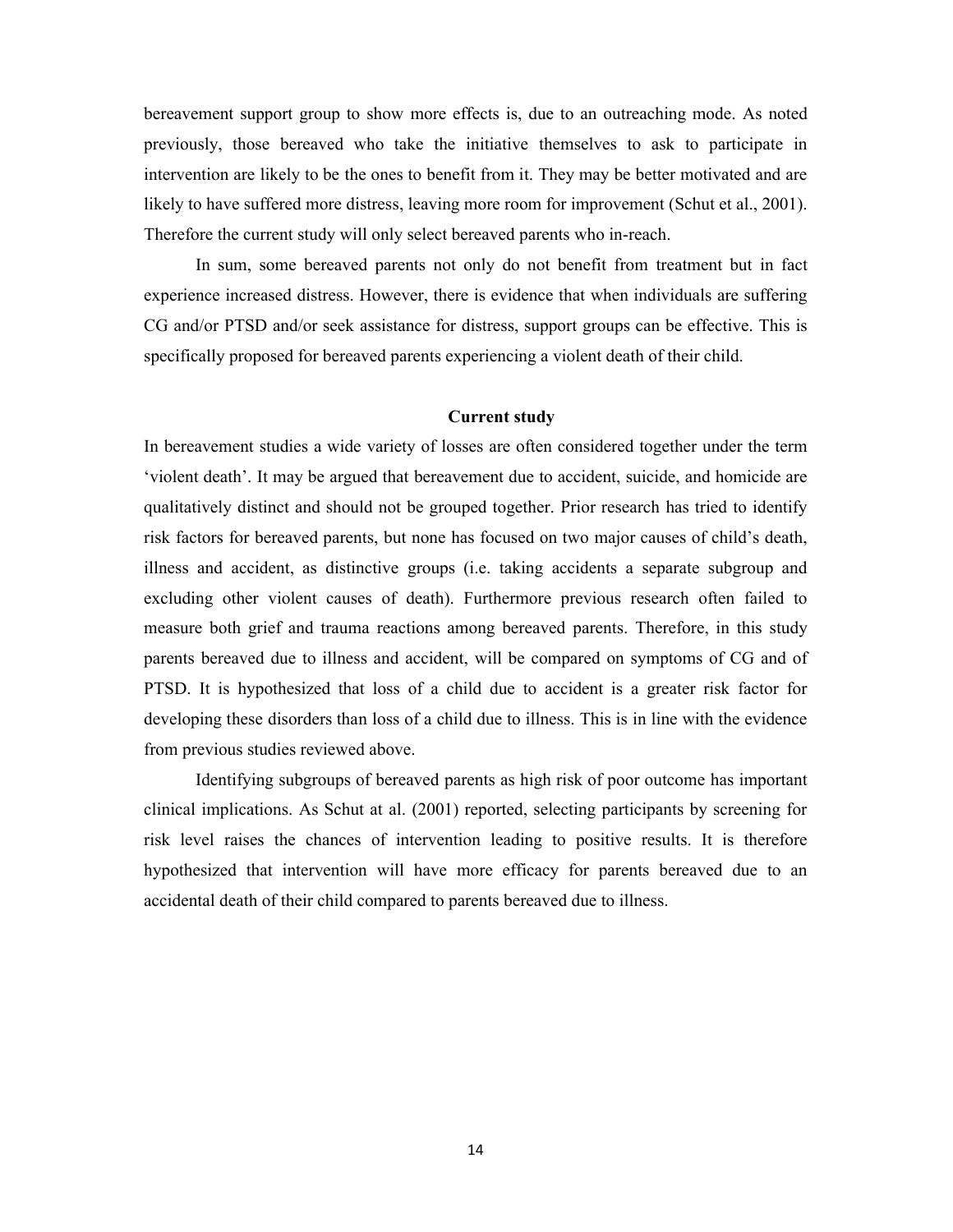#### **Method**

A quasi-experimental control group design was employed to examine efficacy of mutual support groups for bereaved parents. CG and PTSD symptoms were measured preintervention as well as post-intervention, whereby cause of death (i.e. illness, accident) was included as an additional independent variable.

#### **Respondents**

The sample was composed of a total of 84 bereaved parents. Respondents were primarily female (66 %), Caucasian (81 %), and ranged in age from 32 to 70 years ( $M = 50.2$ ,  $SD = 9.5$ ). The age of the deceased children ranged from 11 days to 42 years (M= 20.2, SD= 10.3). The sample consisted of parents who had participated in a mutual support group  $(n=55)$  and a control group who had not (n=29). Among the mutual support group respondents 27 had lost their child due to a terminal illness and 28 due to an accidental death. In the control group 14 parents were bereaved by terminal illness and 15 by accident.

There were 12 couples among the parents in the sample. The remainder of the parents were either single or participated without their partners. Because of the small sample size, it was not possible to separate the couples from single parents or couples from only one parent in the study analyses. This may confound the results, therefore results were interpreted in the light of this limitation (see discussion).

#### *Recruitment*

Respondents were recruited for this study from May 2004 until October 2007. Experimental group participants were recruited through the bereavement organisations Caring for Other People In Grief Centre (Coping Centre) and Bereaved Families of Ontario (BFO). These organisations provide mutual support groups for bereaved parents, who enrolled in these groups on their own initiative (in-reaching). The support groups were similar to each other in number and length (10 meetings of 2 hours, once a week), the content of the meetings and the composition of the groups (parents bereaved by various causes of death in one group). In addition, all facilitators were bereaved parents themselves, trained to facilitate a group. It needs to be emphasized that the research trajectory and the interventions trajectory are completely separate and that any decision of the parent regarding participation in the research project will have no effect on the help being offered by the Coping Centre and BFO.

The control group participants were recruited either via a newspaper advertisement, through a radio interview with one of the involved researchers, or they were informed and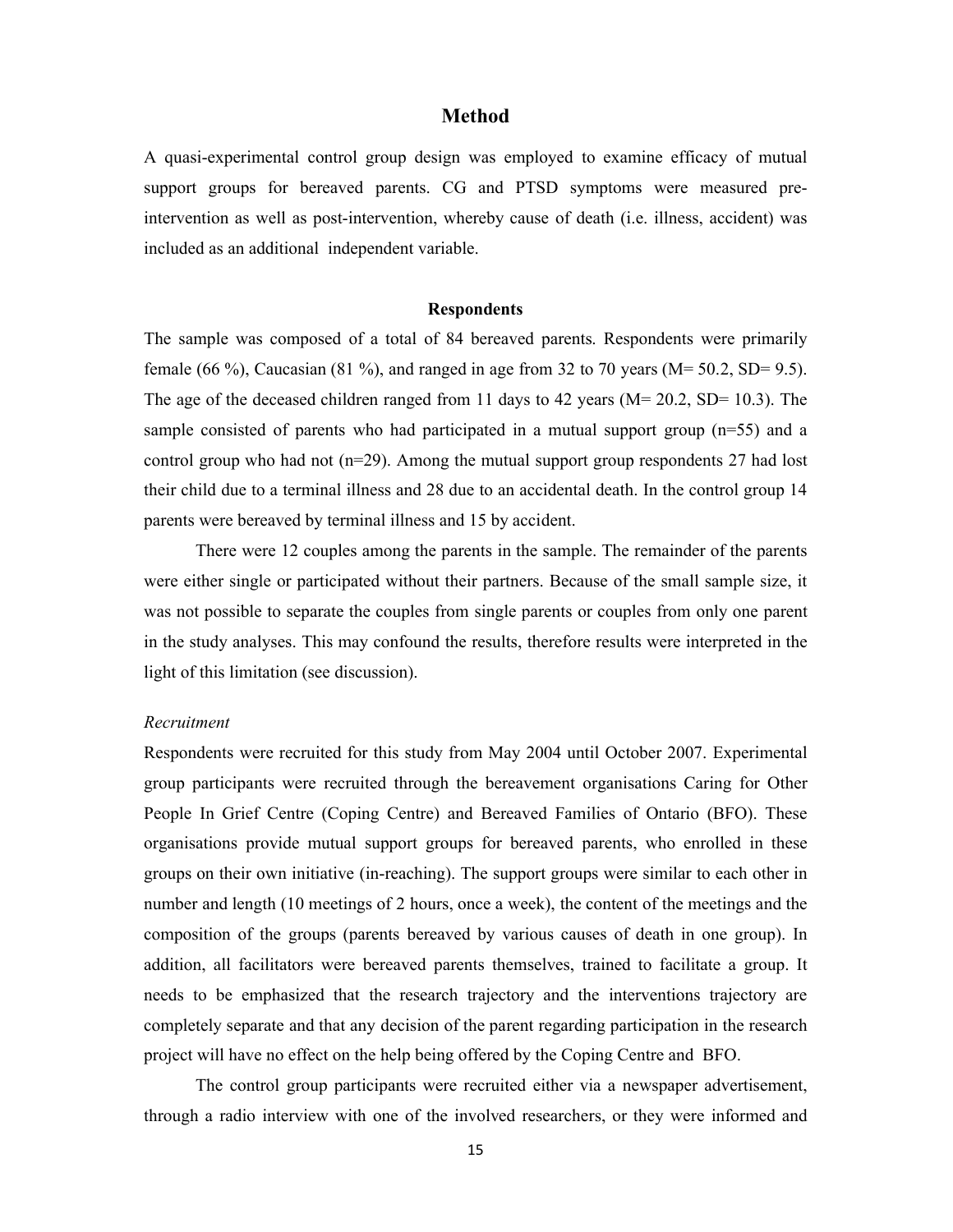recruited at a conference of Mothers Against Drunk Driving. It was stipulated that, in order to participate, the person should at the time of the study not be involved in a mutual support group.

The non-response rate was high in both groups. The reasons for non-response were not investigated, but most likely the heaviness of the loss of a child plays a role here.

Exclusion criteria for this study were neonatal death or stillborn and loss of a child by suicide or homicide. Parents who lost more than one child were also excluded from this study, given that they are likely to experience additional difficulties. Furthermore, outliers in the data regarding time since loss were removed, in order to increase the homogeneity of the data. This means that 3 control group participants were excluded.

#### *Drop outs*

Parents who did not fill out the post-intervention questionnaire were treated as drop outs. From the experimental group 19 parents (35%) dropped out, of whom 13 were bereaved by illness and 6 by accident. From the control group 7 parents (21%) dropped out, of whom 1 was bereaved by illness and 6 by accident. No significant differences between drop outs and continuing participants were found. The reasons for not sending back the questionnaire were not known.

#### *Differences in groups characteristics*

See Table 2 for gender and age of the parents, age of the deceased child and time since loss per group. For statistical comparison of group differences in age of the parents, age of the deceased child and time since loss per group, a two-way ANOVA with factors Intervention (experimental, control) and Cause of death (illness, accident) was performed. Significant interactions were followed-up by independent samples t-tests comparing groups within each level of the other factor. Significant differences are indicated by superscripts.

No significant differences occurred in age of the parents, all  $Fs(1,54) < 4.0$ , all  $ps >$ .05. However, significant differences were found in age of the deceased child, as the Intervention x Cause of death interaction was significant,  $F(1,54) = 7.6$ ,  $p = .008$ . As can be seen in Table 2, the age of the deceased child due to illness in the control group was lower than in the other groups. Furthermore, time since loss was significantly higher in the control than in the experimental group,  $F(1,54) = 39.8$ ,  $p < .001$ . Pre-existing group differences may confound the results, therefore these variables are taken into account as potential covariates in the analyses.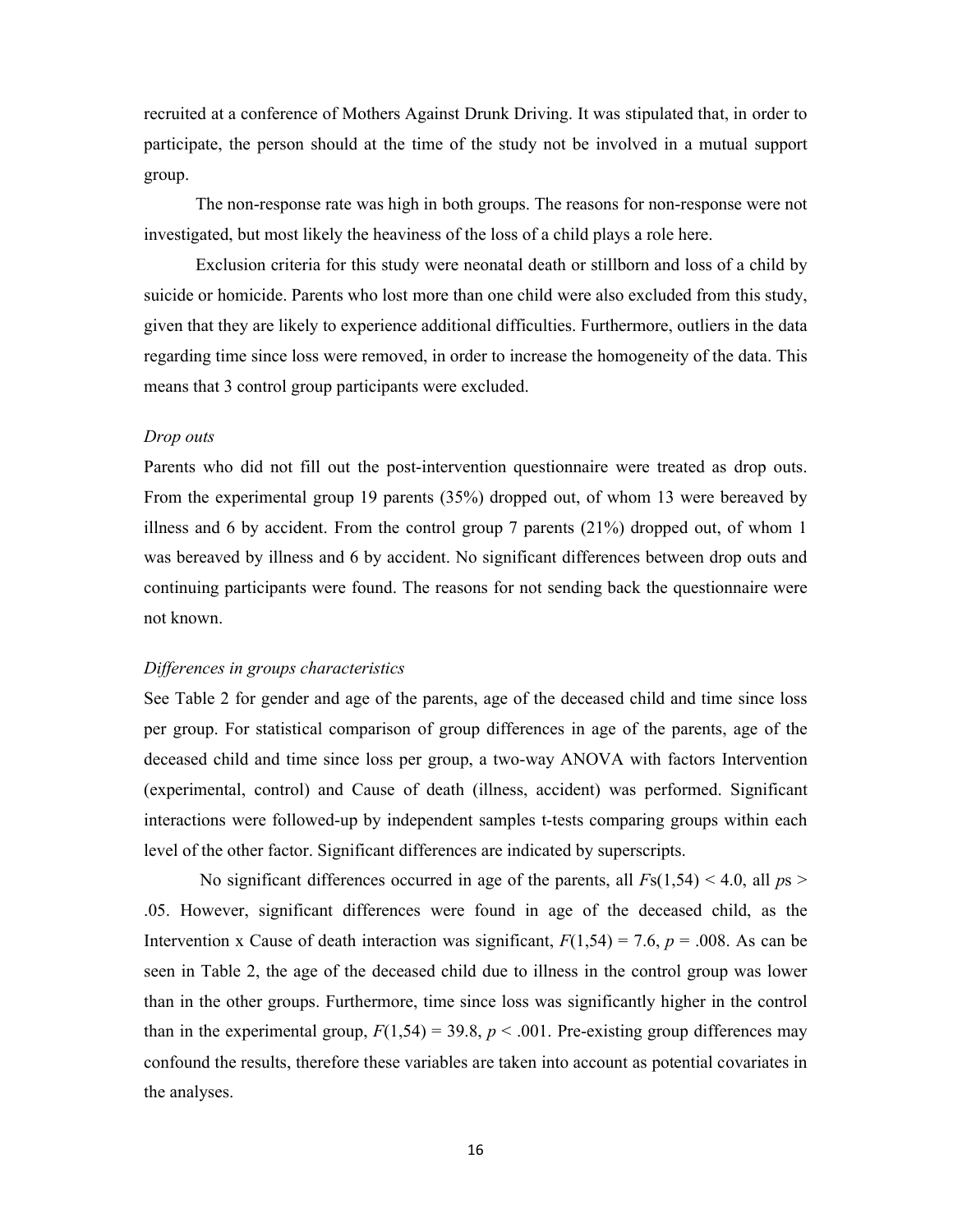|                      | <b>Experimental group</b> |               | <b>Control group</b>              |                 |
|----------------------|---------------------------|---------------|-----------------------------------|-----------------|
|                      | Illness                   | Accident      | Illness                           | Accident        |
| <b>Gender parent</b> |                           |               |                                   |                 |
| (women/men)          | 11/3                      | 13/9          | 8/5                               | 6/3             |
| Age parent           |                           |               |                                   |                 |
| (M, SD in years)     | 53.4, 8.9                 | 49.1, 9.0     | 46.8, 11.5                        | 52.7, 7.3       |
| Age child            |                           |               |                                   |                 |
| (M, SD in years)     | $23.6^a$ , 10.6           | 20.5, 8.0     | $12.9^{ab}$ , 12.2 $24.6^b$ , 7.6 |                 |
| Time since loss      |                           |               |                                   |                 |
| (M, SD in months)    | $9.7^{\circ}, 6.5$        | $10.7^b, 6.7$ | $41.5^a$ , 30.1                   | $42.7^b$ , 26.9 |

*Table 2: Statistical comparison of groups characteristics.*

*Note. a, b = significantly different, all ps < .05*

#### **Procedure**

#### *Experimental group*

Bereaved parents of support groups were introduced to the research during the first support group meeting. Parents who were willing to consider participation were provided with a package including an introduction letter, an informed consent form and a pre-intervention questionnaire (Appendix A) which was supposed to be filled out before the third group meeting. It was stated that participation was completely voluntary and that participants had the right to withdraw from the study at any time. On the basis of thorough information about anonymity and confidentiality, the parents who were willing to participate gave written consent.

Ten weeks later, after conclusion of the support group, each participant was mailed a post-intervention questionnaire and a pre-stamped return envelope. If the questionnaire was not returned within one month, a letter was sent to remind the participant politely of the questionnaire.

#### *Control group*

Bereaved parents who were not involved in a support group were mailed an introduction package when they showed interest in participating. This package included as well an introduction letter, an informed consent form, and a pre-intervention questionnaire. Apart from the difference in recruitment, the procedure for the control group was similar to the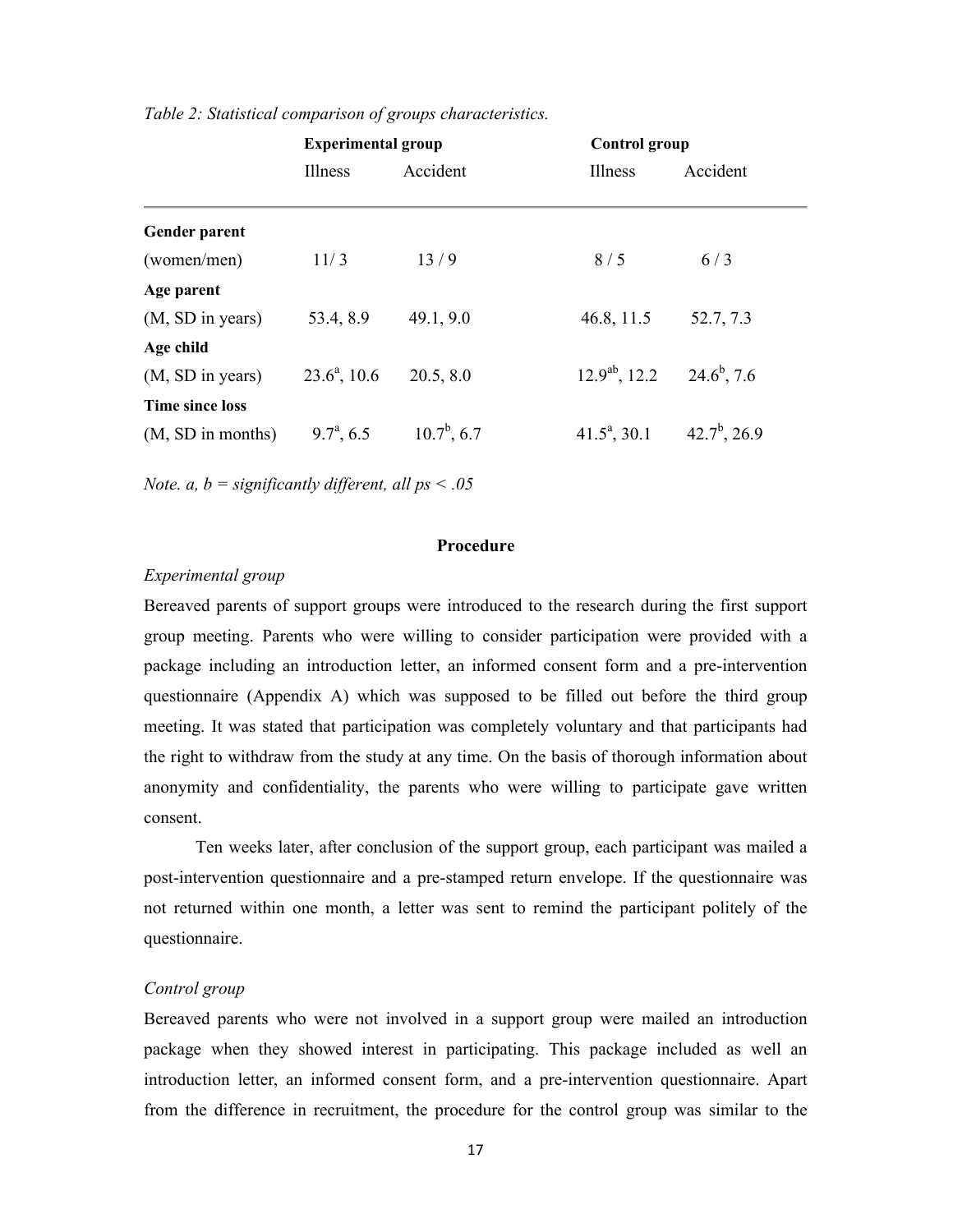experimental group; the same time schedule was followed and similar measures were given. Questions regarding the intervention were excluded for the control group. It was stated that participation was completely voluntary and that participants had the right to withdraw from the study at any time. On the basis of thorough information about anonymity and confidentiality, the parents who were willing to participate gave written consent.

#### **Measures**

Participants filled out several questionnaires in each of the two sets. Only the instruments which are needed for the current research are described below.

#### *Personal history and background*

Socio-demographic data about the parents and the deceased child were gathered, such as gender and age. Obtained information included also date of loss, cause of death, whether the death was expected/unexpected and additional life stressors in addition to the child's death. Furthermore, respondents were asked about current attendance of support groups and current consultation of other professional help (e.g. psychiatrist, psychologist, social worker, etc.). Unfortunately, information regarding consulted intervention in the past was not collected until late in the study, leaving insufficient information to control for the effects of these interventions.

#### *Inventory of Complicated Grief- revised (ICG- R)*

Grief symptoms were measured with the ICG-R along the dimensions of separation distress and traumatic distress (Prigerson, Kasl & Jacobs, 1997). Respondents rate the frequency with which they experience each item on a 5-point scale, ranging from 'never' to 'always'. Prigerson et al. (1995) developed the Inventory of Complicated Grief (ICG) to measure maladaptive symptoms of loss and predict complicated grief and long-term dysfunction. To identify symptoms distinct from bereavement-related depression, it measures preoccupation with thoughts of the deceased, searching and yearning for the deceased, disbelief about the death, crying, being stunned by the death, and not accepting the death. In the ICG-R items were added to come to a total of 30 items, which describe an emotional, cognitive, or behavioural state associated with grief (see 'Feelings about the loss' in Appendix A). Internal consistency, measured pre-intervention, of the subscales 'separation distress' (Cronbach's alpha = .74) and 'traumatic distress' (Cronbach's alpha = .88) were good. Furthermore, good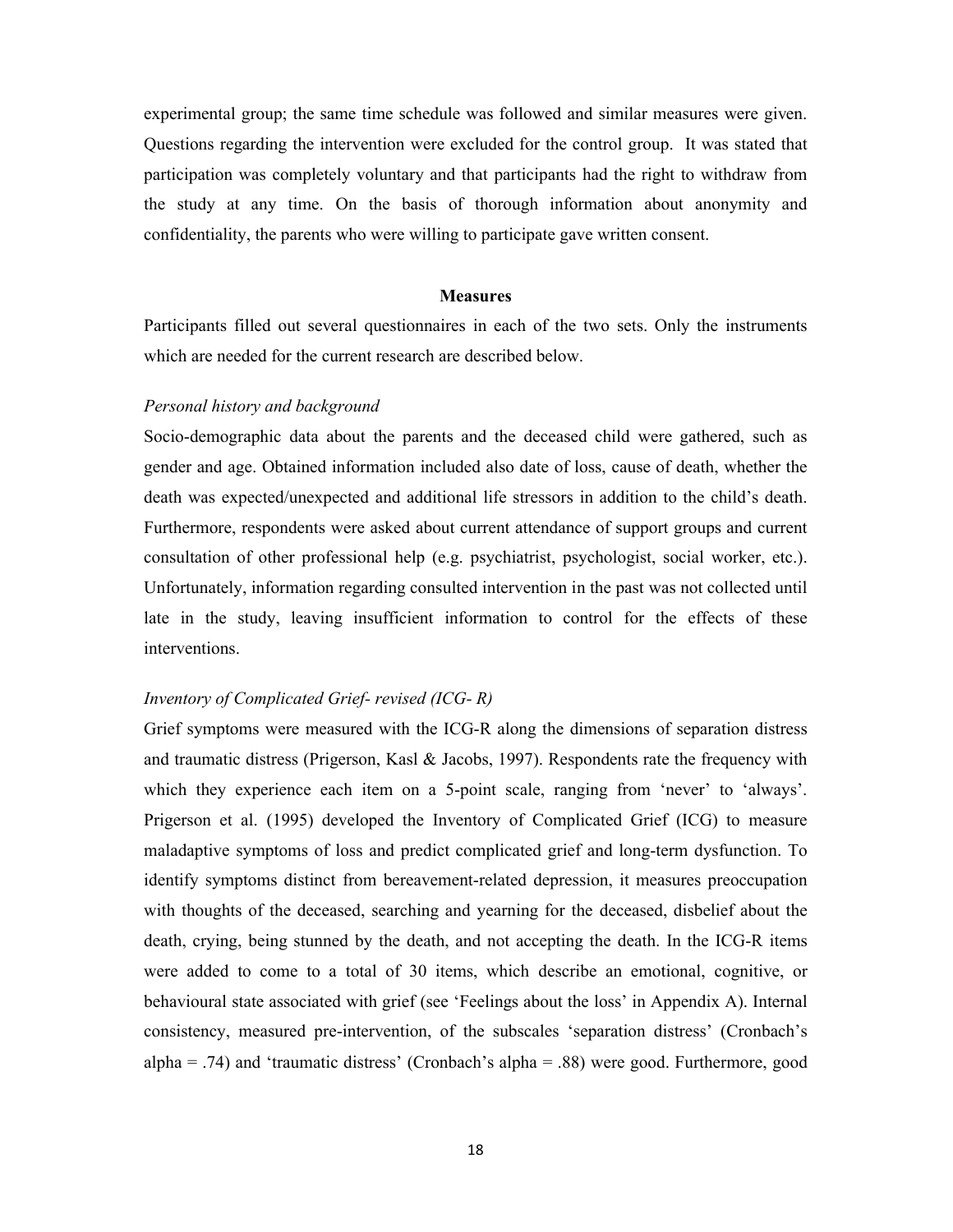internal consistency (Cronbach's alpha = .92) and divergent validity were found for the total scale (Prigerson et al., 1997).

#### *Impact of Event Scale – Revised (IES-R)*

PTSD symptoms were measured using the IES-R (Weiss & Marmar, 1997). Respondents rated how much they were distressed or bothered by each item on a 5-point scale, ranging from 'Not at all' to 'Extremely'. The stressor was eliminated from the questions, as the precipitating event was designated a priori as the death of the child. The subscales 'intrusion', 'avoidance' and 'hyper arousal' of the IES-R parallel the DSM-IV (APA, 2000) criteria for PTSD. Intrusion (8 items) is characterized by unbidden thoughts, images, dreams and strong emotional reactions. Avoidance (8 items) involves denial of the meanings and consequences of the event, and the blunting or numbness of emotions and sensations. And hyper arousal (6 items) includes anger and irritability, heightened startle response, difficulty concentrating and hyper-vigilance (see 'Stressful events' in Appendix A). The internal consistency of the subscales, measured pre-intervention, was good; Cronbach's alpha for 'intrusion' was .88, for 'avoidance' .73 and for 'hyper arousal' .83. Cronbach's alpha for the total scale concerning the current sample was .89.

#### **Analyses**

The data were analyzed in two ways. First, a one-way between groups multivariate analysis of variance (MANOVA) was performed to examine the effect of cause of death on CG and PTSD symptoms. The advantage of using MANOVA is that it 'controls' or adjust for an increased risk of a Type 1 error. This error occurs when it is accepted that there is a difference between groups, although in fact there is no difference (Pallant, 2007). Two dependent variables were used, respectively the pre-intervention ICG-R and the pre-intervention IES-R. The independent variable was Cause of death (illness, accident).

Second, a two-way between groups multivariate analysis of covariance (MANCOVA) was employed to evaluate the effects of the intervention program on CG and PTSD symptoms of the groups bereaved by illness and by accident. The choice of this analysis was based on an essential confound in the data set. That is, pre-existing group differences in age of child, time since loss, and pre-intervention scores were found. Time since loss and pre-intervention scores correlated significantly with the dependent variables and were therefore included as covariates.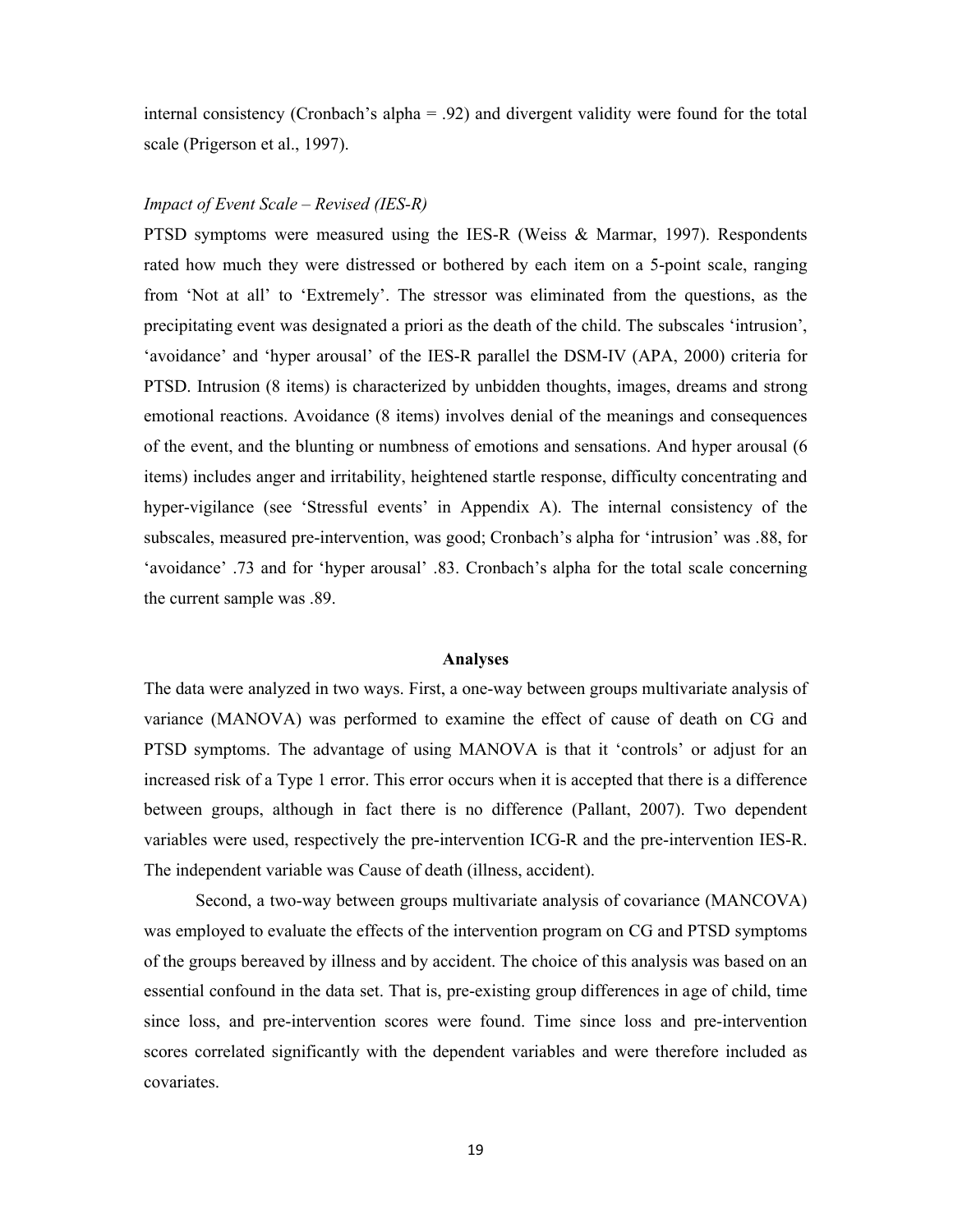#### **Results**

#### **CG and PTSD symptoms following loss of a child**

To investigate whether loss of a child due to accident is a greater risk factor for developing CG and PTSD than loss of a child due to illness, the symptoms of parents bereaved due to illness and accident, were compared. A one-way between groups MANOVA was performed to examine the effect of cause of death on CG and PTSD symptoms. Two dependent variables were used, respectively the pre-intervention ICG-R and the pre-intervention IES-R sum scores. The independent variable was cause of death, divided into illness and accident.

Preliminary assumption testing was conducted to check for sample size, normality, outliers, linearity, and multicollinearity, with no serious violations noted. Also the assumption of equality of covariance matrices was not violated (Box's Test  $F(3,1589782) = .14, p = .94$ ).

There was a significant difference between the illness and accident group on the combined dependent variables,  $F(2, 55) = 3.82$ ,  $p = .03$ ; Wilks' Lambda = .89; partial eta squared  $= .12$ , which represents that 12 percent of the variance in perceived CG and PTSD symptoms scores can be explained by cause of death. This indicates that the cause of death of a child had some effect in developing CG and PTSD in bereaved parents.

To investigate if the illness and accident group differ on CG as well as PTSD symptoms, the univariate ANOVAs were inspected for the questionnaires separately. A significant difference between the illness and accident group was found on the ICG- R  $(F(1,56) = 7.5, p < .01)$ . To find out which group had higher scores an inspection of the mean scores is performed. The accident group had a higher ICG-R sum score  $(M = 96, SD = 18)$ than the illness group ( $M = 83$ ,  $SD = 19$ ). Thus, parents bereaved due to accident experienced significant higher levels of CG symptoms compared with parents bereaved due to illness.

No significant differences between the illness and accident group were found on the IES-R sum score  $(F(1,56) \le 1, ns)$ . Thus, parents bereaved by illness and accident showed similar levels of PTSD symptoms (illness:  $M = 30$ ,  $SD = 15$ , accident:  $M = 36$ ,  $SD = 15$ ).

In conclusion, the hypothesis that loss of a child due to accident is a greater risk factor for developing CG than loss of a child due to illness was confirmed, whereas the hypothesis that loss of a child due to accident is a greater risk factor for developing PTSD than loss of a child due to illness was not confirmed.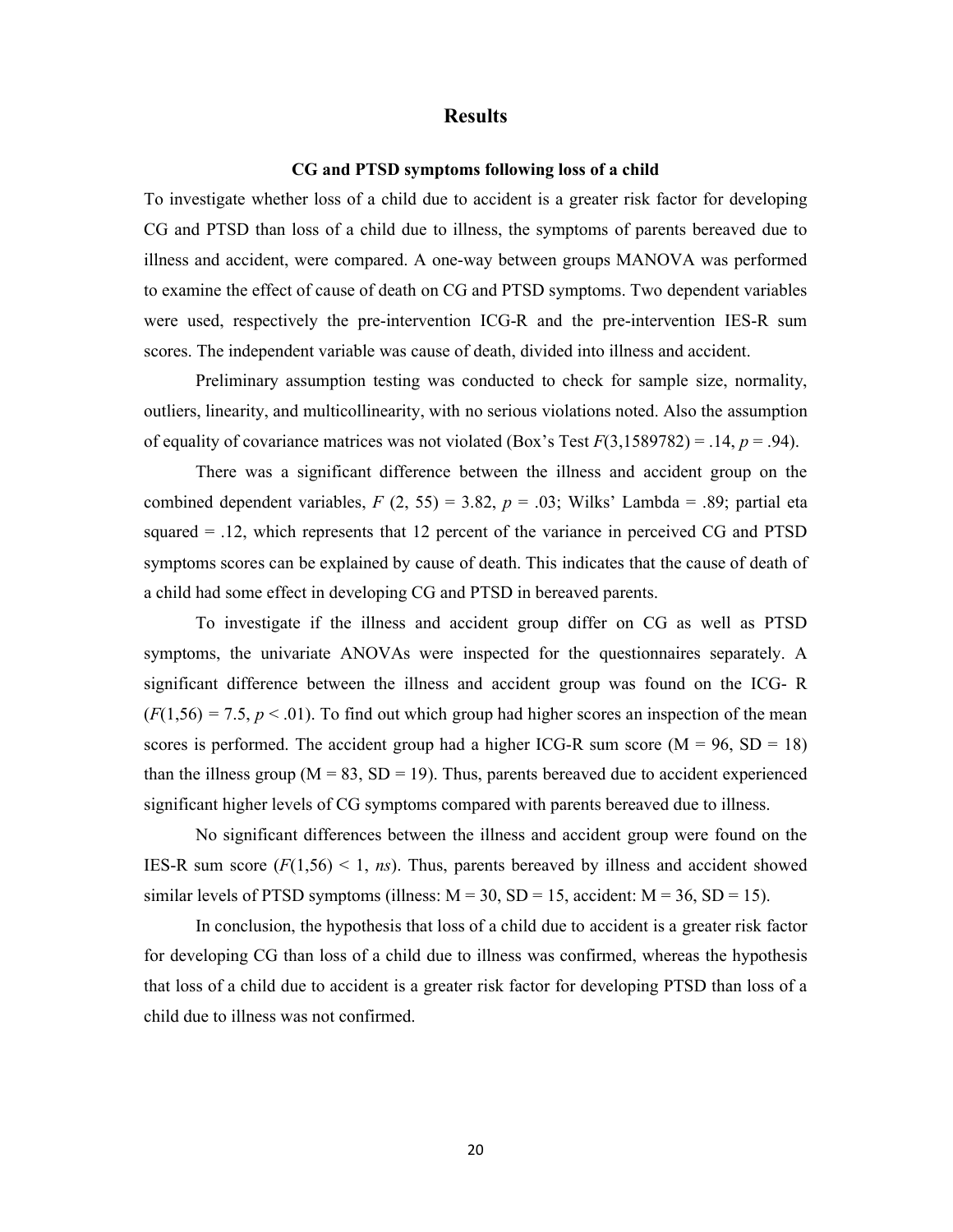#### **Efficacy of support groups for bereaved parents**

To examine whether support groups have a positive effect on CG and PTSD and to establish which subgroups of bereaved parents benefit most, symptoms of parents bereaved by illness and by accident were measured pre- and post-intervention (see Table 3 and Table 4). These outcomes were compared with a non intervention group to control for natural changes in CG and PTSD over time. A two-way MANCOVA was conducted to deal with the significant preexisting differences, such as pre-intervention scores and time since loss, of the intervention and the control group. The independent variables were Cause of death (illness, accident) and Intervention (support group, control group). The dependent variables were sum scores of the ICG-R and the IES-R, measured following completion of the support group. Time since loss, and pre-intervention scores were thereby included as covariates, because these variables correlated significantly with the dependent variables. Time since loss was moderately correlated with the post-intervention sum scores of the ICG-R  $(r = -34)$  and the IES-R  $(r = -16)$ .32), indicating that the more time since loss had passed, the less symptoms the bereaved parent experienced. Strong correlations were also found for pre-intervention and postintervention sum scores on the ICG-R  $(r = .82)$  and the IES-R  $(r = .79)$ , indicating that the more symptoms were experienced pre-intervention, the more symptoms were experienced post-intervention. The covariates were not too strongly correlated with one another  $(r < .72)$ .

Data conformed to the assumptions of normality, linearity, multicollinearity, homogeneity of regression slopes, and reliable measurement of the covariates. Also the assumption of equality of covariance matrices was not violated (Box's Test  $F(9,10671) = 1.4$ ,  $p = .21$ ). Therefore, no objections were found to conduct the MANCOVA.

None of the MANCOVA effects; Intervention  $(F(2,50) = 1.3, p = .27)$ , Cause of death  $(F(2,50) = .03, p = .97)$ , and interaction of Intervention and Cause of death  $(F(2,50) = .24, p = .97)$ .79), were significant. The non-significant main effect of Intervention indicates that after controlling for the effect of time since bereavement and the pre-intervention scores, the parents who did or did not attend a support group did not differ in their post-intervention levels of CG and PTSD symptoms. Likewise, the non-significant main effect of Cause of death indicates that after controlling for the effect of time since bereavement and the preintervention scores, the parents bereaved by illness and by accident did not differ in their postintervention levels of CG and PTSD symptoms. The non-significant interaction between Intervention and Cause of death, showed that after controlling for the effect of time since bereavement and the pre-intervention scores, the intervention and control group did not differ in their post-intervention levels of CG and PTSD symptoms of parents bereaved by illness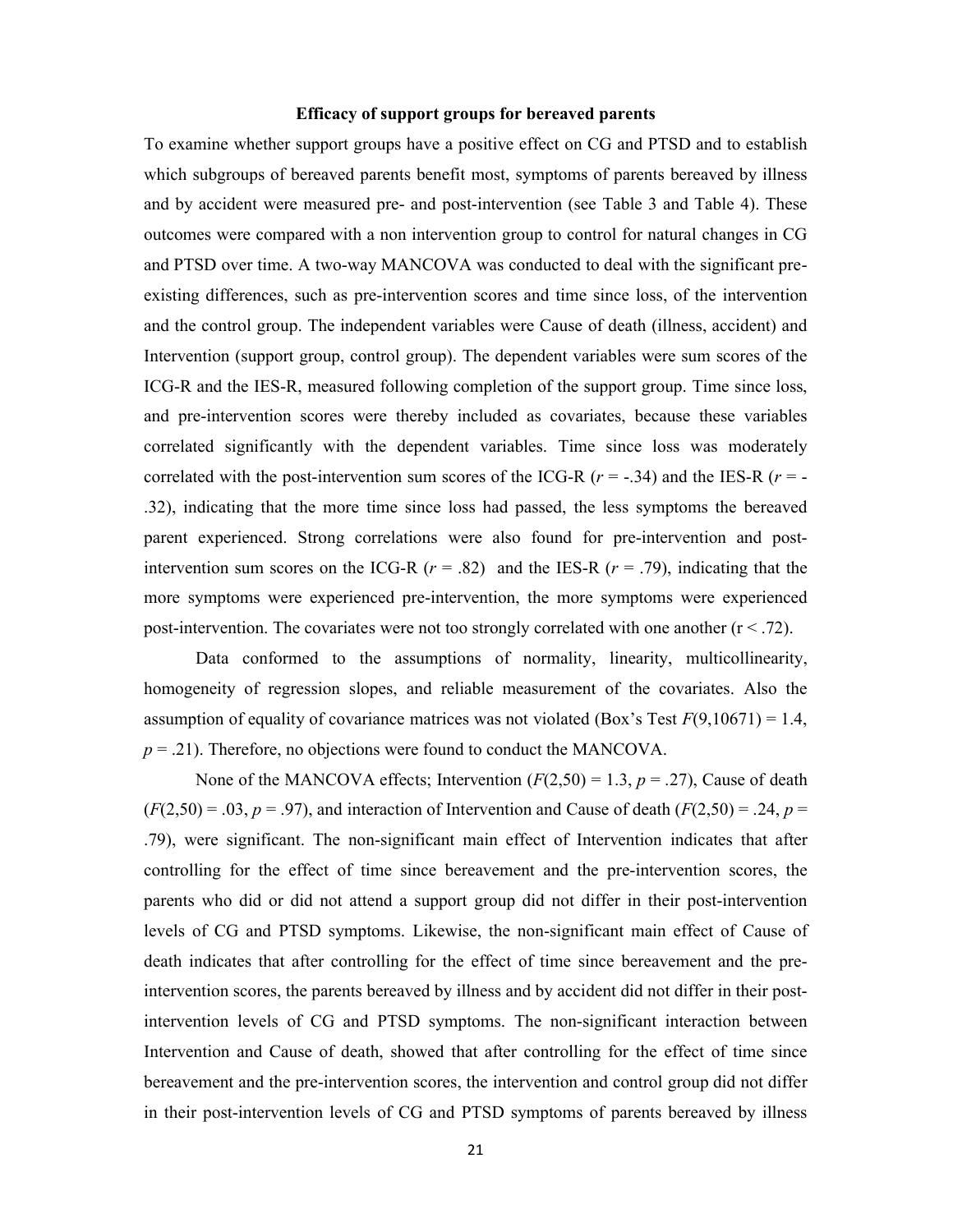and by accident. In other words, the support group did not have a significant positive effect; not for parents bereaved due to illness nor for parents bereaved due to accident. The hypothesis that intervention will have more efficacy for parents bereaved due to an accidental death of their child compared to parents bereaved due to illness was therefore not confirmed.

| <b>Intervention</b> | <b>Cause of death</b> | <b>Pre-intervention</b><br>(M, SD) | <b>Post-intervention</b><br>(M, SD) | N  |
|---------------------|-----------------------|------------------------------------|-------------------------------------|----|
| Support group       | <b>Illness</b>        | 87, 16                             | 84, 23                              | 14 |
|                     | Accident              | 99, 15                             | 94, 13                              | 22 |
| Control             | <b>Illness</b>        | 79, 21                             | 78, 19                              | 13 |
|                     | Accident              | 89, 22                             | 88, 23                              | 9  |

*Table 3: Pre- and post-intervention ICG-R sum scores of bereaved parents.*

*Table 4: Pre- and post-intervention IES-R sum scores of bereaved parents.*

| <b>Intervention</b> | <b>Cause of death</b> | <b>Pre-intervention</b><br>(M, SD) | <b>Post-intervention</b><br>(M, SD) | N  |
|---------------------|-----------------------|------------------------------------|-------------------------------------|----|
| Support group       | <b>Illness</b>        | 35, 14                             | 33, 14                              | 14 |
|                     | Accident              | 37, 13                             | 35, 12                              | 22 |
| Control             | <b>Illness</b>        | 25, 15                             | 22, 13                              | 13 |
|                     | <b>Accident</b>       | 33, 20                             | 31, 20                              | 9  |

Note: Scores of 33 or greater indicate clinical PTSD (Weiss & Marmar, 1997). In this sample 24 of the 58 participants (41%) scored above this cutoff score pre-intervention as well as postintervention.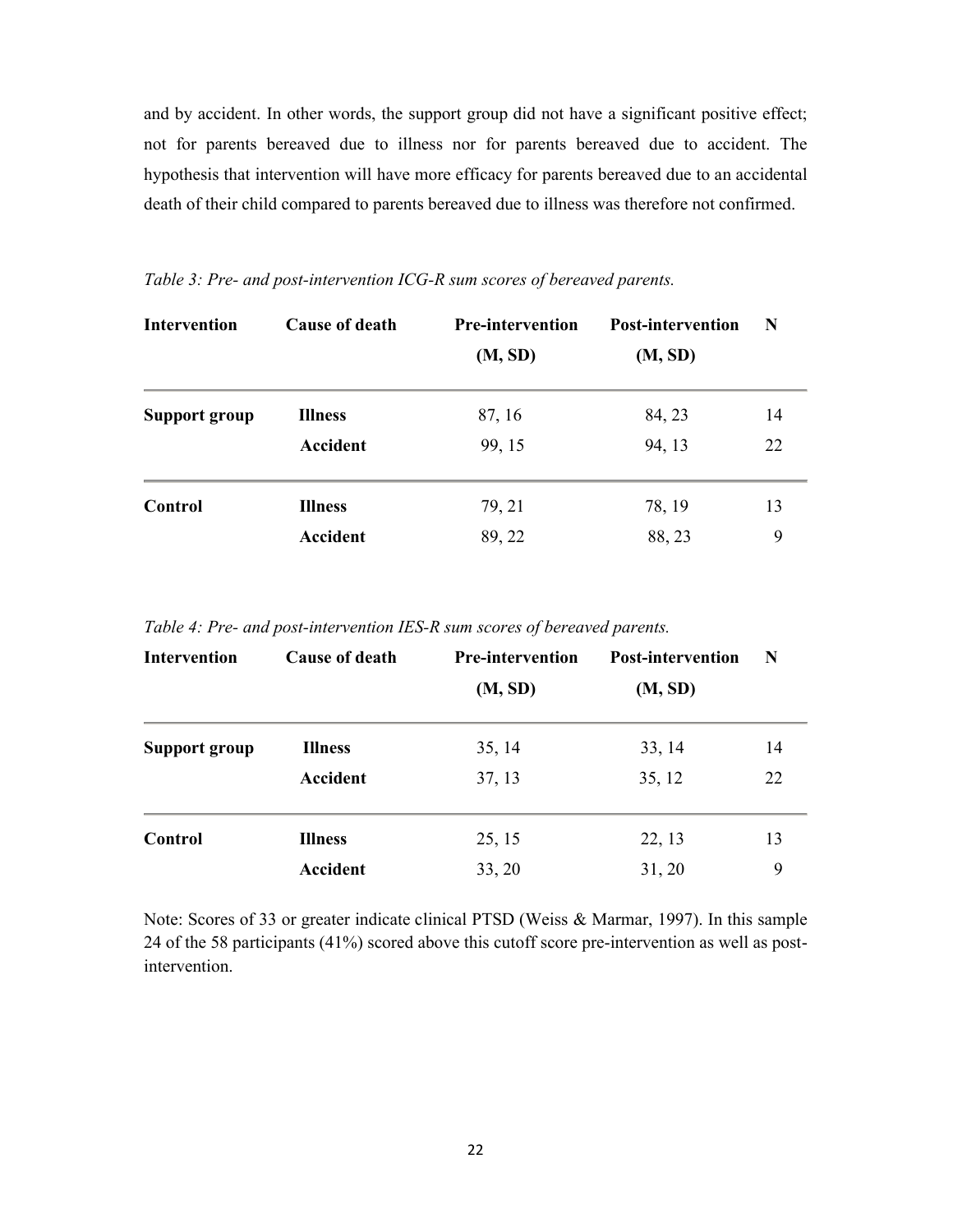#### **Discussion**

The aim of this study was two-fold. First, this study examined if cause of death of a child (i.e. illness, accident) is an additional risk factor for parents to develop symptoms of CG and PTSD. It was hypothesized that death of a child due to an accident is a higher risk factor for developing these symptoms than death due to illness. This section will start with a focus on data of this research question and implications of these findings.

Second, this study examined efficacy of mutual support groups on parents bereaved by illness and by accident. It was hypothesized that intervention will have more efficacy for parents bereaved due to an accident compared to parents bereaved due to illness. The data and implications of these findings will be discussed in the latter part of this section. Followed by limitations of current study and suggestions for future studies.

#### **CG and PTSD symptoms following loss of a child**

The unnaturalness of losing one's child constitutes a major violation of the parent's assumptive world, in that it challenges the pre-existing expectation that parents will die before their children, at least in the western world (Rubin & Malkinson, 2001). It is suggested that unexpected and violent deaths are most likely to shatter people's basic assumptions and therefore lead to a search for meaning in the loss whereby a failure to find one may result in symptoms of CG (Currier et al., 2006). Findings of current study seem to confirm this theory: Parents bereaved due to accident experienced higher levels of CG symptoms compared with parents bereaved due to illness. This is in line with previous research in which parents who lost their child due to a violent death had more grief symptoms than those who lost their child due to a more natural cause (Dyregrov et al., 2003; Wijngaards-de Meij et al., 2005). As Matthews and Marwit (2003) suggested, the more reconstruction and modification required of the parent, the more complicated the grieving process becomes. Unfortunately due to lack of a cut-off score of the ICG-R, it is not known how many parents in current study experienced such high levels of grief symptoms that risk of CG is indicated.

Contrary to the hypothesis, parents bereaved by illness and by accident showed similar levels of PTSD symptoms. This is in contrast with the study of Dyregrov et al. (2003) which found that parents bereaved due to accident experienced more symptoms of PTSD than parents bereaved due to a more natural cause (SIDS). However, only the SIDS sample had a survivor organization and the effect of support was not controlled for. It might be that the SIDS sample had less PTSD symptoms due to positive effects of support of this organization.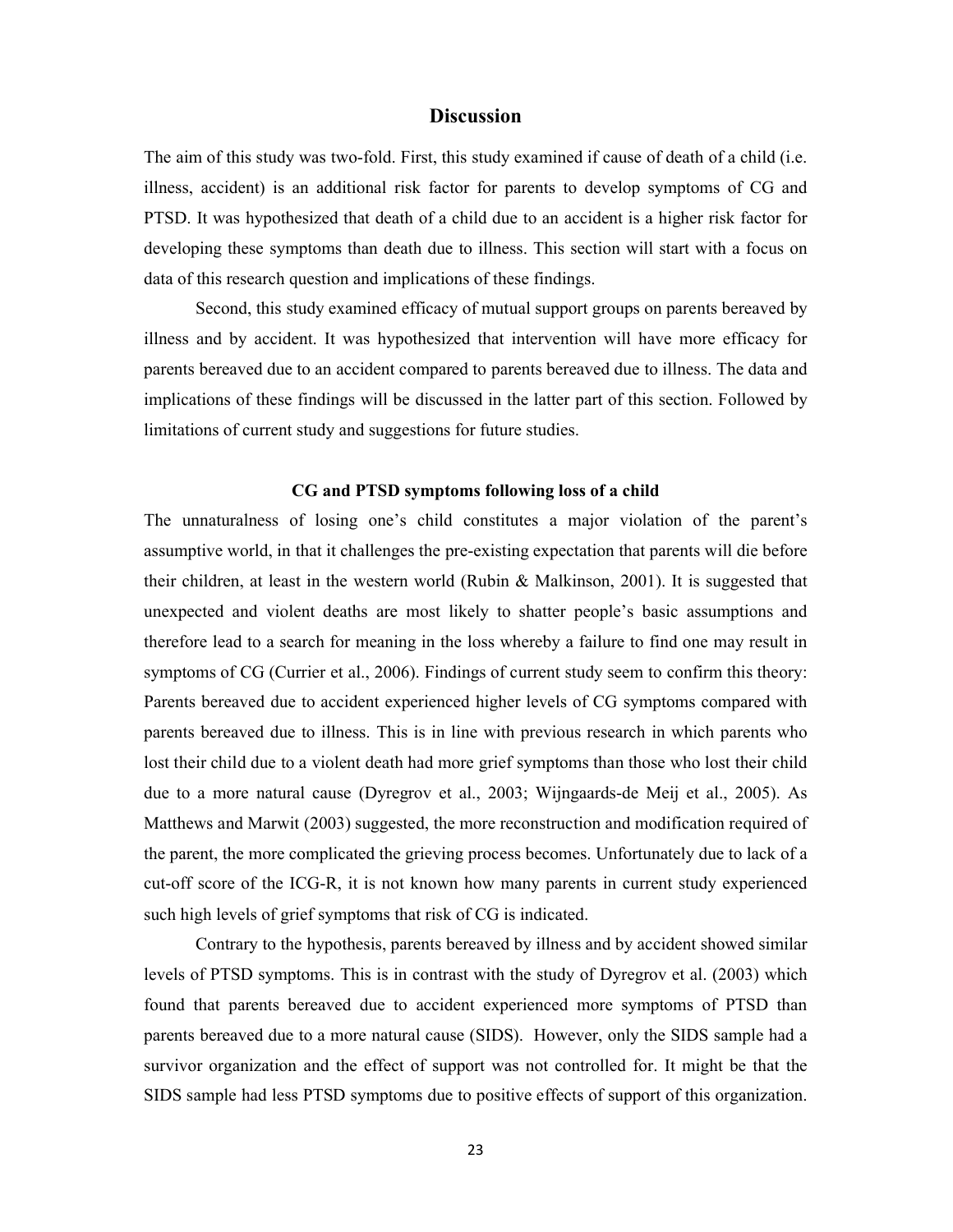This limitation may explain the inconsistency with findings of current study. No difference in level of PTSD symptoms following different causes of child death may be explained due to the 'unnaturalness' of any child's death. In other words, regardless of the cause of death, losing one's child can be seen as a traumatic event. A close look at the current data set seems to support this notion, 41% of the participants had such high levels of PTSD symptoms that risk of clinical PTSD is indicated.

In sum, parents bereaved due to an accident seem to be at elevated risk for developing CG compared to parents bereaved due to illness, whereas cause of death did not seem to have an effect on PTSD. Considering the high levels of PTSD symptoms of parents in current study, bereaved parents in general seem to be at risk for developing PTSD. The reason why this does not seem to apply for CG is discussed in more detail below.

#### *Implications*

These findings seem to implicate that cause of death is only a risk factor for bereaved parents in developing CG and not in PTSD. As noted above, parents bereaved due to an accident seem to be at elevated risk for developing CG compared to parents bereaved due to illness, whereas cause of death did not seem to have an effect on PTSD. Moreover, these findings confirm that CG and PTSD are two distinct disorders (Boelen, Van den Bout, & De Keijser, 2003). Conclusions about bereavement outcome based on data measured by only griefspecific or only trauma-specific scales should therefore be interpreted with caution.

Findings of previous studies support the assumption that a search for meaning is common and essential for parents bereaved due to different modes of death (Matthews & Marwit, 2003; Murphy, Johnson & Lohan, 2003; Wickie & Marwit, 2001). The failure to find meaning may result in symptoms of CG and PTSD. However, this cannot explain why death due to accident is an additional risk factor for parents in developing CG and not in developing PTSD. It might be that the search for meaning is oriented differently in the development of these disorders. In spite of the complexity of the concept of search for meaning, two major components can be identified; trying to understand and make sense of the death (Wheeler, 2001).

To understand the death of a loved one, bereaved individuals seek out information about the sequence of events leading up to the loss. One of the possible explanations is that parents bereaved due to illness may understand the death of their child better, whereas parents bereaved due to an accident, see the death of their child as a fate, to which there is no rational explanation (Wheeler, 2001). Moreover, parents bereaved due to illness may comfort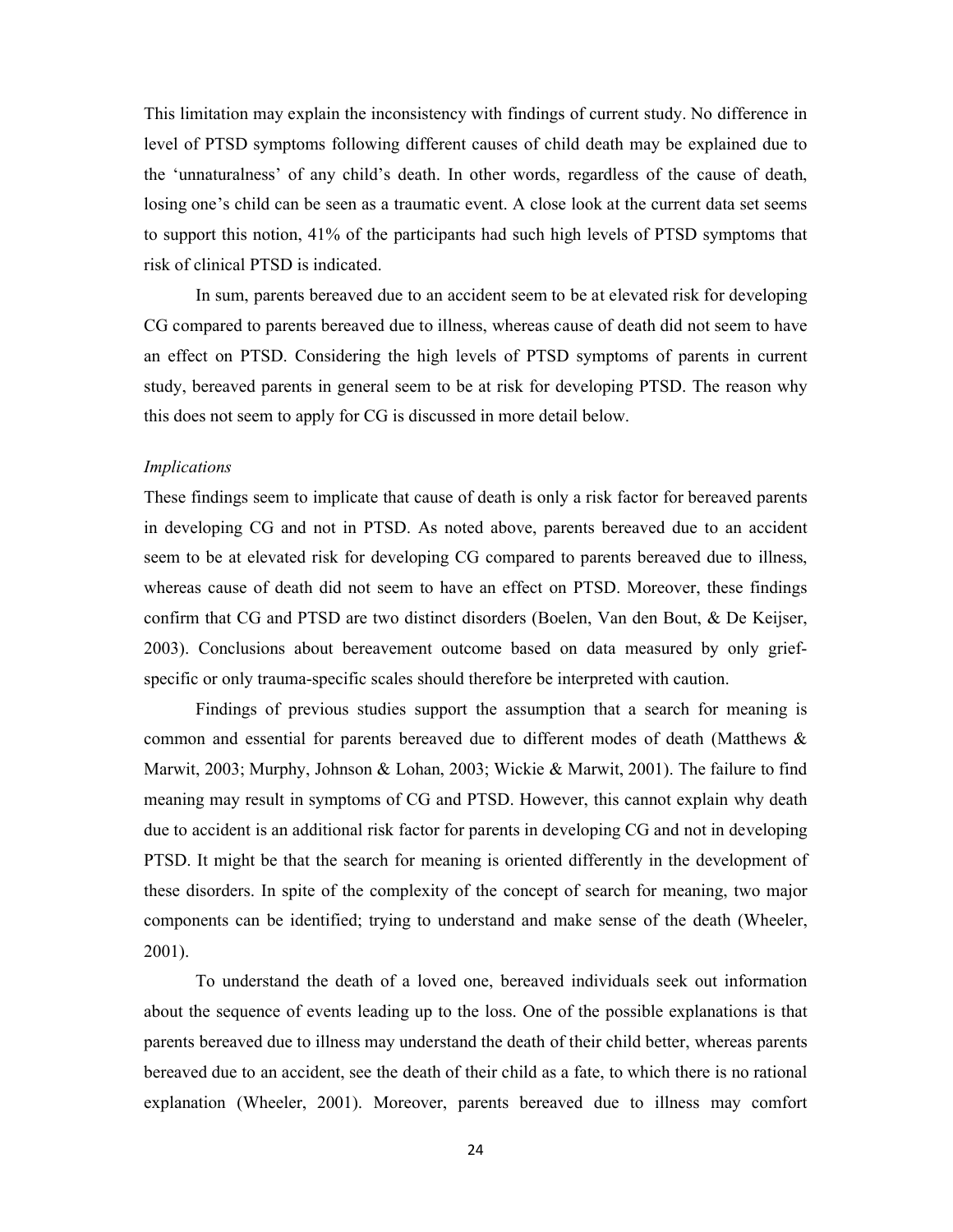themselves that the deceased child is better off now. The child might have been suffering for a long time and there seemed to be no other way out but the death (Grad  $&$  Zavasnik, 1998). Considering the results of this study, failure to understand the child's death may more likely result in symptoms of CG than in symptoms of PTSD.

To make sense of a child's death is more difficult and is hard for any bereaved parent. It involves philosophical and/or religious beliefs about life and death. As a participant of the current study commented; *'My worst problem is I keep going back to her illness and what she went through at times, like difficult breathing (the worst), asking: 'Why is this happening to me mom?'*. Considering the high amounts of PTSD symptoms in bereaved parents, the failure to make sense of a child's death might play an important role in the development of PTSD. More research is needed to confirm these suggestions.

#### **Efficacy of support groups for bereaved parents**

Intervention is more likely to be effective for high risk groups (Schut et al., 2001). Bereaved parents are at high risk of poor bereavement outcome and therefore interventions for bereaved parents is expected to be effective. The study of Murphy et al. (1998) showed that bereaved parents in general seem not to benefit substantially from participation. Therefore mode of death is in current study defined as an additional risk factor, whereby death of a child due to an accident is found to be a higher risk factor for developing CG than death due to illness. Still, bereaved parents in general seem to be at risk for developing PTSD.

Contrary to expectations, support groups did not have a positive effect on symptoms of CG and PTSD; neither for parents bereaved due to illness nor for parents bereaved due to accident. This is in contrast with the study of Murphy et al. (1998) which found that support groups were effective for mothers who had recently lost a child to homicide, suicide, or accident and who experienced high amounts of grief symptoms and high levels of distress. However, mothers experiencing relative low levels of grief were worse off in the intervention than those in the control group, suggesting that for those with normal grieving, intervention may in fact be negative. Furthermore, fathers did not appear to benefit from the intervention at all. To investigate these unexpected results for fathers, Murphy et al. (1998) suggested that further research is needed since the fathers sample size (n=90) in their study was too small. It is reasonable that no effect of support groups was found in current study as well due to a small sample size (n=58).

In the study of Murphy et al. (1998) parents were randomly assigned to a support group or a no-treatment control. The failure of their study to show more effects of support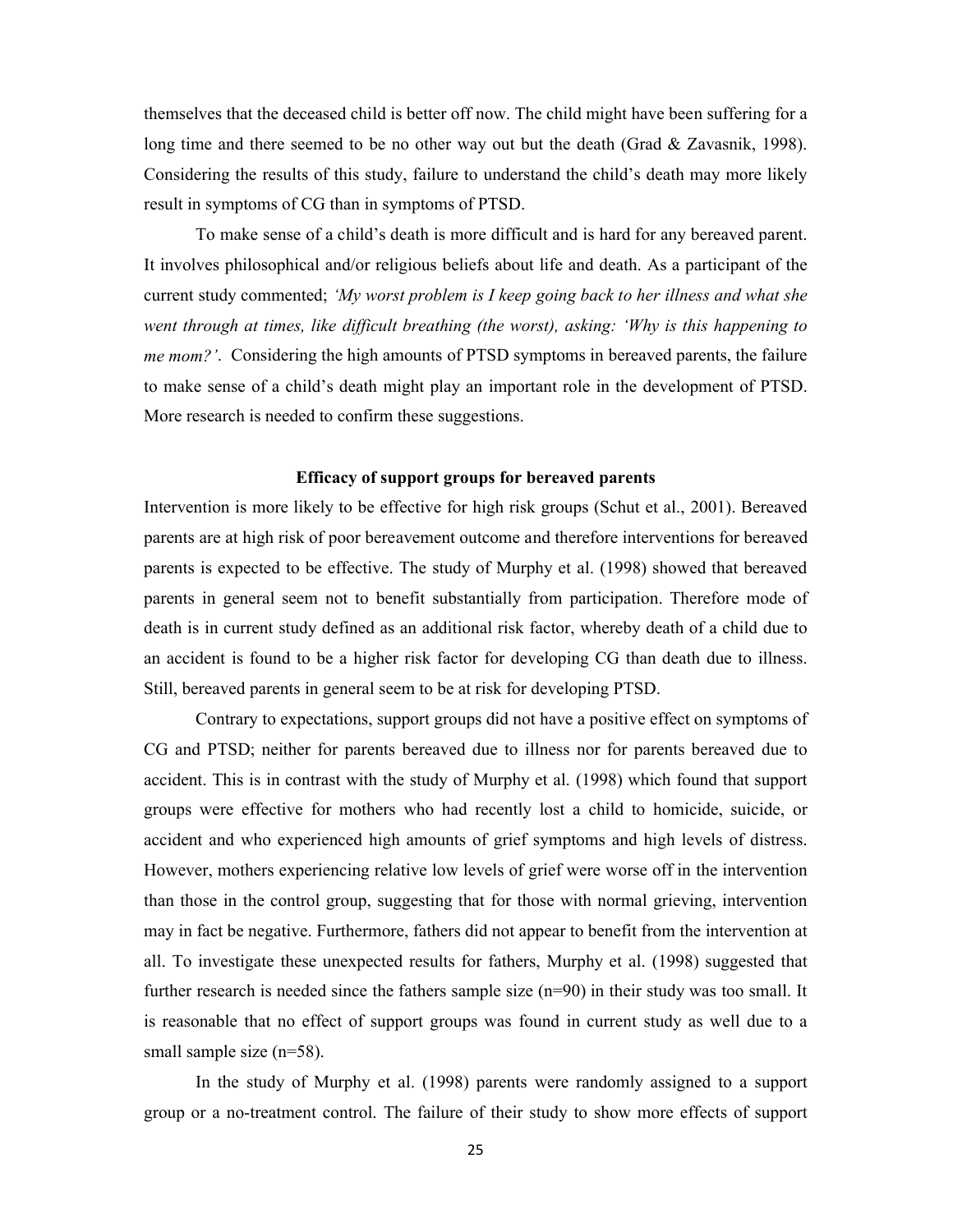groups seemed to be due to an outreaching mode. Current study used pre-existing groups whereby the treatment group did ask for help. It was expected that support groups are effective for individuals who actually in-reach. They may be better motivated and are likely to have suffered more distress, leaving more room for improvement (Schut et al., 2001). Yet, this cannot be confirmed by findings of current study. Once again, this might be due to the small sample size. Moreover, pre-existing group differences may have had a considerable influence on the results (see limitations). More research is needed for definite conclusions about efficacy of support groups for bereaved parents.

#### *Implications*

The assumption underlying the wide use of bereavement support groups appears to be that attending such groups may have a positive outcome for the person suffering loss. Murphy et al. (1998) were able to show some positive effects of support groups, but only for mothers who were highly distressed at the outset. The overall implication to be drawn is that intervention should probably be targeted toward those who are at high risk of poor outcome.

Remarkably few systematic attempts have been made to evaluate the effectiveness of support groups for bereaved parents. The majority of studies are not evidence-based*.* Current study overcomes shortcomings of many studies so far by using quantitative measurements and by including a non-intervention control group. Moreover, parents of current study did participate in support groups on their own initiative. However, no positive effects of support groups were found, even though a great amount of these parents were shown to be at high risk of CG and PTSD. It is important to further establish what this disappointing results mean. It is, for example, possible that bereaved parents may experience no decrease in symptoms of CG and PTSD as an immediate and short-term effect of a support group, but that this happens in the long term. Although attending a support group may be helpful, it is very intense and emotional. Moreover, a confrontation with other's misfortune may evoke feelings of vulnerability and helplessness (Wortman, 2004). It is plausible that bereaved parents have come to terms with these intense feelings, before they are able to experience decrease in symptoms.

#### **Limitations**

Importantly, there are limitations to the present study that should be considered in the interpretation of the results. A first important caveat is, as mentioned above, that the sample was relatively small. The resulting lack of power may well have obscured some associations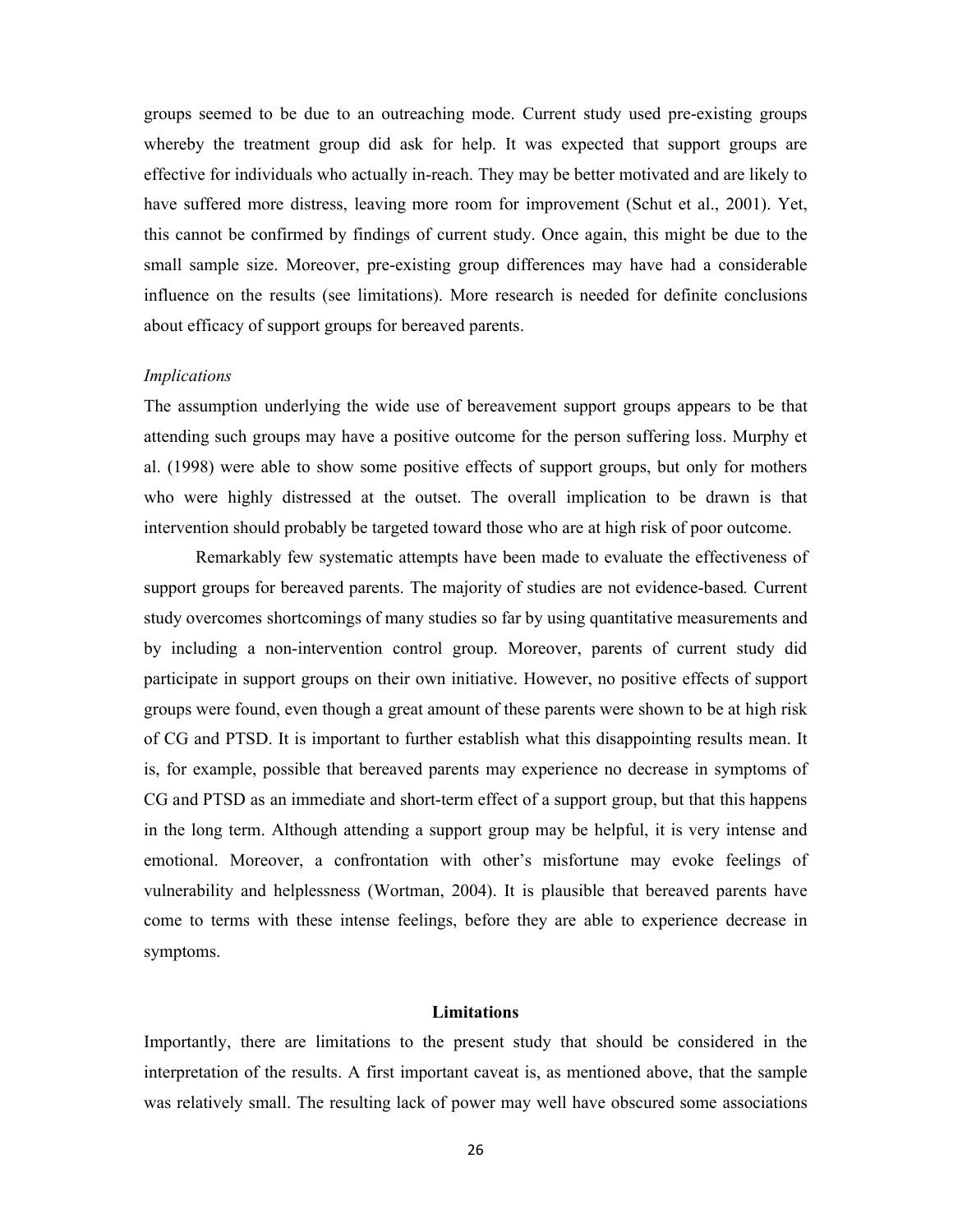between the proposed variables and symptoms that would have reached significance with a larger sample. Furthermore, there were 12 couples among the parents in the sample and therefore the potential correlation of scores within couples on study measures. In other words, parents within a couple lose the same child and have therefore more in common than two independent parents who lose different children. Consequently, bereavement outcome of parents within a couple might be influenced by the fact that they share numerous factors and their adjustment is therefore not independent. Statistical tests lean on the assumption of independence of observations. If this assumption is violated, the estimates of the standard errors of statistical tests are too small, resulting in spurious 'significant' results (Hox, 2002). However, if the couples' data were analyzed separately from the remaining individuals, both samples would be too small for adequate power for the desired statistical procedures.

Furthermore, the limitation of pre-existing groups may have had a considerable influence on the results. It is maintained that neither ANCOVA, nor another analysis can adequately control for group differences when group membership is determined nonrandomly (Miller & Chapman, 2001). It was found that the experimental group had less time elapsed since death, compared with the control group, this might have been an essential part of the grouping variable. Experimental group participants might have been in an earlier stage of the bereavement process and therefore experiencing more symptoms, compared with the control group. When controlling for time since bereavement and pre-intervention symptoms, an essential proportion of the group variance was removed, and the remaining part of the grouping variable may have become meaningless. Therefore reducing the likelihood of obtaining a significant result. In addition to this, the treatment group did ask for help, the notreatment group did not, indicating that the groups differed systematically on more than the covariates used in current study. Performing an ANCOVA with time since bereavement and pre-intervention symptoms as the only covariates seem to be inappropriate, since other differences would stay intact, thus biasing the treatment effect.

Another limitation to the current study is that self-report standardized measures were used to assess dependent variables. Important dimensions of the grieving process may be missed simply because the questionnaire did not include certain topics. For example, parents may have been more distressed while filling out the questionnaire when the anniversary of their child was coming up. Future studies should therefore preferably include interview-based assessments of variables. This way, depth can be added to the assessment of the grieving process and answers can be interpreted in light of individual circumstances.

27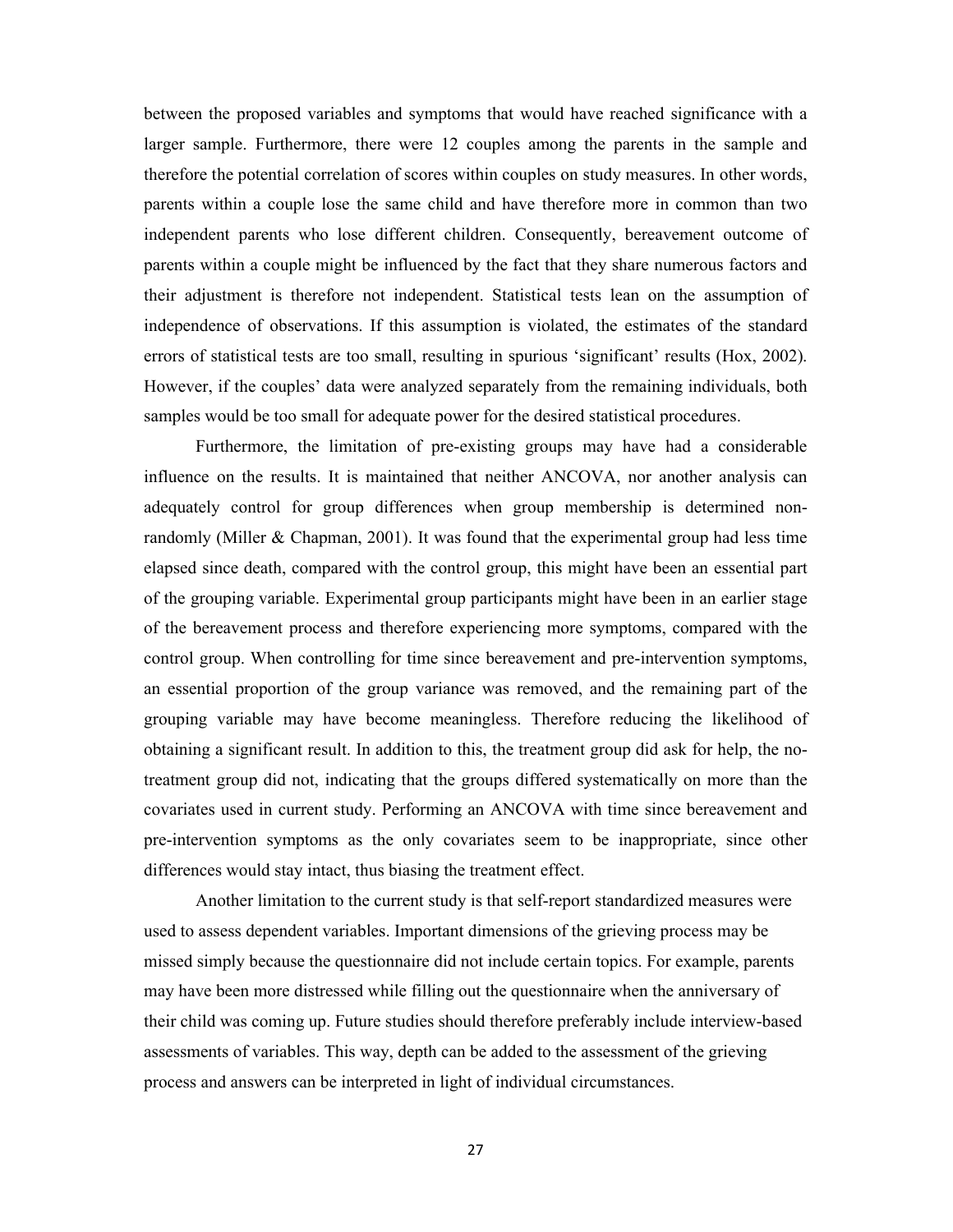Furthermore, there are limitations in the selection of variables in this study. The focus was on CG and PTSD, leaving out other relevant dependent variables (e.g., depression, physical responses). Moreover, this study has been restricted to the examination of one risk factor, the cause of death. This limitation has an important consequence, since spurious results may be reported due to confounding effects of other variables. It is unclear whether the elevated risk on CG for parents bereaved by accident is due to the unexpected nature of these losses, to other specific aspects related to violent deaths, or to other relevant factors. Moreover, this study focused only on loss of a child due to illness and due to accident, leaving out other causes of death. Yet, it is suggested that every cause of death brings with it its own issues and complications. Further investigation could extend the scope by including more risk factors as well as dependent variables.

#### **Suggestions for future studies**

The limitations described above are not only of interest for the current research, but also for future studies. The reason that no definite conclusions can be made whether support groups are effective for bereaved parents, is probably because difficulties arise when choosing a methodological sound design. When investigating the effectiveness of a treatment, a notreatment control group is needed. A suggestion for further research is the use of a waiting list reference group. Participants need to be randomly distributed between the treatment condition and waiting list condition. Both groups have to consist of bereaved parents who did ask for help. An important limitation, however, is that it might be unethical to let bereaved parents wait to join an intervention, since it is likely that they are in need for help (Sales & Folkman, 2000). Schut et al. (2001) noted another shortcoming of a waiting list design, that is, no longterm effects can be assessed.

Furthermore, future studies are needed to test the effects of interventions in the treatment of CG and PTSD. It may be suggested that therapeutic procedures aimed at finding meaning in a loss are important in treating CG and PTSD. Murphy, Johnson and Lohan (2003) found that parents who attended bereavement support group were 4 times more likely to find meaning than a control group. Cognitive restructuring, in which shattered world assumptions are systematically identified, disputed, and modified, may be useful in this regard. It would be interesting for such studies to examine the extent to which a lessening of symptoms is linked with changes in assumptions to find meaning and what interventions are most effective in producing these changes.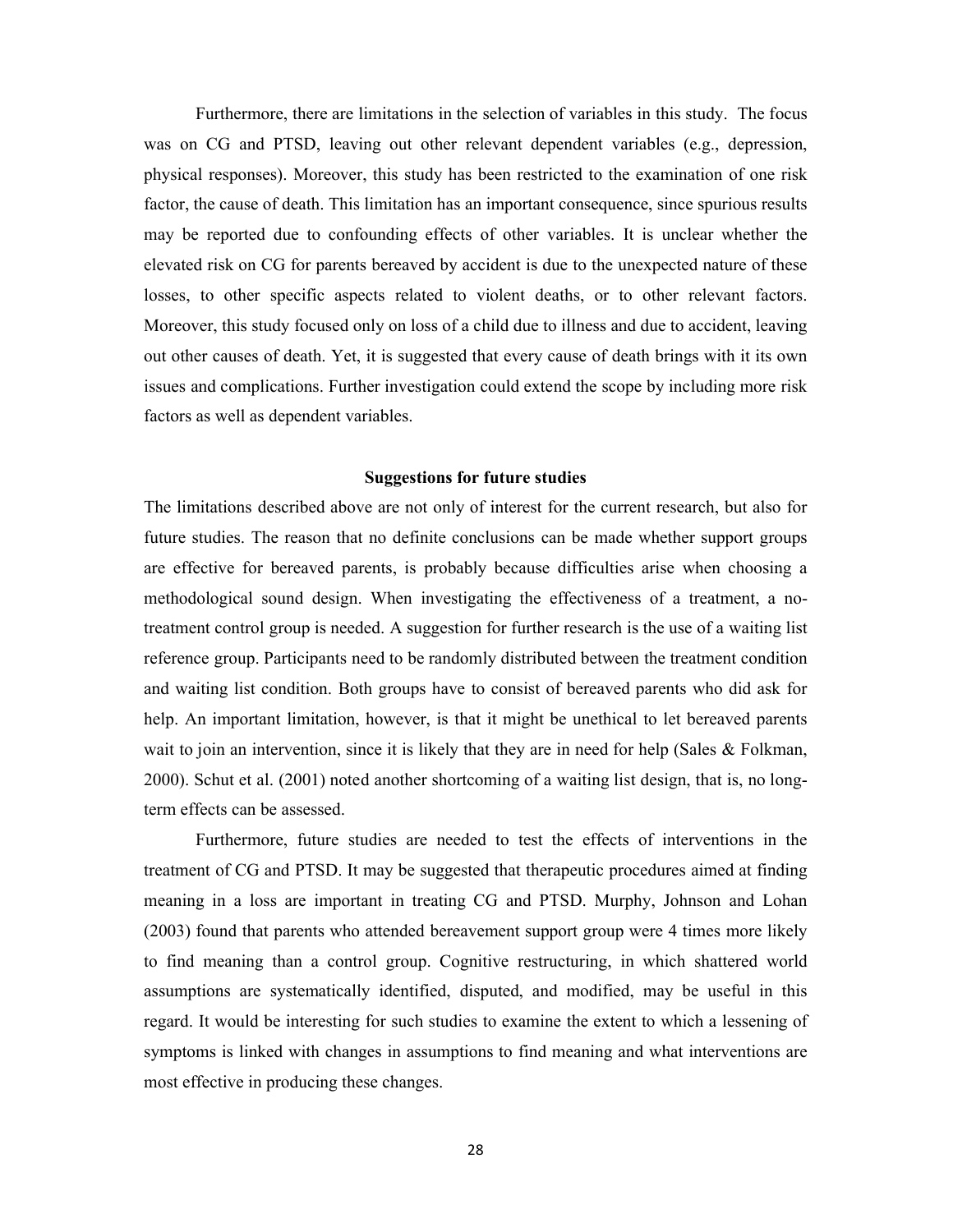### **References**

American Psychiatric Association (2000). *Diagnostic and statistical manual of mental disorders, fourth edition revised.* Washington, DC: American Psychiatric Association Press.

Bereaved Families of Ontario (2008). Found October 16<sup>th</sup> 2008, http://www.bfotoronto.ca/articles.archive.asp

Boelen, P.A., Bout, J. van den & Hout, M.A. van den (2003). The role of cognitive variables in psychological functioning after the death of a first degree relative. *Behaviour Research and Therapy*, *41*, 1123-1136.

Boelen, P.A., Bout, J. van den & Keijser, J. de (2003). Traumatic grief as a disorder distinct from bereavement-related depression and anxiety: A replication study with bereaved mental health care patients. *American Journal of Psychiatry, 160*, 1339-1341.

Bonanno, G., Wortman, C., & Nesse, R. (2004). Prospective patterns of resilience and maladjustment during widowhood. *Psychology and Aging, 19,* 260-271.

Currier, J., Holland, J., & Neimeyer, R.A. (2006). Sense making, grief and the experience of violent loss: Toward a mediational model. *Death Studies, 30,* 403–428.

Davis, C.G., Wortman, C.B., Lehman, D.R., & Cohen Silver, R. (2000). Searching for meaning in loss: Are clinical assumptions correct? *Death Studies, 24*, 497-540.

Dyregrov, K., Nordanger, D., & Dyregrov, A. (2003). Predictors of psychosocial distress after suicide, SIDS and accidents. *Death Studies, 27*, 143-165.

Grad, O.T., & Zavasnik, A. (1998). Phenomenology of bereavement process after suicide, traffic accident and terminal illness (in spouses). *Archives of Suicide Research, 5,* 157–172.

Green, B.L. (2000). Traumatic loss: Conceptual and empirical links between trauma and bereavement. *Journal of Personal and Interpersonal Loss, 5*, 1-17.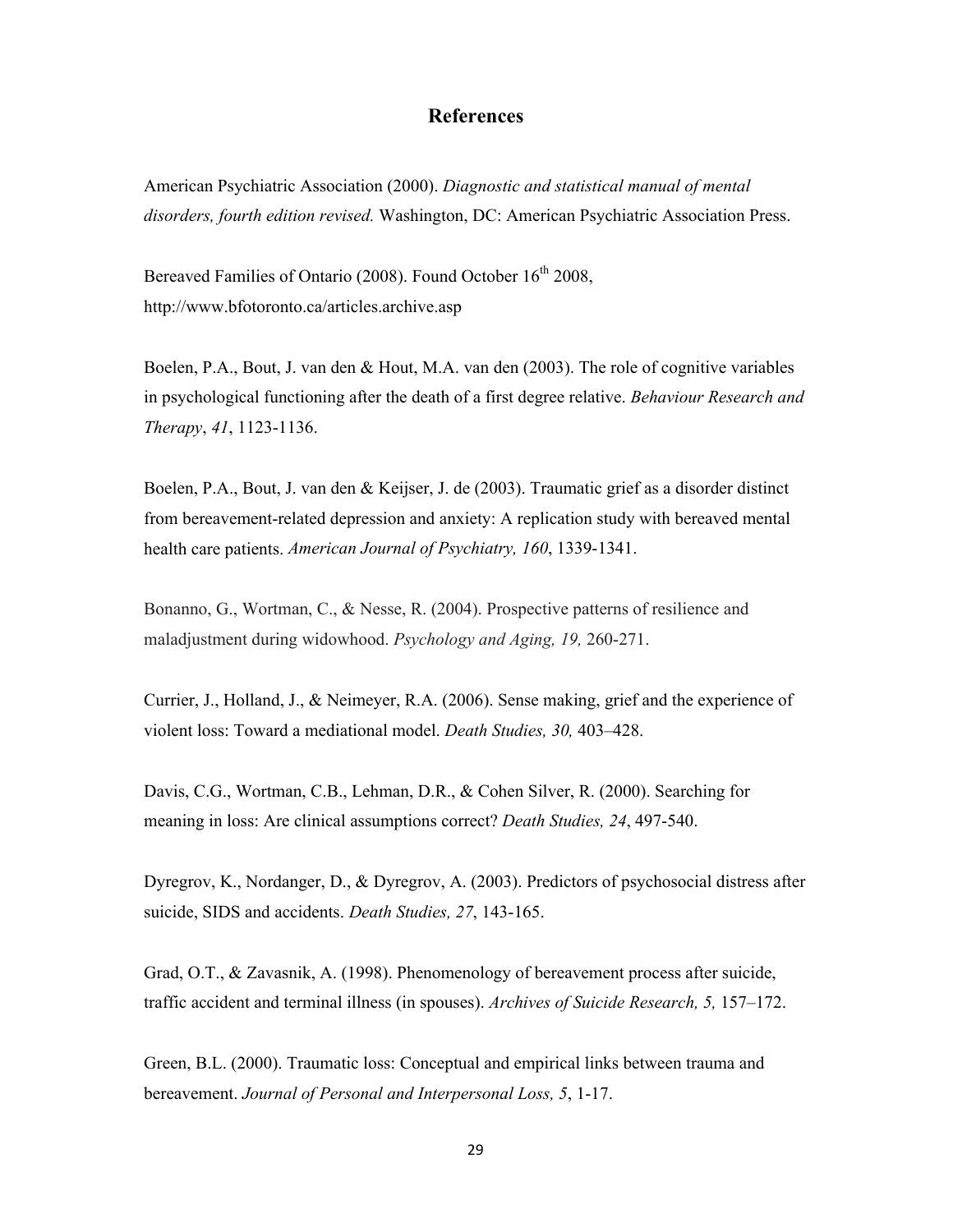Hox, J. (2002). *Multilevel analysis: Techniques and applications.* Mahwah, NJ: Erlbaum.

Janoff-Bulman, R. (1992). Shattered assumptions: *Towards a new psychology of trauma*. New York: The Free Press.

Kaltman, S., & Bonanno, G. (2003). Trauma and bereavement: Examining the impact of sudden and violent deaths. *Anxiety Disorders, 17,* 131–147.

Kauffman, J. (Ed.) (2002). *Loss of the assumptive world: A theory of traumatic loss.*New York: Brunner-Routledge.

Kleber, R.J., & Brom, D. (2003). *Coping with Trauma. Theory, Prevention and Treatment.* Lisse: Swets & Zeitlinger.

Levy, L.H. (2000). Self-help groups. In J. Rappaport & E. Seidman (Eds.), *Handbook of community psychology* (pp.591-613). New York: Kluwer Academic.

Matthews, L.T., & Marwit, S.J. (2003). Examining the assumptive world views of parents bereaved by accident, murder, and illness. *Omega*, *48*(2), 115-136.

Middleton, W., Raphael, B., Burnett, P., & Martinek, N. (1998). A longitudinal study comparing bereavement phenomena in recently bereaved spouses, adult children and parents. *Psychiatry, 32,* 235–241.

Miller, G.A., & Chapman, J.P. (2001). Misunderstanding analysis of covariance. *Journal of Abnormal Psychology, 110,* 40-48.

Murphy, S.A., Braun, T., Tillery, L., Cain, K., Johnson, L.C., & Beaton, R.D. (1999). PTSD among bereaved parents following the violent deaths of their 12- to 28-year-old children: A longitudinal prospective analysis. *Journal of Traumatic Stress, 12,* 273-291.

Murphy, S.A., Johnson, L.C., Cain, K.C., Das Gupta, A., Dimond, M., Lohan, J., & Baugher, R. (1998). Broad spectrum group treatment for parents bereaved by the violent deaths of their 12 to 28 year-old children. *Death Studies, 22,* 209-236.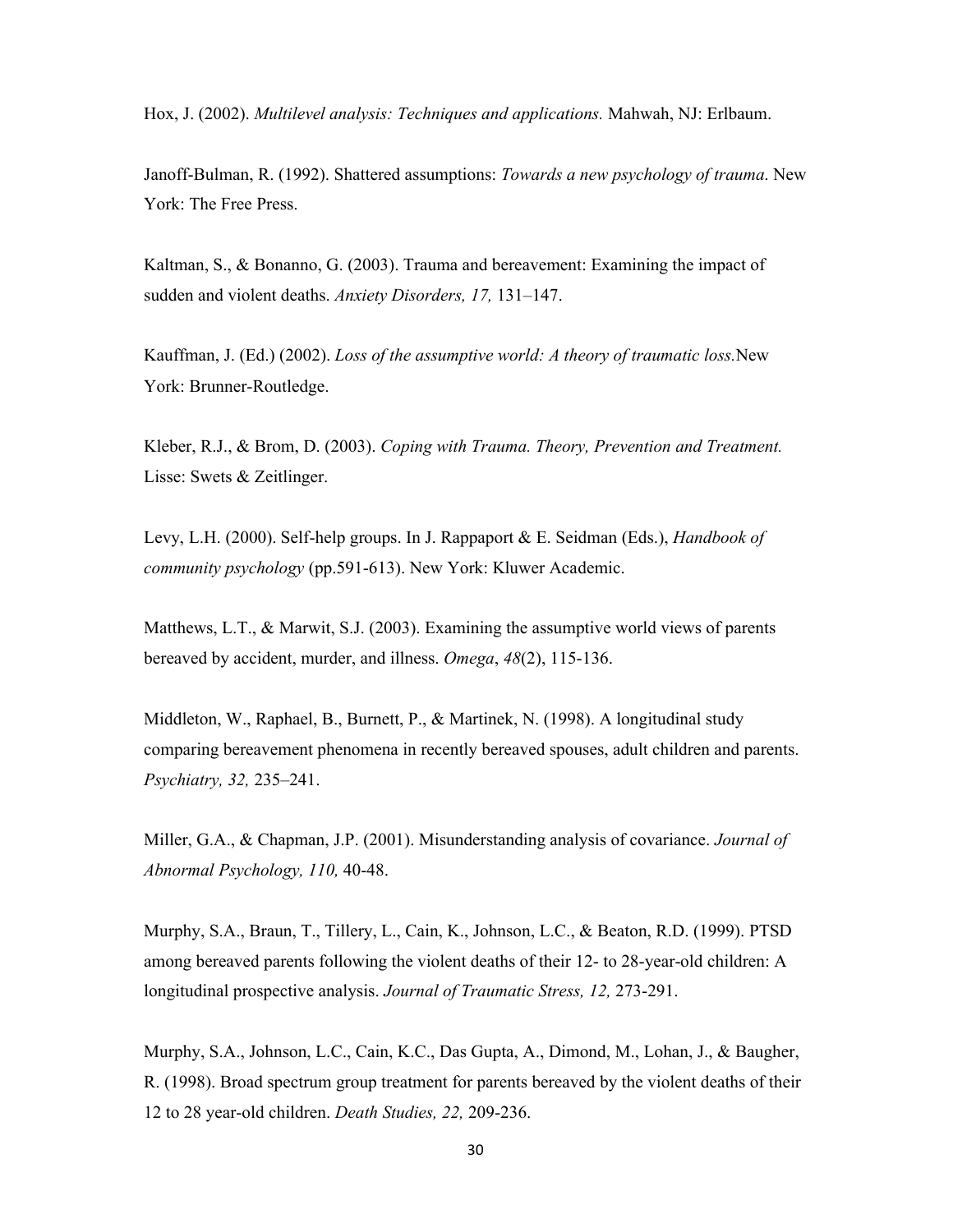Murphy, S.A., Johnson, L.C., Chung, I.J., & Beaton, R.D. (2003). The prevalence of PTSD following the violent death of a child and predictors of change 5 years later. *Journal of Traumatic Stress, 16,* 17-25.

Murphy, S.A., Johnson, L.C., & Lohan, J. (2002). The aftermath of the violent death of a child: An integration of the assessments of parents' mental distress and PTSD during the first 5 years of bereavement. *Journal of Loss and Trauma, 7*, 203-222.

Murphy, S.A., Johnson, L.C., & Lohan, J. (2003). Finding meaning in a child's violent death: A five-year prospective analysis of parents' personal narratives and empirical data. *Death Studies, 27*, 381-404.

Murphy, S.A., Johnson, L.C., Wu, L., Fan, J.J., & Lohan, J. (2003). Bereaved parents' outcomes 4 to 60 months after their children's death by accident, suicide, or homicide: A comparative study demonstrating differences. *Death Studies, 27,* 39-61.

Nolen-Hoeksema, S., & Larson, J. (1999). *Coping with loss.* Mahwah, NJ: Erlbaum.

Pallant, J. (2007). *SPSS survival manual* (3<sup>rd</sup> edition). Berksire: Open University Press.

Parkes, C.M. (1975). Determinants of outcome following bereavement. *Omega, 6,* 303-323.

Pistrang, N., Barker, C. & Humphreys, K. (2008). Mutual help groups for mental health problems: A review of effectiveness studies. *American Journal of Community Psychology, 42,* 110-121.

Prigerson, H.G., Kasl, S.V. & Jacobs, S. (1997). Inventory of Complicated Grief-Revised. In J. van de Bout, P. Boelen & A. de Keijser (red.), *Behandelingsstrategieën bij gecompliceerde rouw en verliesverwerking* (pp. 153-155). Houten: Bohn Stafleu Van Loghum.

Prigerson, H.G., Maciejewski, P. (2005). A call for sound empirical testing and evaluation of criteria for complicated grief proposed for DSM-V. *Journal of Death and Dying, 52*(1), 9-19.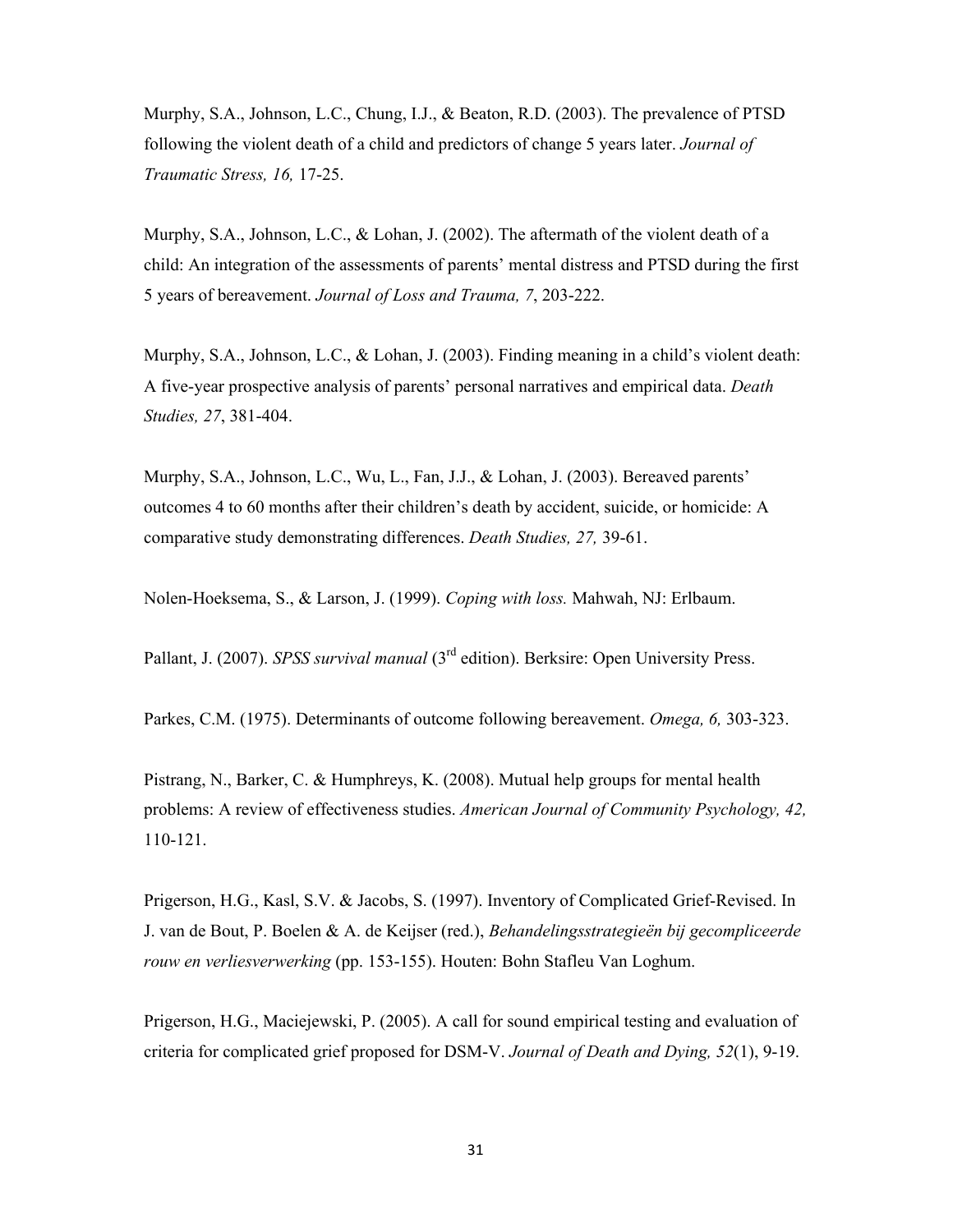Prigerson, H.G., Maciejewski, P., Reynolds, C.F., Bierhals, A.J., Newsomc, J.T., Fasiczkaa, A., Franka, E., Domana, J., & Millera, M. (1995). Inventory of Complicated Grief: A scale to measure maladaptive symptoms of loss. *Psychiatry Research, 59*, 65-79.

Raphael, B., & Nunn, K. (1988). Counseling the bereaved. *Journal of Social Issues, 44*, 191– 206.

Rosen, A., Proctor, E., & Staudt, M. (2003). Targets of change and interventions in social work: An empirically based prototype for developing practice guidelines. *Research on Social Work Practice, 13,* 208–233.

Rubin, S., & Malkinson, R. (2001). Parental response to child loss across the life cycle: Clinical and research perspectives. In M.S. Stroebe, R.O. Hansson, W. Stroebe, & H. Schut (Eds.), *Handbook of bereavement research: Consequences, coping, and care* (pp. 613-645). Washington, DC: American Psychological Association.

Sales, B., & Folkman, S. (2000). *Ethical issues in the conduct of research with human participants.* Washington, DC: American Psychological Association.

Schut, H., Keijser, J. de, Bout, J. van den, & Dijkhuis, J.H. (1991). Post-traumatic stress symptoms in the first year of conjugal bereavement. *Anxiety Research*, *4*, 225–234.

Schut, H., Stroebe, M.S., Bout, J. van den, & Terheggen, M. (2001). The efficacy of bereavement interventions: Determining who benefits. In M.S. Stroebe, R.O. Hansson, W. Stroebe & H. Schut (Eds.). *Handbook of bereavement research: Consequences, coping and care* (pp. 705-733). Washington: American Psychological Association.

Schwartzberg, S.S., & Janoff-Bulman, R. (1991). Grief and the search for meaning: Exploring the assumptive worlds of bereaved college students. *Journal of Social and Clinical Psychology, 10,* 270-288.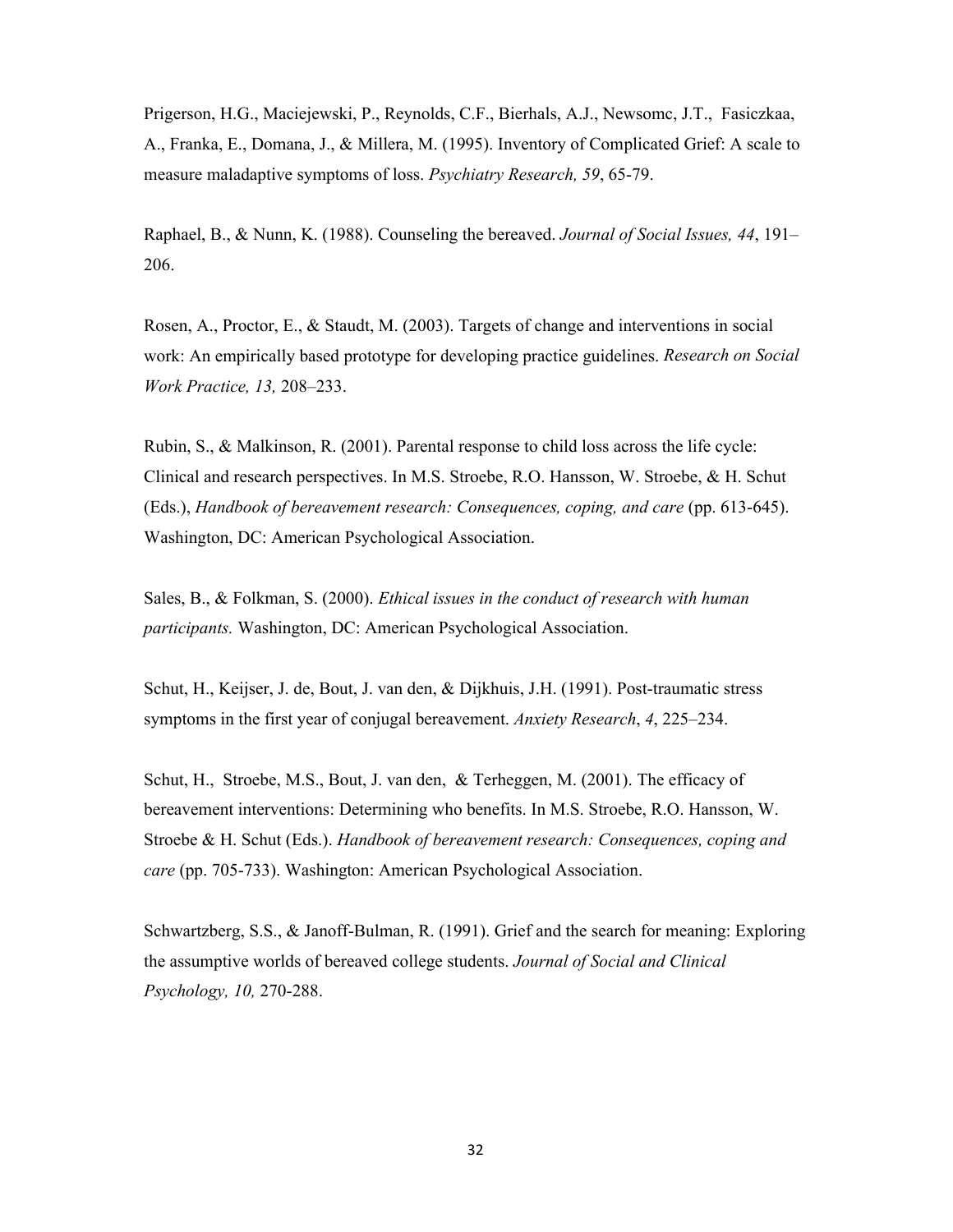Stroebe, M., Hansson, R.O., Stroebe, W. & Schut, H. (2001). Introduction: Concepts and issues in contemporary research on bereavement. In M.S. Stroebe, R.O. Hansson, W. Stroebe & H. Schut (Eds.). *Handbook of bereavement research: Consequences, coping and care* (pp. 705-733). Washington: American Psychological Association.

Stroebe, M.S., & Schut, H. (2005). Complicated grief: A conceptual analysis of the field. *Omega, 52*(1), 53-70.

Stroebe, M.S., Schut, H., & Stroebe, W. (2007). Health outcomes of bereavement. *Lancet*, *370,* 1960-1973.

Weiss, D. & Marmar, C. (1997). The Impact of Event Scale -Revised. In J. Wilson & T. Keane (Eds.), *Assessing psychological trauma and PTSD* (pp. 209-218). New York: Guildford.

Wheeler, I. (2001). Parental bereavement: The crisis of meaning. *Death Studies, 25*(1), 51-66.

Wickie, S.K., & Marwit, S.J. (2001). Assumptive world views and the grief reactions of parents of murdered children. *Omega, 42,* 101-113.

Wijngaards-de Meij, L., Stroebe, M.S., Schut, H., Stroebe, W., Bout, J. van den, Heijden, P. van der, & Dijkstra, I. (2005). Couples at risk following the death of their child: Predictors of grief versus depression. *Journal of Consulting and Clinical Psychology, 73*(4), 617-623.

Wortman, C.B. (2004). Posttraumatic growth: Progress and problems. *Psychological Inquiry, 15,* 81-90.

Zisook, S., Chentsova-Dutton, Y., & Shuchter, S.R. (1998). PTSD following bereavement. *Annals of Clinical Psychiatry*, *10,* 157–163.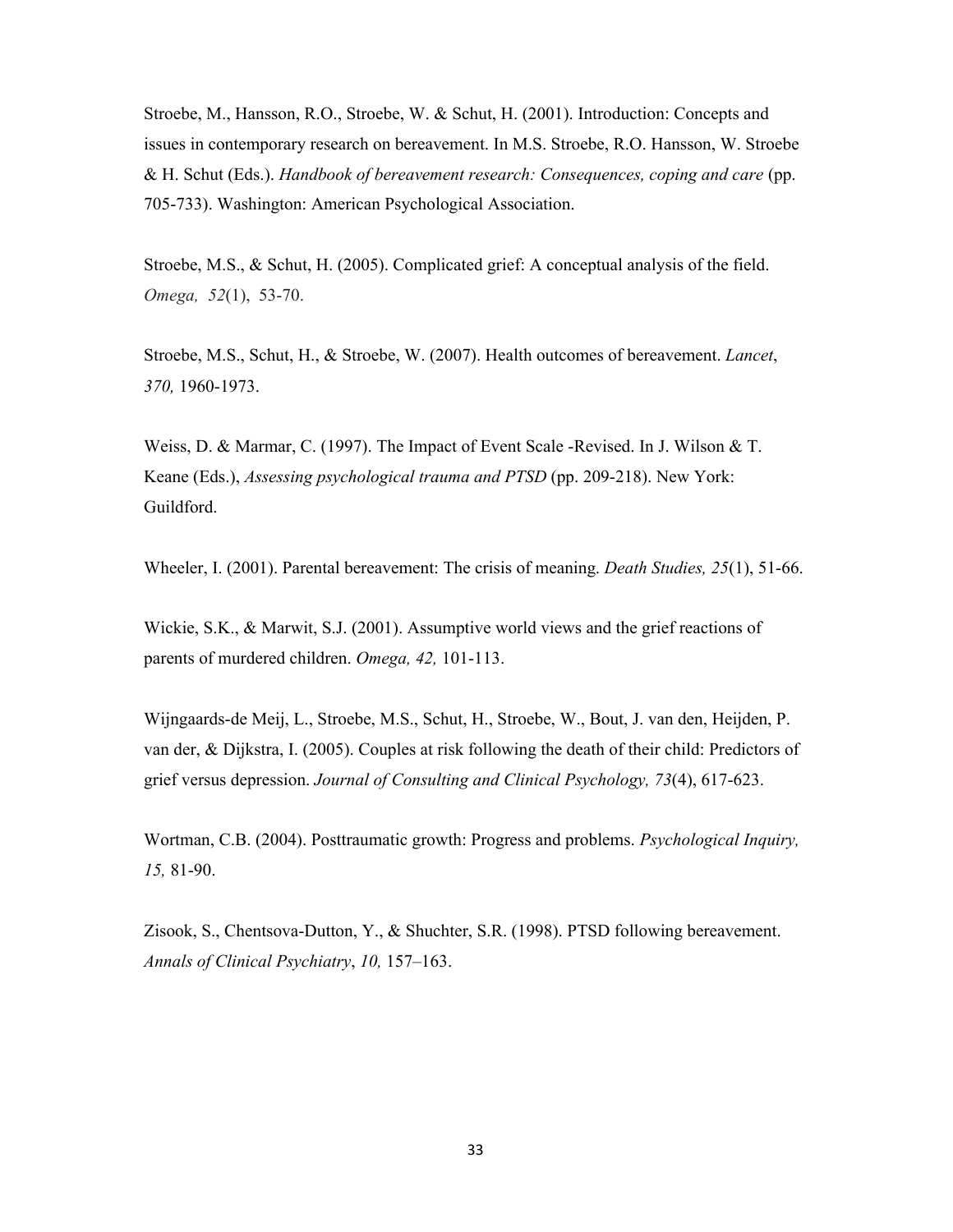## **Appendix A**

## **Questionnaire Package**

A questionnaire regarding grief related symptoms

*A research project between Bereaved Families of Ontario*

*and:*

*Dr. S. Fleming Department of Psychology York University*

*Toronto, Canada*

*and*

*Dr. H.A.W. Schut*

*Dr. M.S. Stroebe*

*Centre for Bereavement Research & Intervention,*

*Department of Psychology Utrecht University*

*Utrecht, The Netherlands*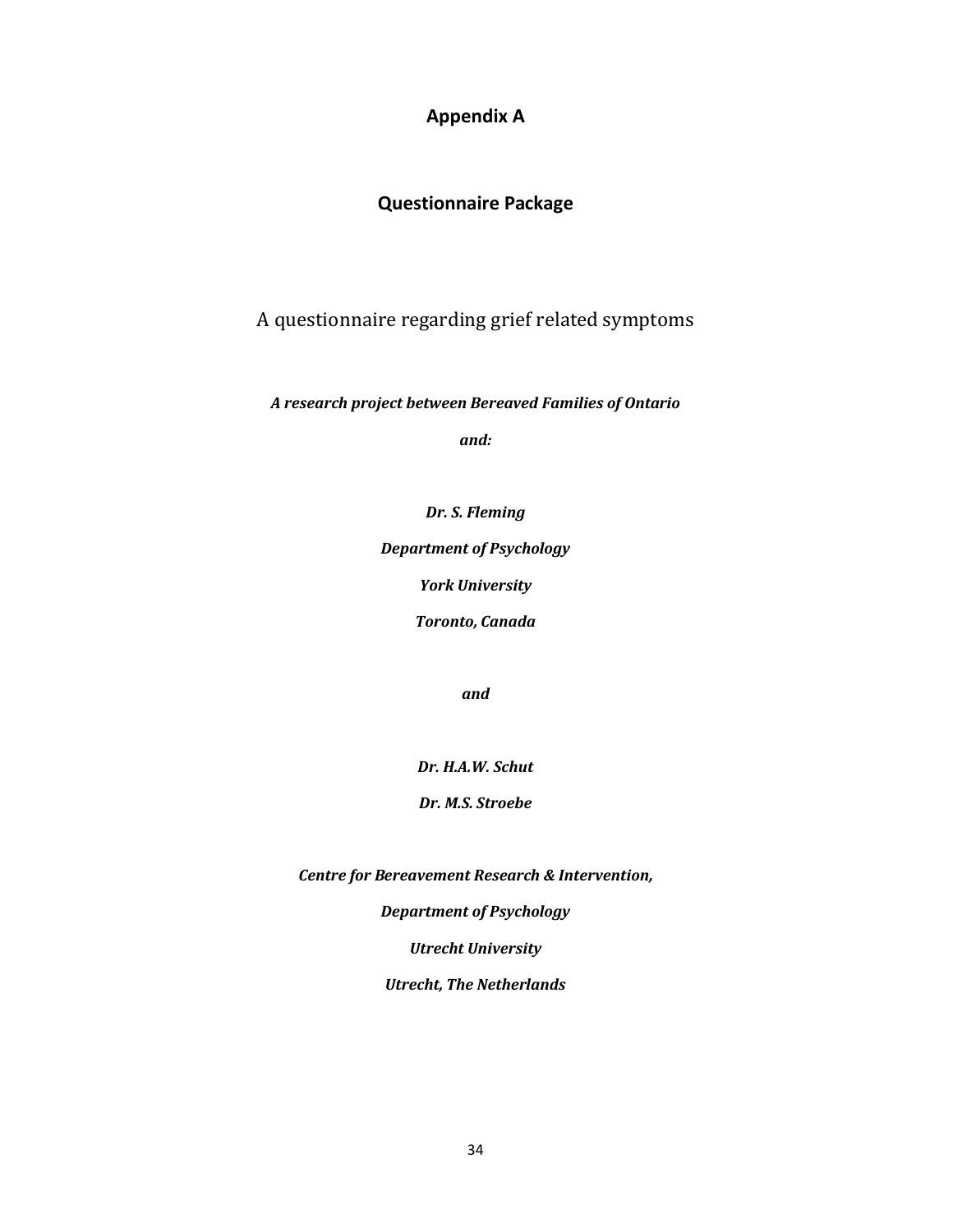#### *Instructions*

This is a questionnaire which looks at a number of aspects in your life that may have been affected by your grief. We would like to ask you to complete the questionnaire alone, without discussing it with others until you have returned it to us.

Please start at the beginning and work your way through till the end. It is important to read the specific instructions within each section of the questionnaire carefully (note that the answer categories vary across the different parts). Finally, we suggest you do not ponder too long over each question. We are interested in learning about your personal experiences and opinions, for which there are no right and no wrong answers.

When you have completed the questionnaire, please place it together with the consent form in the envelope provided, seal the envelope to ensure confidentiality, and hand it in to your group facilitator. For research purposes it is important you do this before or on the **third** group meeting.

If you have any questions or remarks, please do not hesitate to contact us.

On behalf of the research team,

Dr. Stephen Fleming

Telephone: 416 736 5202 E-mail: sfleming@yorku.ca Department of Psychology York University 4700 Keele Street, Toronto, Ontario, M3J 1P3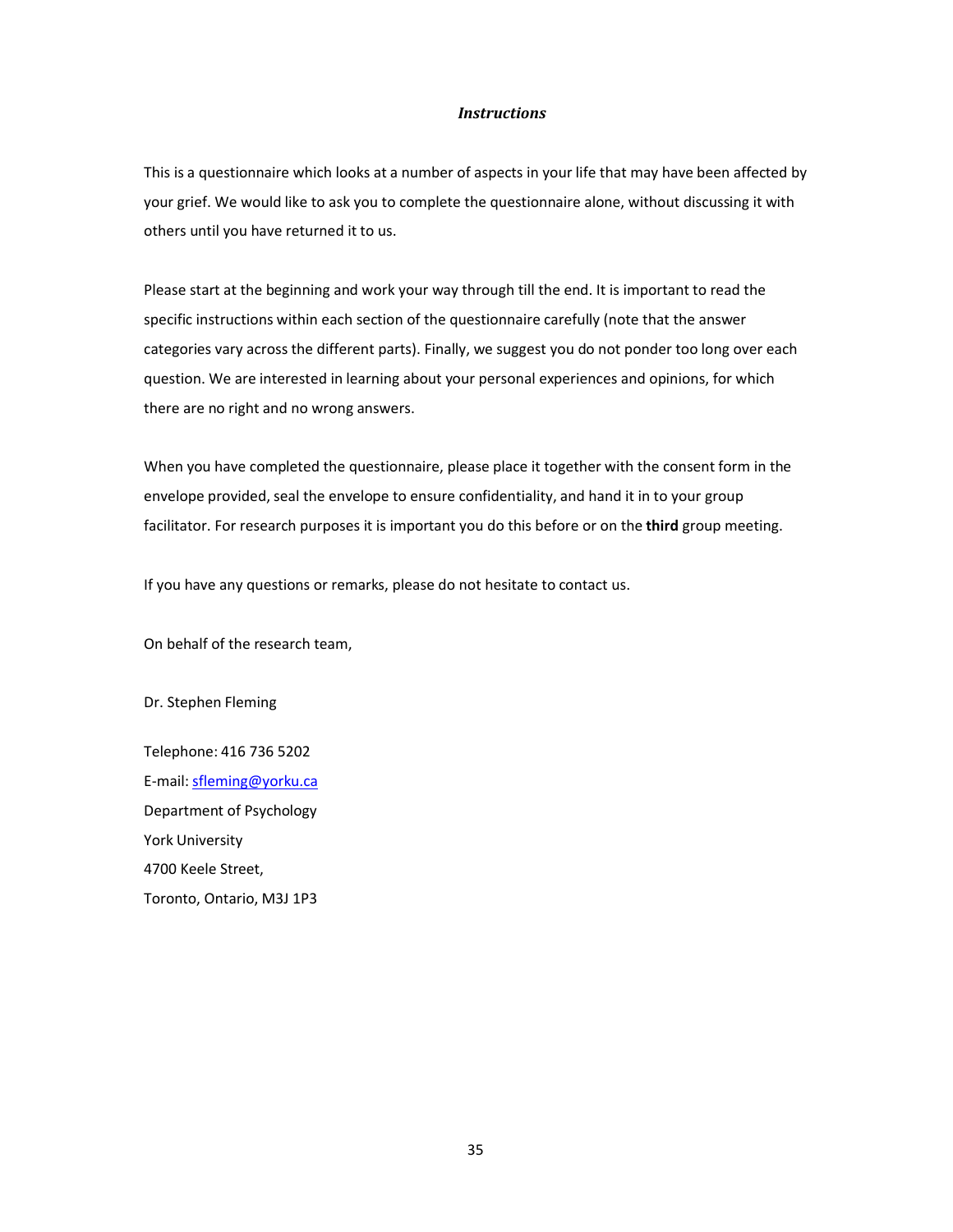## **Personal history and background**

- 1. Gender
	- Male
	- Female
- 2. Age …… years old
- 3. Currently, do you have a partner?
	- Yes
	- No. *There are questions regarding a partner below. If you have answered 'No', please leave these questions blank.*
- 4. Age of partner …… years old
- 5. How long have you been with your current partner? …… months or years (*Please circle).*
- 6. Please specify your educational level
	- elementary school
	- high school
	- community college
	- university: undergraduate degree
	- university: graduate degree
- 7. Please specify the educational level of your partner
	- elementary school
	- high school
	- community college
	- university: undergraduate degree
	- university: graduate degree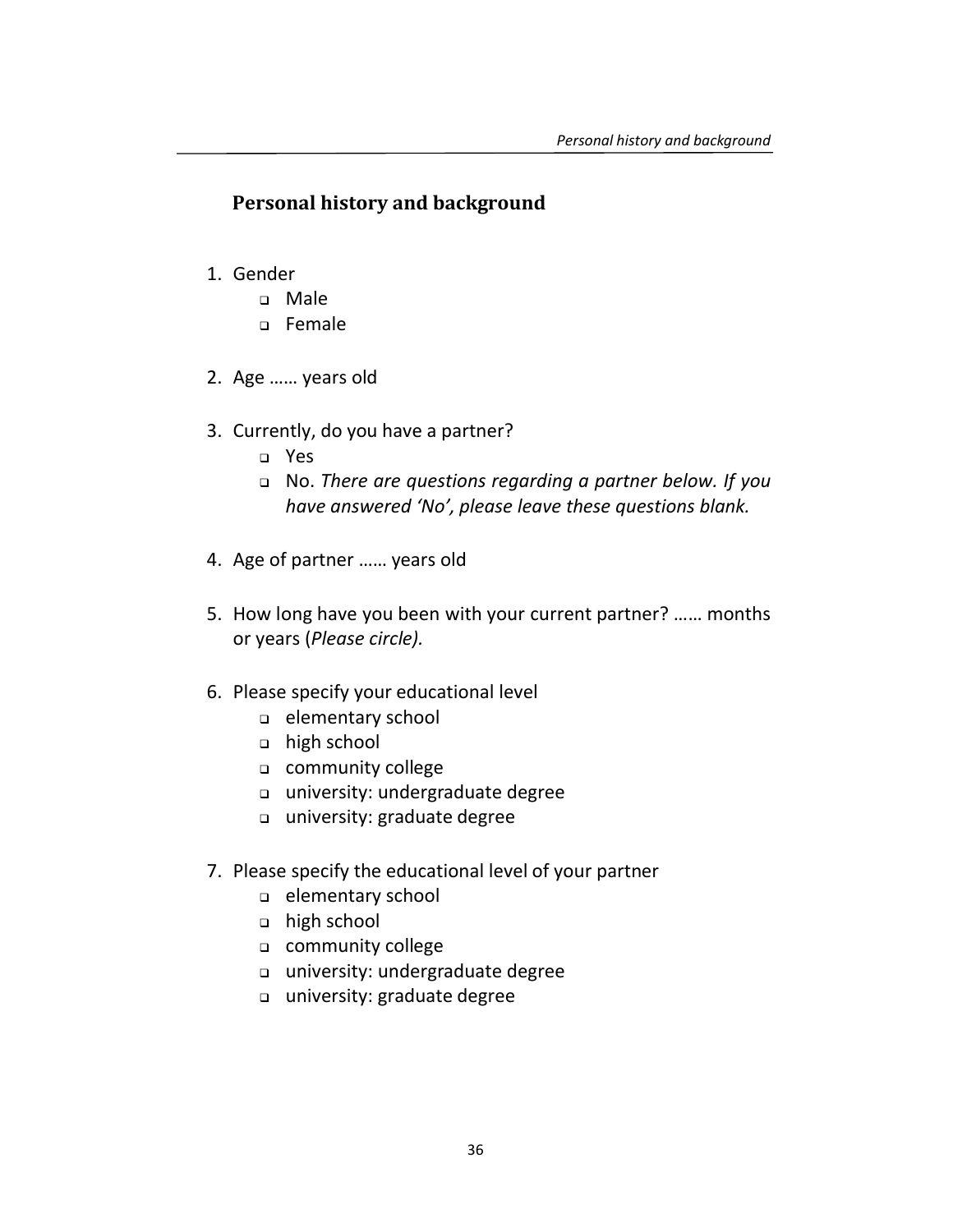- 8. What is your current occupation? \_\_\_\_\_\_\_\_\_\_\_\_\_\_\_\_\_\_\_\_\_\_\_\_\_\_
- 9. What is your partner's occupation? \_\_\_\_\_\_\_\_\_\_\_\_\_\_\_\_\_\_\_\_\_\_\_\_\_
- 10. What is your annual income?
	- $\Box$  under \$ 25,000
	- $\sqrt{2}$  \$ 25,000 \$ 50,000
	- $\Box$  \$ 50,000 \$ 75,000
	- $\Box$  over \$75,000
- 11. And your partner's?
	- $\Box$  under \$ 25,000
	- $\sqrt{2}$  \$ 25,000 \$ 50,000
	- $\Box$  \$ 50,000 \$ 75,000
	- □ over \$75,000
- 12. What is your work situation?
	- Employed full time
	- Employed part time
	- Unemployed
	- Homemaker
	- Retired

## 13. What is your partner's work situation?

- Employed full time
- Employed part time
- Unemployed
- Homemaker
- Retired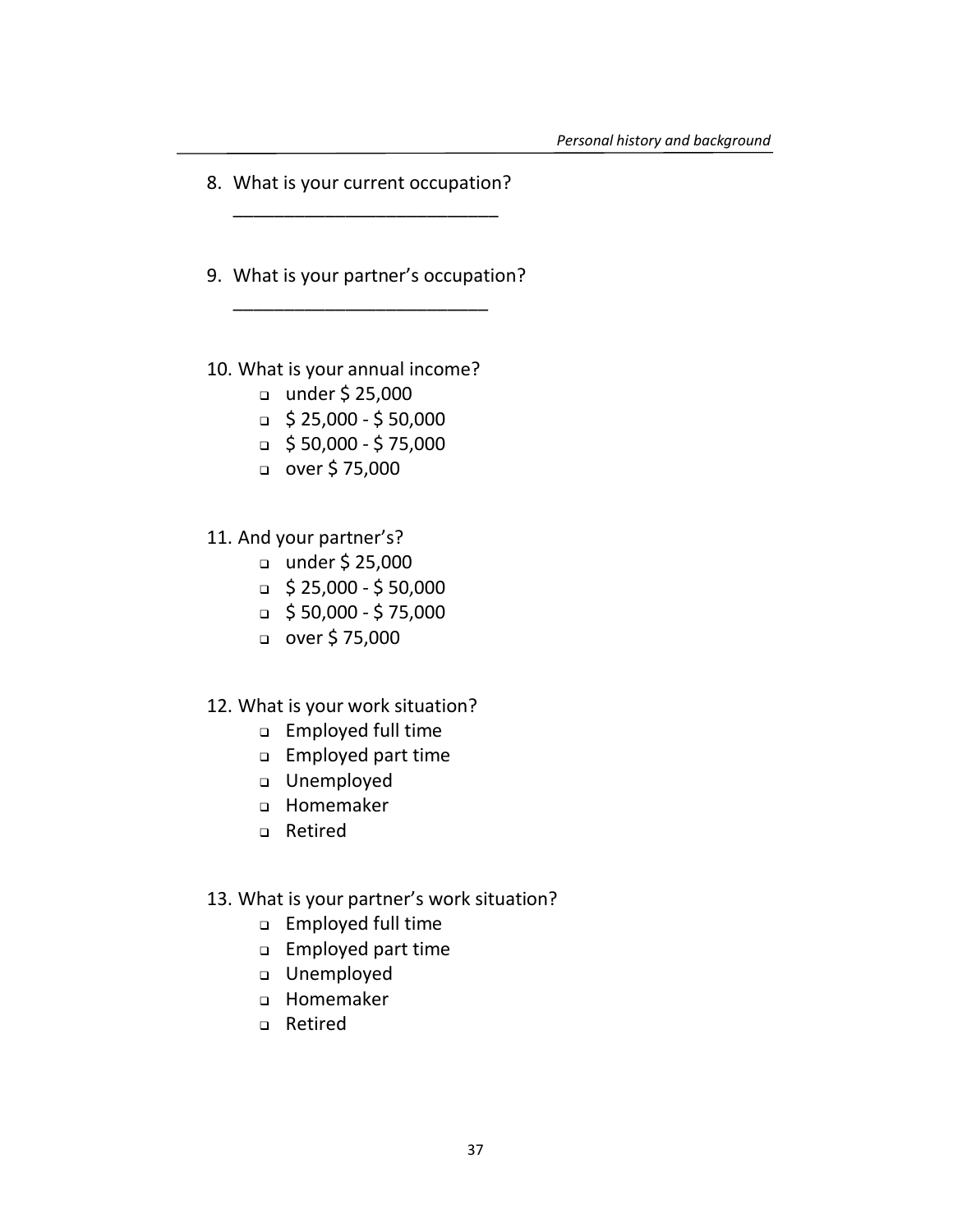- 14. What is your spiritual affiliation?
	- None. *Please proceed to question number 17.*
	- □ Christian
	- Jewish
	- Muslim
	- Hindu
	- Buddhist
	- $\Box$  Other :

## 15. Spiritual beliefs and/or activities:

- were and still are high
- increased since death
- decreased since the death
- Was not very involved before, still not

## 16. Is your spirituality helpful in grieving?

| Very much $\Box$ $\Box$ $\Box$ $\Box$ not at all |  |  |  |  |  |
|--------------------------------------------------|--|--|--|--|--|
|--------------------------------------------------|--|--|--|--|--|

17. What is the cultural heritage you most strongly identify with?

\_\_\_\_\_\_\_\_\_\_\_\_\_\_\_\_\_\_\_\_\_\_\_\_\_\_\_\_\_\_\_\_\_\_\_\_\_\_\_\_\_\_\_\_\_\_\_\_\_\_\_\_

\_\_\_\_\_\_\_\_\_\_\_\_\_\_\_\_\_\_\_\_\_\_\_\_\_\_\_\_\_\_\_\_\_\_\_\_\_\_\_\_\_\_\_\_\_\_\_\_\_\_\_\_

\_\_\_\_\_\_\_\_\_\_\_\_\_\_\_\_\_\_\_\_\_\_\_\_\_\_\_\_\_\_\_\_\_\_\_\_\_\_\_\_\_\_\_\_\_\_\_\_\_\_\_\_

\_\_\_\_\_\_\_\_\_\_\_\_\_\_\_\_\_\_\_\_\_\_\_\_\_\_\_

\_\_\_\_\_\_\_\_\_\_\_\_\_\_\_\_\_\_\_\_\_\_\_\_\_\_\_

## 18. What is your race?

19. What is the race of your partner?

20. What is the date of the loss(es)? (format: dd/mm/yyyy)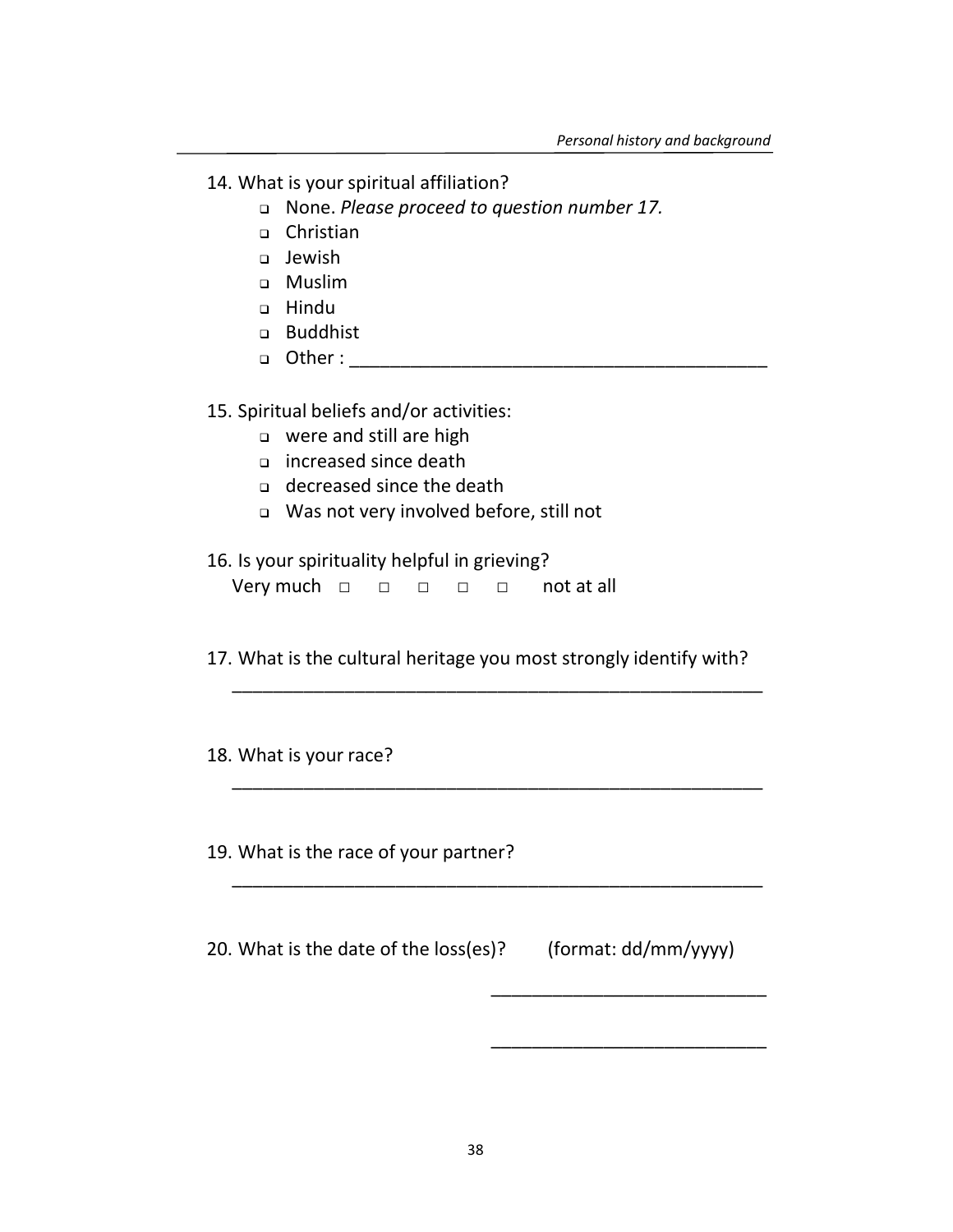21. About the child(ren): Please specify gender (*for multiple losses, please indicate a number)*

\_\_\_\_\_\_\_\_\_\_\_\_\_\_\_\_\_\_\_\_\_\_\_\_\_\_\_\_\_\_\_\_\_\_\_\_\_\_\_\_\_\_\_\_\_\_

\_\_\_\_\_\_\_\_\_\_\_\_\_\_\_\_\_\_\_\_\_\_\_\_\_\_\_\_\_\_\_\_\_\_\_\_\_\_\_\_\_\_\_\_\_\_\_

\_\_\_\_\_\_\_\_\_\_\_\_\_\_\_\_\_\_\_\_\_\_\_\_\_\_\_\_\_\_\_\_\_\_\_\_\_\_\_\_\_\_\_\_\_\_\_

\_\_\_\_\_\_\_\_\_\_\_\_\_\_\_\_\_\_\_\_\_\_\_\_\_\_\_\_\_\_\_\_\_\_\_\_\_\_\_\_\_\_\_\_\_\_\_

\_\_\_\_\_\_\_\_\_\_\_\_\_\_\_\_\_\_\_\_\_\_\_\_\_\_\_\_\_\_\_\_\_\_\_\_\_\_\_\_\_\_\_\_\_\_\_

- male
- female

22. How old was (were) your child(ren)?

\_\_\_\_\_\_\_\_\_\_\_\_\_\_\_\_\_\_\_\_\_

\_\_\_\_\_\_\_\_\_\_\_\_\_\_\_\_\_\_\_\_\_

23. What was your child's place in the family?

- oldest
- youngest
- only child
- other, namely

## 24. What was the cause of death?

- illness. Please specify
- accident. What kind of accident?
- homicide
- suicide
- other

## 25. What can you tell us about the expectedness of your

child(ren)'s death?

- unexpected
- expected
- comment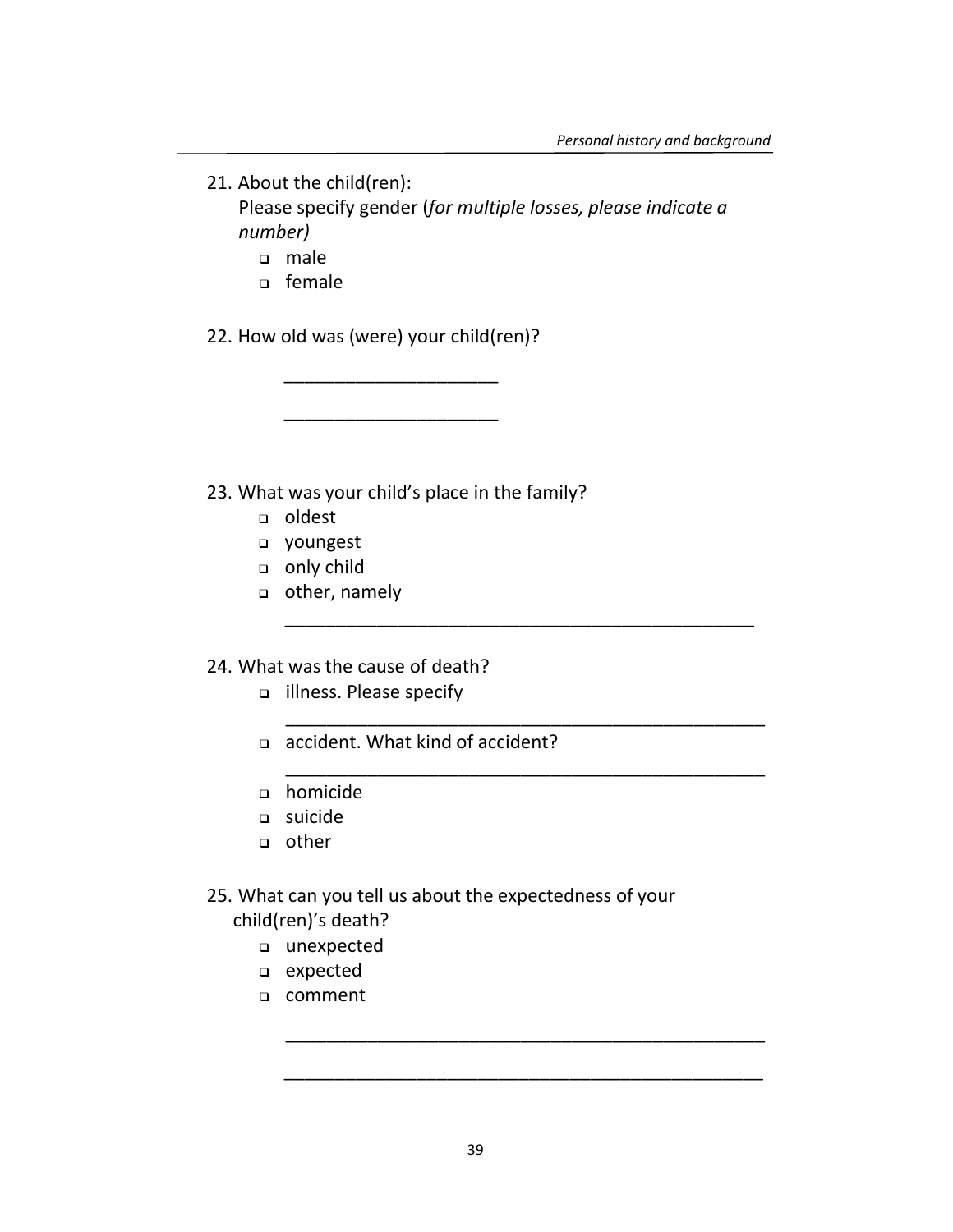26. Additional stressful experiences prior to, or subsequent to the death of your child(ren) (*please mark all that are applicable to you*).

\_\_\_\_\_\_\_\_\_\_\_\_\_\_\_\_\_\_\_\_\_\_\_\_\_\_\_\_\_\_\_\_\_\_\_\_\_\_\_\_\_\_\_\_\_\_\_

\_\_\_\_\_\_\_\_\_\_\_\_\_\_\_\_\_\_\_\_\_\_\_\_\_\_\_\_\_\_\_\_\_\_\_\_\_\_\_\_\_\_\_\_\_\_\_

\_\_\_\_\_\_\_\_\_\_\_\_\_\_\_\_\_\_\_\_\_\_\_\_\_\_\_\_\_\_\_\_\_\_\_\_\_\_\_\_\_\_\_\_\_\_\_

\_\_\_\_\_\_\_\_\_\_\_\_\_\_\_\_\_\_\_\_\_\_\_\_\_\_\_\_\_\_\_\_\_\_\_\_\_\_\_\_\_\_\_\_\_\_\_

\_\_\_\_\_\_\_\_\_\_\_\_\_\_\_\_\_\_\_\_\_\_\_\_\_\_\_\_\_\_\_\_\_\_\_\_\_\_\_\_\_\_\_\_\_\_\_

\_\_\_\_\_\_\_\_\_\_\_\_\_\_\_\_\_\_\_\_\_\_\_\_\_\_\_\_\_\_\_\_\_\_\_\_\_\_\_\_\_\_\_\_\_\_\_

- Unemployment / change in employment status
- Divorce / separation
- Personal illness/injury
- Illness/injury of someone else close to you
- Other losses through death
- Financial difficulties
- □ Other(s), namely:

- 27. Are you currently consulting other mutual help groups or professionals?
	- no

If yes, please specify:

- internet (i.e. grief / loss websites)
- psychiatrist
- psychologist
- social worker
- pastor
- Other(s), namely: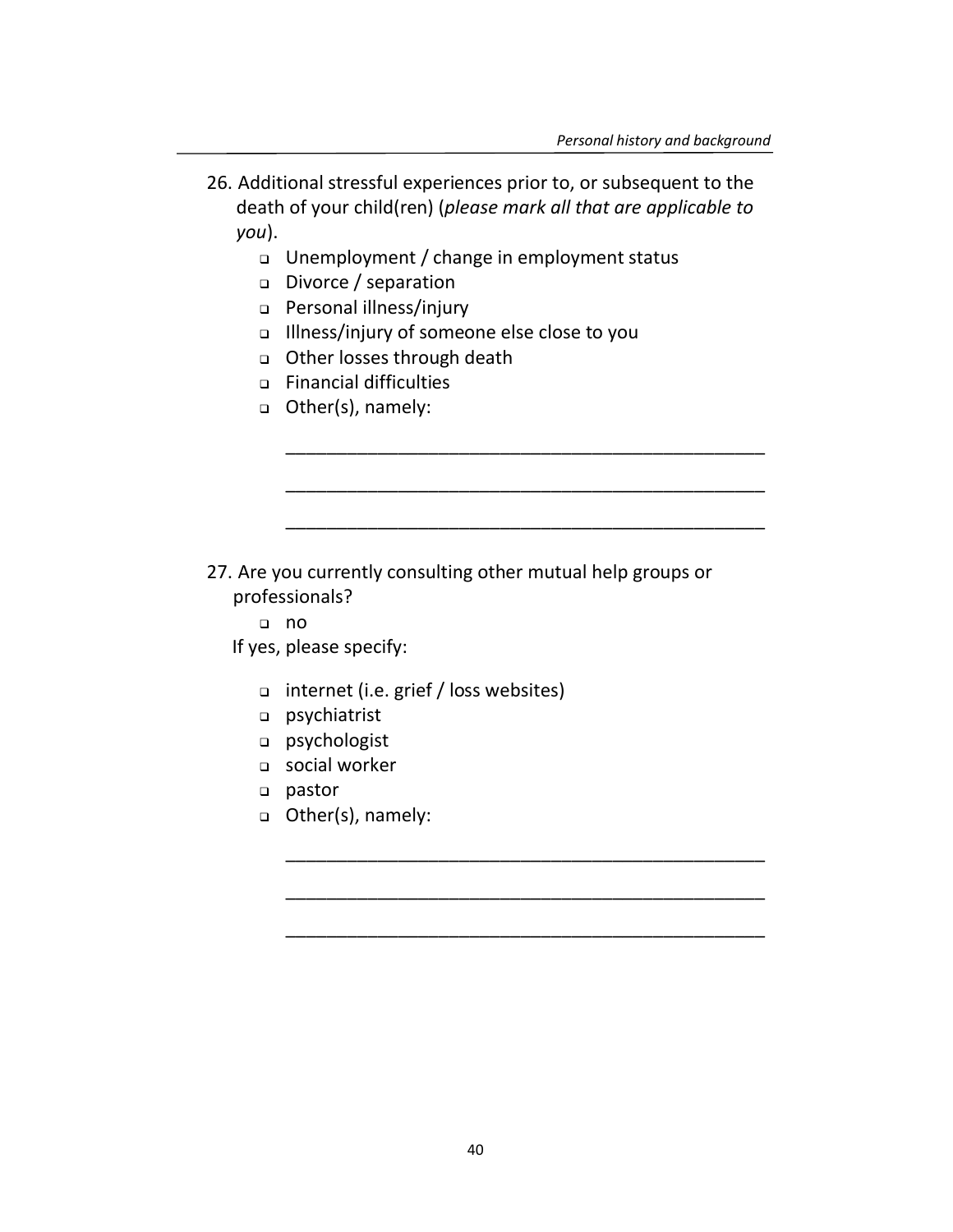28. Have you consulted other mutual help groups or professionals in the past?

no

If yes, please specify:

- Mutual support group
- internet (i.e. grief / loss websites)
- psychiatrist
- psychologist
- social worker
- pastor
- Other(s), namely:

29.Who took the initiative in your contact with BFO?

- I did, I contacted them (by phone, letter, email or in person).
- BFO did, they contacted me (by phone, letter, email or in person).

\_\_\_\_\_\_\_\_\_\_\_\_\_\_\_\_\_\_\_\_\_\_\_\_\_\_\_\_\_\_\_\_\_\_\_\_\_\_\_\_\_\_\_\_\_\_\_

\_\_\_\_\_\_\_\_\_\_\_\_\_\_\_\_\_\_\_\_\_\_\_\_\_\_\_\_\_\_\_\_\_\_\_\_\_\_\_\_\_\_\_\_\_\_\_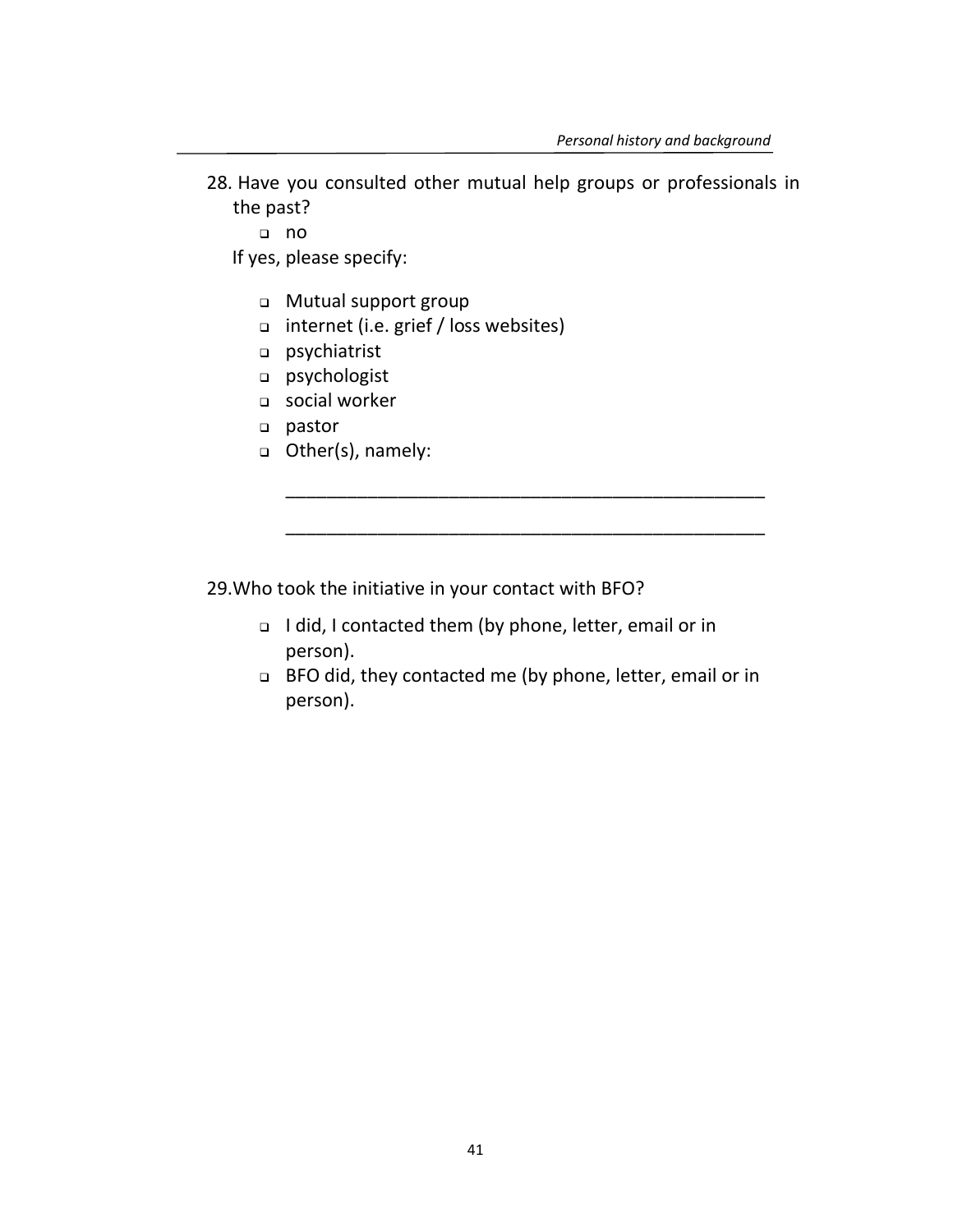## **Stressful events**

The following is a list of difficulties people sometimes have after stressful life events. Please read each item, and then indicate how distressing each difficulty has been for you **during the past seven days** with respect to the loss of your child.

## **How much were you distressed or bothered by these difficulties?**

|     |                                                 | Not at all | A little bit | Moderately | Quite a bit | Extremely |
|-----|-------------------------------------------------|------------|--------------|------------|-------------|-----------|
| 1.  | Any reminder brought back feelings about it.    | $\Box$     | $\Box$       | $\Box$     | $\Box$      | $\Box$    |
| 2.  | I had trouble staying asleep.                   | $\Box$     | $\Box$       | $\Box$     | $\Box$      | $\Box$    |
| 3.  | Other things kept making me think about it.     | П          | $\Box$       | $\Box$     | $\Box$      | $\Box$    |
| 4.  | I felt irritable and angry.                     | $\Box$     | $\Box$       | $\Box$     | $\Box$      | $\Box$    |
| 5.  | I avoided letting myself get upset when I       | $\Box$     | П            | П          | $\Box$      | $\Box$    |
|     | thought about it or was reminded of it.         |            |              |            |             |           |
| 6.  | I thought about it when I didn't mean to.       | $\Box$     | $\Box$       | $\Box$     | $\Box$      | $\Box$    |
| 7.  | I felt as if it hadn't happened or wasn't real. | П          | $\Box$       | $\Box$     | $\Box$      | $\Box$    |
| 8.  | I stayed away from reminders about it.          | П          | $\Box$       | $\Box$     | $\Box$      | $\Box$    |
| 9.  | Pictures about it popped into my mind.          | $\Box$     | $\Box$       | $\Box$     | $\Box$      | $\Box$    |
| 10. | I was jumpy and easily startled.                | $\Box$     | $\Box$       | $\Box$     | $\Box$      | $\Box$    |
| 11. | I tried not to think about it.                  | $\Box$     | П            | $\Box$     | $\Box$      | $\Box$    |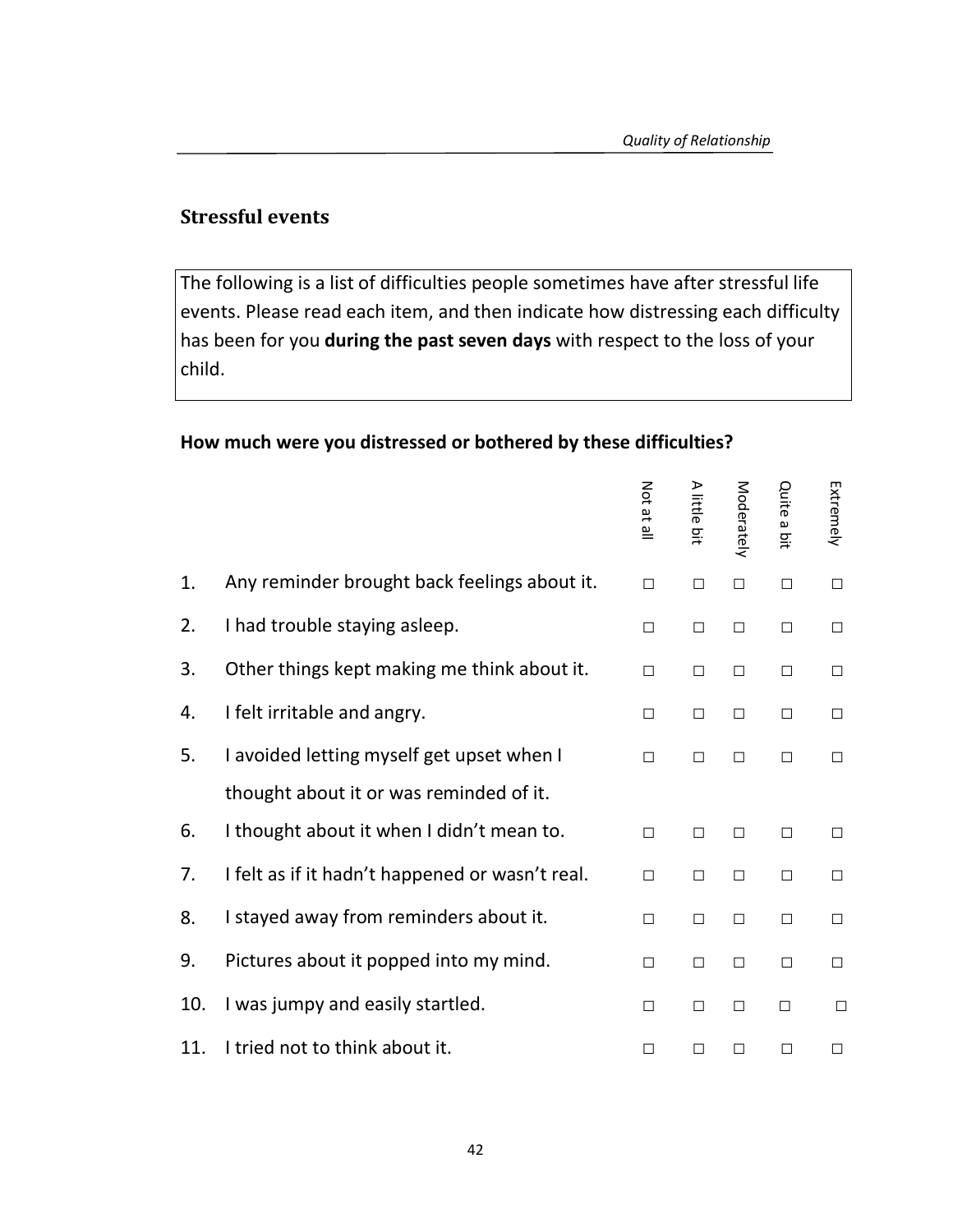|     | <b>Quality of Relationship</b>                   |        |        |        |        |        |
|-----|--------------------------------------------------|--------|--------|--------|--------|--------|
| 12. | I was aware that I still had a lot of feelings   | $\Box$ | $\Box$ | □      | $\Box$ | $\Box$ |
|     | about it, but I didn't deal with them.           |        |        |        |        |        |
| 13. | My feelings about it were kind of numb.          | $\Box$ | $\Box$ | □      | $\Box$ | $\Box$ |
| 14. | I found myself acting or feeling like I was back | $\Box$ | $\Box$ | $\Box$ | $\Box$ | $\Box$ |
|     | at that time.                                    |        |        |        |        |        |
| 15. | I had trouble falling asleep.                    | $\Box$ | $\Box$ | $\Box$ | $\Box$ | $\Box$ |
| 16. | I had waves of strong feelings about it.         | $\Box$ | $\Box$ | $\Box$ | $\Box$ | $\Box$ |
| 17. | I tried to remove it from my memory.             | $\Box$ | $\Box$ | $\Box$ | $\Box$ | $\Box$ |
| 18. | I had trouble concentrating.                     | $\Box$ | $\Box$ | $\Box$ | $\Box$ | □      |
| 19. | Reminders of it caused me to have physical       | $\Box$ | П      | П      | $\Box$ | $\Box$ |
|     | reactions, such as sweating, trouble             |        |        |        |        |        |
|     | breathing, nausea, or a pounding heart.          |        |        |        |        |        |
| 20. | I had dreams about it.                           | $\Box$ | $\Box$ | $\Box$ | $\Box$ | $\Box$ |
| 21. | I felt watchful and on guard.                    | $\Box$ | $\Box$ | $\Box$ | $\Box$ | $\Box$ |
| 22. | I tried not to talk about it.                    | П      | П      | П      | П      | $\Box$ |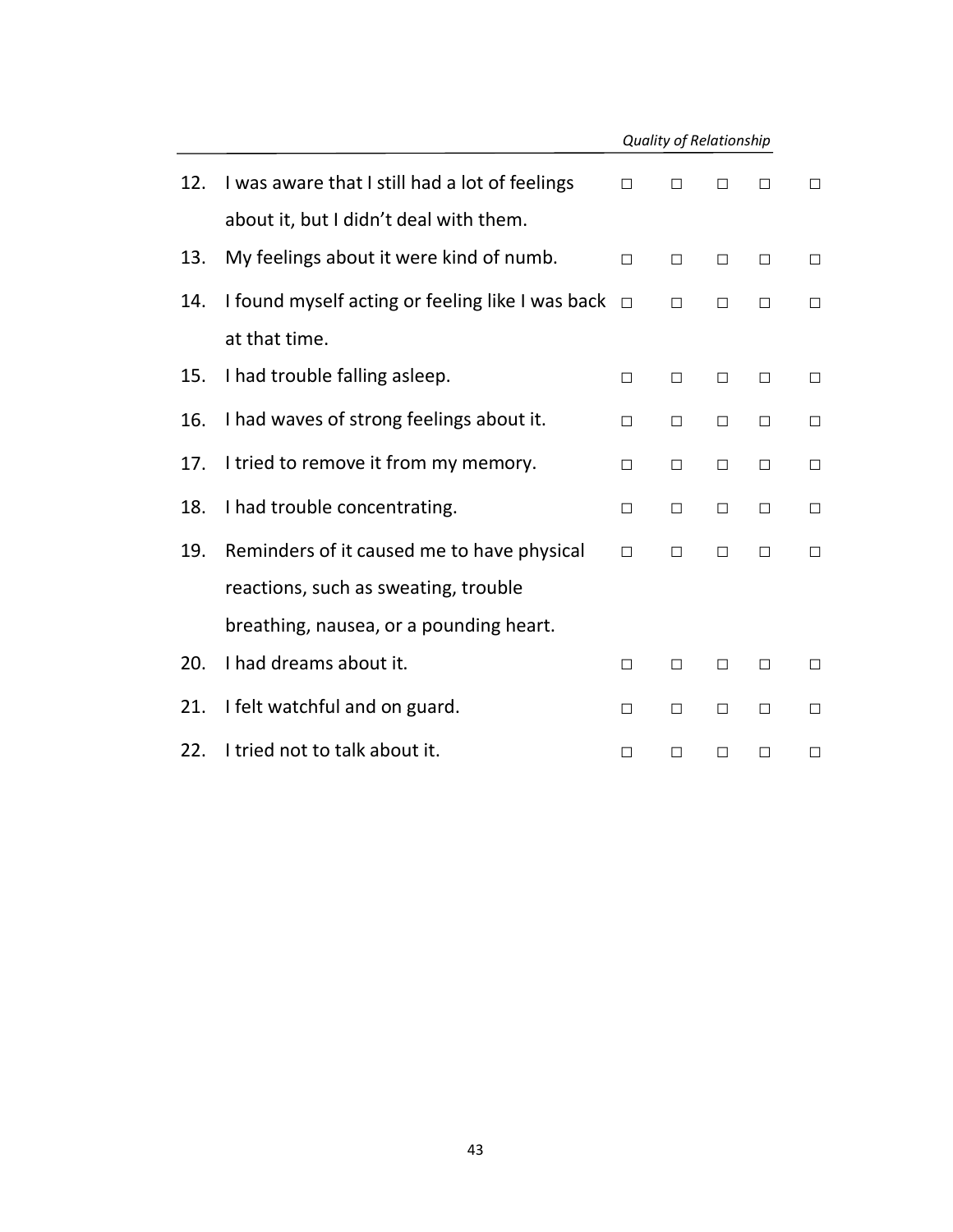## **Quality of Relationship**

The following questions have to do with the quality of the relationship you have with your partner. Please indicate how often the mentioned situations occur in your relationship. If you do not have a partner, please skip the following nine questions.

|    | How often:                                                                                 | All the time | ime<br>S | than not | <b>Occasionally</b> | <b>Rarely</b> | Never  |
|----|--------------------------------------------------------------------------------------------|--------------|----------|----------|---------------------|---------------|--------|
| 1. | do you confide in your partner?                                                            | $\Box$       | □        | $\Box$   | □                   | П             | $\Box$ |
| 2. | do you or your partner leave the house<br>after a fight?                                   | $\Box$       | □        | □        | □                   | □             | $\Box$ |
| 3. | do you, in general, think that things<br>between you and your partner are going<br>well?   | $\Box$       | П        | П        | П                   | $\Box$        | $\Box$ |
| 4. | do you and your partner quarrel?                                                           | $\Box$       | $\Box$   | $\Box$   | $\Box$              | □             | $\Box$ |
| 5. | do you or have you considered divorce,<br>separation, or terminating your<br>relationship? | $\Box$       | П        | □        | $\Box$              | $\Box$        | $\Box$ |
| 6. | do you regret that you married (or live<br>together)?                                      | $\Box$       | П        | $\Box$   | П                   | П             | $\Box$ |
| 7. | do you and your partner "get on each<br>other's nerves?"                                   | $\Box$       | $\Box$   | $\Box$   | П                   | □             | $\Box$ |
| 8. | do you show your partner that you love<br>him or her?                                      | $\Box$       | П        | □        | П                   | $\Box$        | $\Box$ |
| 9. | do you feel that you make a good<br>match?                                                 | $\Box$       | П        | $\Box$   | П                   | П             | $\Box$ |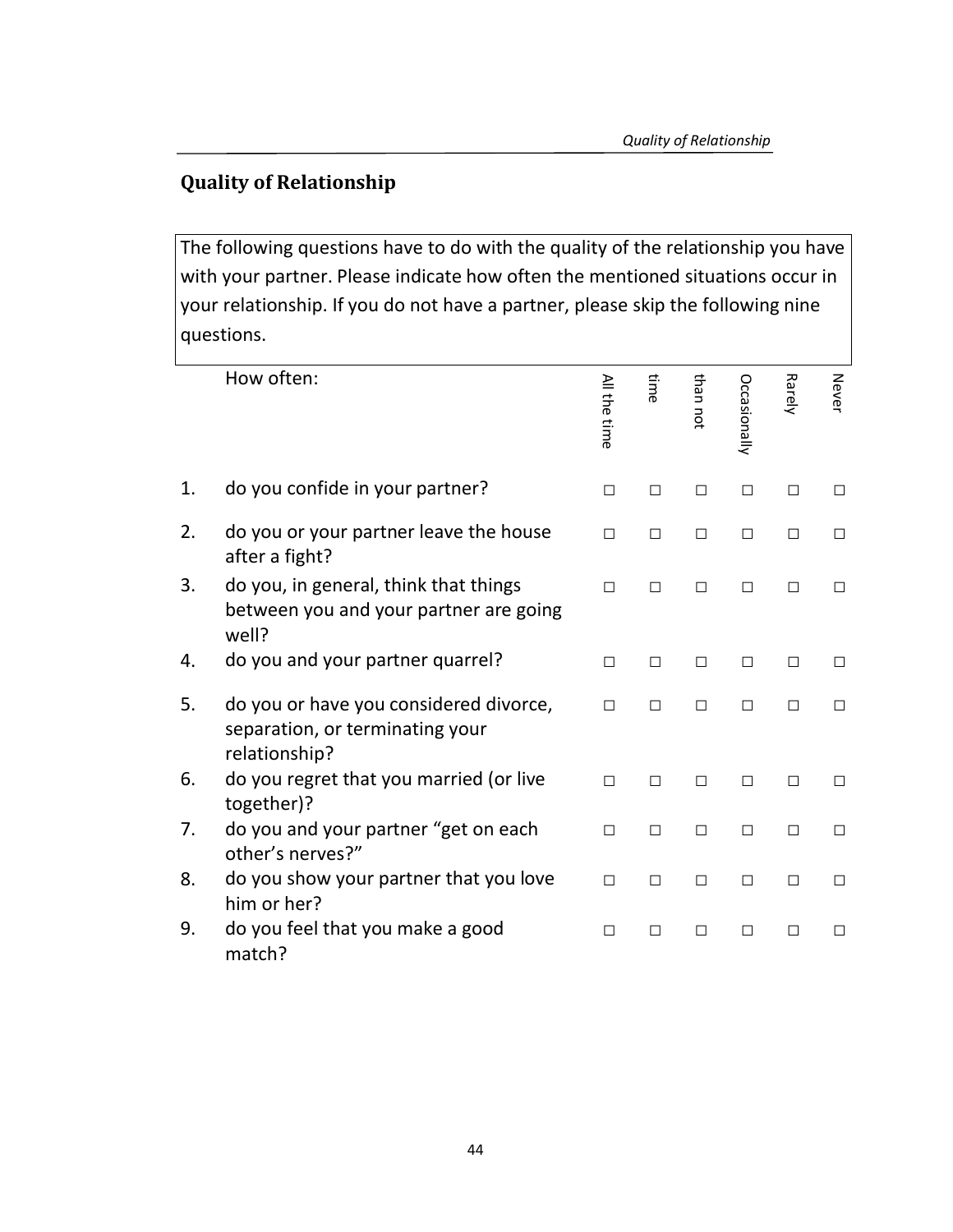## **Intimate Relationships**

The statements below concern how you feel in emotionally intimate relationships. We are interested in how you *generally* experience relationships, not just what is happening in a current relationship. Respond to each statement by checking off a square to indicate how much you agree or disagree with the statement.

|     |                                                                                                       | Strongly<br>disagree |        |        |        |        |        | Strongly<br>agree |
|-----|-------------------------------------------------------------------------------------------------------|----------------------|--------|--------|--------|--------|--------|-------------------|
| 1.  | When I show my feelings for romantic<br>partners, I'm afraid they will not feel the<br>same about me. | $\Box$               | $\Box$ | $\Box$ | $\Box$ | $\Box$ | $\Box$ | $\Box$            |
| 2.  | My desire to be very close sometimes scares<br>people away.                                           | $\Box$               | $\Box$ | $\Box$ | $\Box$ | $\Box$ | $\Box$ | $\Box$            |
| 3.  | I find it relatively easy to get close to my<br>partner.                                              | $\Box$               | $\Box$ | $\Box$ | $\Box$ | $\Box$ | $\Box$ | $\Box$            |
| 4.  | I get uncomfortable when a romantic<br>partner wants to be very close.                                | $\Box$               | $\Box$ | $\Box$ | $\Box$ | $\Box$ | $\Box$ | $\Box$            |
| 5.  | I worry a lot about my relationships.                                                                 | $\Box$               | $\Box$ | $\Box$ | $\Box$ | $\Box$ | $\Box$ | $\Box$            |
| 6.  | I worry that I won't measure up to other<br>people.                                                   | $\Box$               | $\Box$ | $\Box$ | $\Box$ | $\Box$ | $\Box$ | $\Box$            |
| 7.  | I am nervous when my partners get too<br>close to me.                                                 | $\Box$               | $\Box$ | $\Box$ | $\Box$ | $\Box$ | $\Box$ | $\Box$            |
| 8.  | I don't feel comfortable opening up to<br>romantic partners.                                          | $\Box$               | $\Box$ | $\Box$ | $\Box$ | $\Box$ | $\Box$ | $\Box$            |
| 9.  | I prefer not to be too close to romantic<br>partners.                                                 | $\Box$               | $\Box$ | $\Box$ | $\Box$ | $\Box$ | $\Box$ | $\Box$            |
| 10. | My partner really understands me and my<br>needs.                                                     | $\Box$               | $\Box$ | $\Box$ | $\Box$ | $\Box$ | $\Box$ | $\Box$            |
| 11. | I feel comfortable sharing my private<br>thoughts and feelings with my partner.                       | $\Box$               | $\Box$ | $\Box$ | $\Box$ | $\Box$ | $\Box$ | $\Box$            |
| 12. | I'm afraid that once a romantic partner gets<br>to know me, he or she won't like who I<br>really am.  | $\Box$               | $\Box$ | $\Box$ | $\Box$ | $\Box$ | $\Box$ | $\Box$            |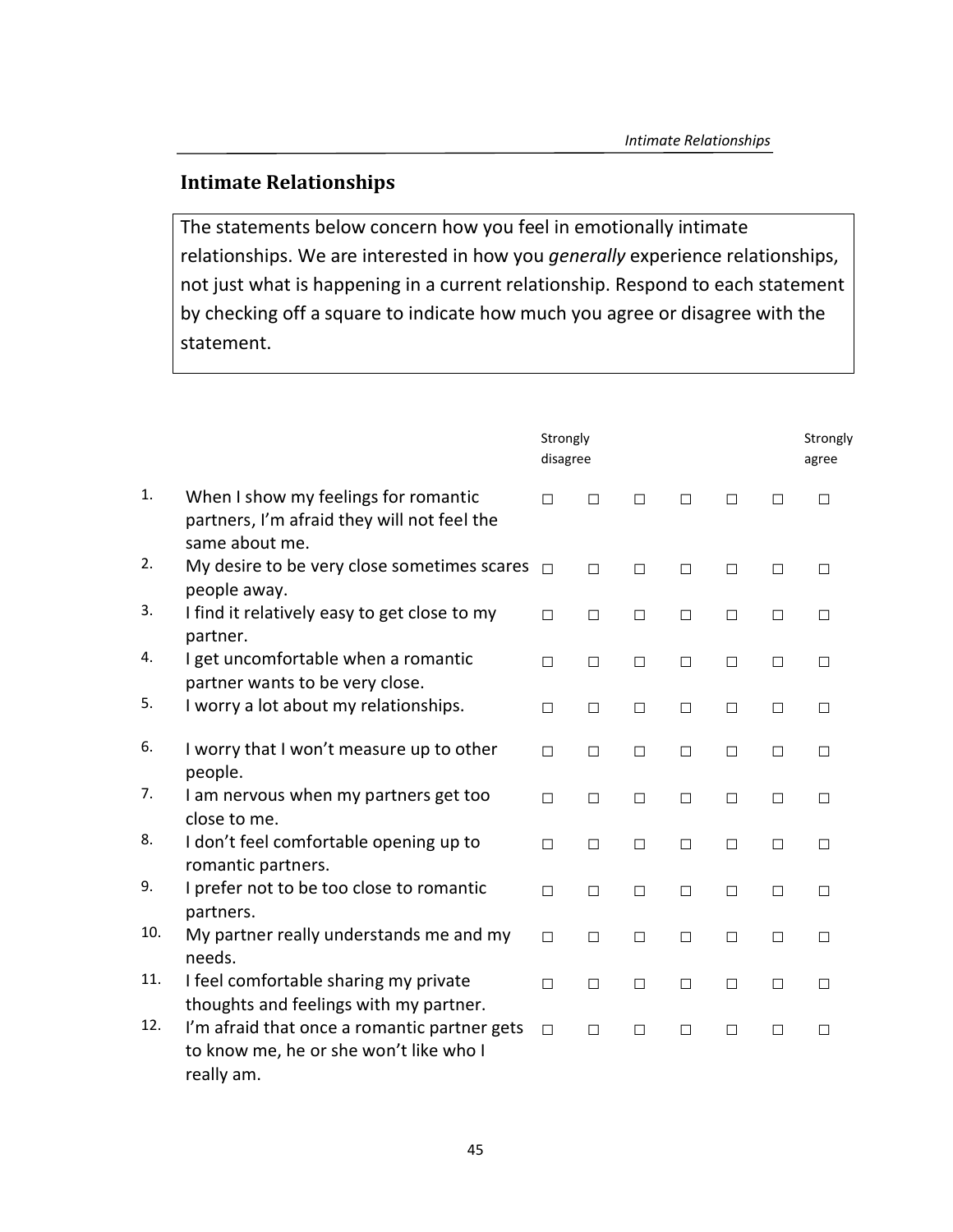|     |                                                                                                               | <b>Intimate Relationships</b> |        |        |        |        |        |        |        |
|-----|---------------------------------------------------------------------------------------------------------------|-------------------------------|--------|--------|--------|--------|--------|--------|--------|
| 13. | I feel comfortable depending on romantic<br>partners.                                                         | $\Box$                        | $\Box$ | $\Box$ | $\Box$ | $\Box$ | $\Box$ | $\Box$ |        |
| 14. | I tell my partner just about everything.                                                                      | $\Box$                        | $\Box$ | $\Box$ | $\Box$ | $\Box$ | $\Box$ | $\Box$ |        |
| 15. | It's not difficult for me to get close to my<br>partner.                                                      | $\Box$                        | $\Box$ | $\Box$ | $\Box$ | $\Box$ | $\Box$ | $\Box$ |        |
| 16. | Sometimes romantic partners change their<br>feelings about me for no apparent reason.                         | $\Box$                        | $\Box$ | $\Box$ | $\Box$ | $\Box$ | $\Box$ | $\Box$ |        |
| 17. | I worry that romantic partners won't care<br>about me as much as I care about them.                           | $\Box$                        | $\Box$ | $\Box$ | $\Box$ | $\Box$ | $\Box$ | $\Box$ |        |
| 18. | I find that my partner(s) don't want to get as<br>close as I would like.                                      | $\Box$                        | $\Box$ | $\Box$ | $\Box$ | $\Box$ | $\Box$ | $\Box$ |        |
| 19. | It helps to turn to my romantic partner in<br>times of need.                                                  | $\Box$                        | $\Box$ | $\Box$ | $\Box$ | $\Box$ | $\Box$ | $\Box$ | $\Box$ |
| 20. | I talk things over with my partner.                                                                           | $\Box$                        | $\Box$ | $\Box$ | $\Box$ | $\Box$ | $\Box$ | $\Box$ |        |
| 21. | My partner only seems to notice when I'm<br>angry.                                                            | $\Box$                        | $\Box$ | $\Box$ | $\Box$ | $\Box$ | $\Box$ | $\Box$ |        |
| 22. | I am afraid that I will lose my partner's love.                                                               | $\Box$                        | $\Box$ | $\Box$ | $\Box$ | $\Box$ | $\Box$ | $\Box$ |        |
| 23. | I often worry that my partner doesn't really<br>love me.                                                      | $\Box$                        | $\Box$ | $\Box$ | $\Box$ | $\Box$ | $\Box$ | $\Box$ |        |
| 24. | I rarely worry about my partner leaving me.                                                                   | $\Box$                        | $\Box$ | $\Box$ | $\Box$ | $\Box$ | $\Box$ | $\Box$ |        |
| 25. | It makes me mad that I don't get the<br>affection and support I need from my<br>partner.                      | $\Box$                        | $\Box$ | $\Box$ | $\Box$ | $\Box$ | $\Box$ | $\Box$ |        |
| 26. | My romantic partner makes me doubt<br>myself.                                                                 | $\Box$                        | $\Box$ | $\Box$ | $\Box$ | $\Box$ | $\Box$ | $\Box$ |        |
| 27. | When my partner is out of sight, I worry that $\Box$<br>he or she might become interested in<br>someone else. |                               | $\Box$ | $\Box$ | $\Box$ | $\Box$ | □      | $\Box$ |        |
| 28. | It's easy for me to be affectionate with my<br>partner.                                                       | $\Box$                        | $\Box$ | $\Box$ | $\Box$ | $\Box$ | $\Box$ | □      |        |
| 29. | I often worry that my partner will not want<br>to stay with me.                                               | $\Box$                        | $\Box$ | $\Box$ | $\Box$ | $\Box$ | $\Box$ | □      |        |
| 30. | I am very comfortable being close to<br>romantic partners.                                                    | $\Box$                        | $\Box$ | $\Box$ | $\Box$ | $\Box$ | $\Box$ | $\Box$ |        |
| 31. | I prefer not to show a partner how I feel<br>deep down.                                                       | $\Box$                        | $\Box$ | $\Box$ | $\Box$ | $\Box$ | $\Box$ | $\Box$ |        |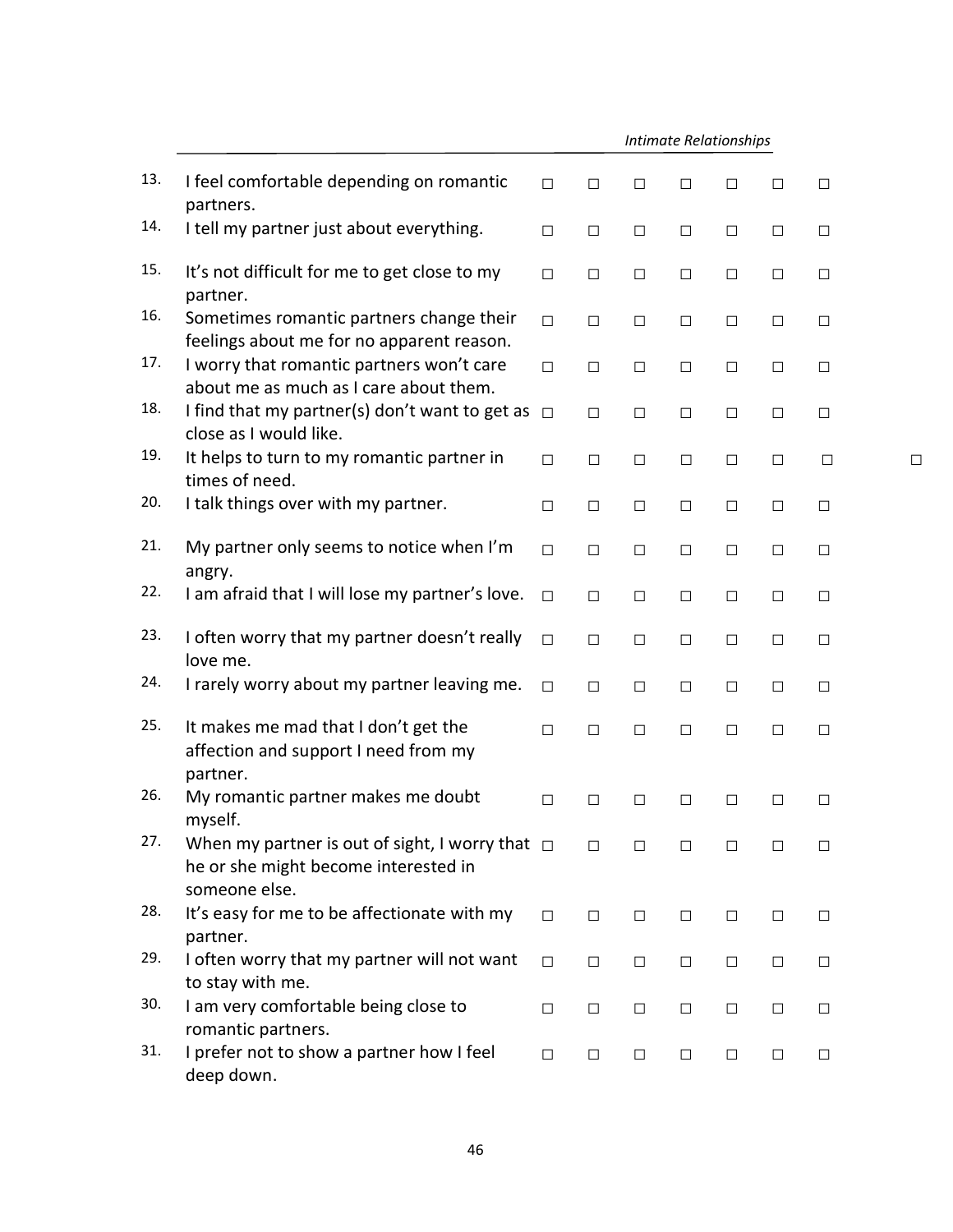|     |                                                                                            | Intimate Relationships |   |   |  |  |  |  |  |  |
|-----|--------------------------------------------------------------------------------------------|------------------------|---|---|--|--|--|--|--|--|
| 32. | I usually discuss any problems and concerns<br>with my partner.                            | $\Box$                 | П |   |  |  |  |  |  |  |
| 33. | I find it easy to depend on romantic<br>partners.                                          | П                      | П | П |  |  |  |  |  |  |
| 34. | I do not often worry about being<br>abandoned.                                             | П                      | П | П |  |  |  |  |  |  |
| 35. | I often wish that my partner's feelings for<br>me were as strong as my feelings for him or | П                      | П | П |  |  |  |  |  |  |
| 36. | her.<br>I find it difficult to allow myself to depend<br>on romantic partners.             | П                      |   |   |  |  |  |  |  |  |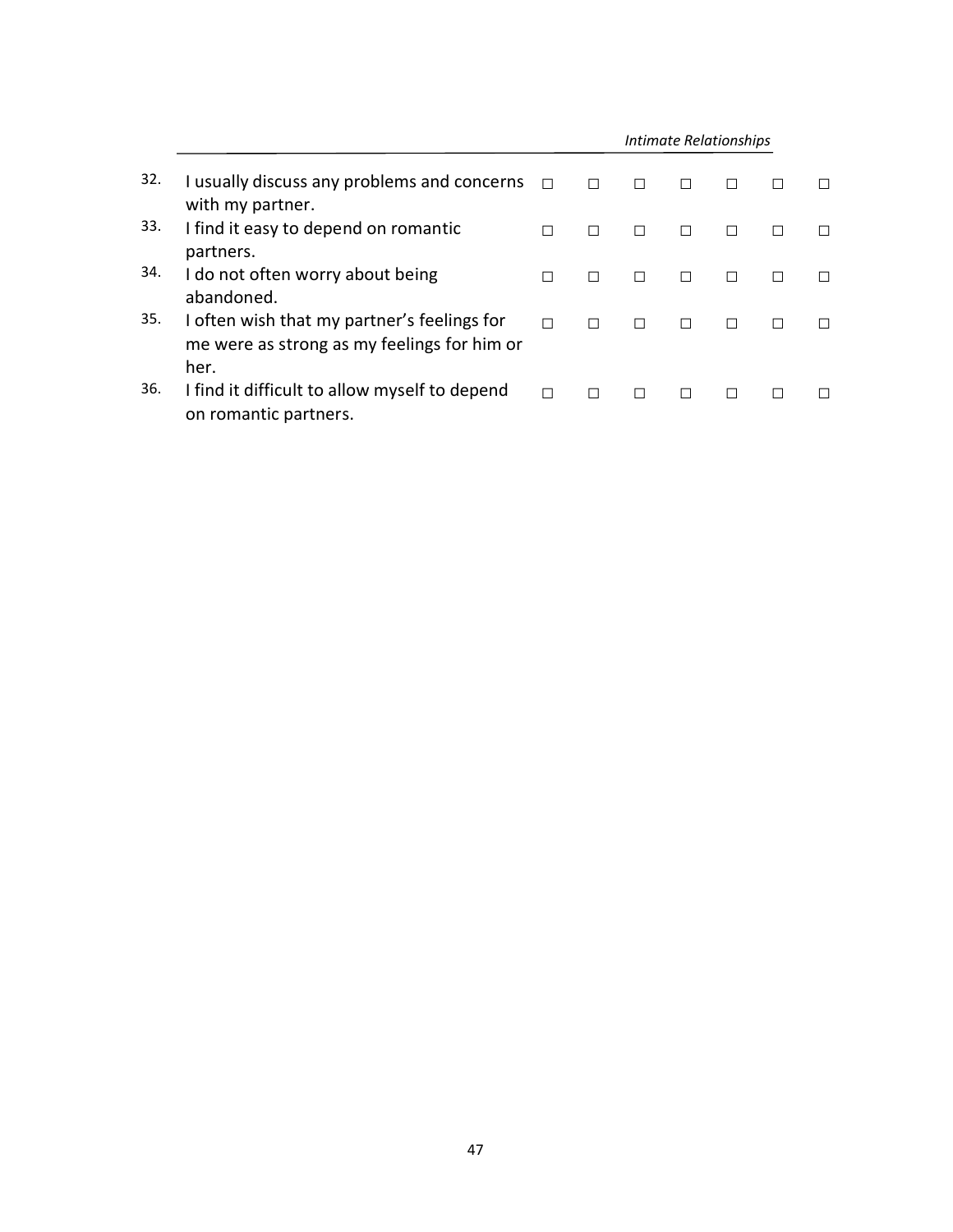## **Symptom Checklist – 90**

Below is a list of problems and complaints that people sometimes have. Please read each one carefully. After you have done so, please circle one of the numbers to the right that best describes how much discomfort that problem has caused you **during the past week** including today.

| How much were you distressed by:                              | Not at all   | A little I<br>bit | Moderately     | Quite<br>$\tilde{\omega}$<br>ä | Extremely |
|---------------------------------------------------------------|--------------|-------------------|----------------|--------------------------------|-----------|
| 1. Headaches                                                  | $\mathbf{1}$ | $\overline{2}$    | 3              | 4                              | 5         |
| 2. Nervousness or shakiness inside                            | $\mathbf{1}$ | $\overline{2}$    | 3              | 4                              | 5         |
| 3. Repeated unpleasant thoughts that<br>won't leave your mind | $\mathbf{1}$ | $\overline{2}$    | 3              | 4                              | 5         |
| 4. Faintness or dizziness                                     | $\mathbf{1}$ | $\overline{2}$    | 3              | 4                              | 5         |
| 5. Loss of sexual interest or pleasure                        | $\mathbf{1}$ | $\overline{2}$    | 3              | 4                              | 5         |
| 6. Feeling critical of others                                 | $\mathbf{1}$ | $\overline{2}$    | 3              | 4                              | 5         |
| 7. The idea that someone else can control<br>your thoughts    | $\mathbf{1}$ | $\overline{2}$    | 3              | 4                              | 5         |
| 8. Feeling others are to blame for most of<br>your troubles   | $\mathbf{1}$ | $\overline{2}$    | 3              | 4                              | 5         |
| 9. Trouble remembering things                                 | $\mathbf{1}$ | $\overline{2}$    | 3              | 4                              | 5         |
| 10. Worried about sloppiness or<br>carelessness               | $\mathbf{1}$ | $\overline{2}$    | 3              | 4                              | 5         |
| 11. Feeling easily annoyed or irritated                       | $\mathbf{1}$ | 2                 | 3              | 4                              | 5         |
| 12. Pains in heart or chest                                   | $\mathbf{1}$ | $\overline{2}$    | 3              | 4                              | 5         |
| 13. Feeling afraid in open spaces or on the<br>streets        | $\mathbf{1}$ | $\overline{2}$    | 3              | 4                              | 5         |
| 14. Feeling low in energy or slowed down                      | $\mathbf{1}$ | $\overline{2}$    | 3              | 4                              | 5         |
| 15. Thoughts of ending your life                              | $\mathbf{1}$ | $\overline{2}$    | 3              | 4                              | 5         |
| 16. Hearing voices that other people do not<br>hear           | $\mathbf{1}$ | $\overline{2}$    | 3              | 4                              | 5         |
| 17. Trembling                                                 | $\mathbf{1}$ | $\overline{2}$    | 3              | 4                              | 5         |
| 18. Feeling that most people cannot be<br>trusted             | $\mathbf{1}$ | 2                 | 3              | 4                              | 5         |
| 19. Poor appetite                                             | $\mathbf{1}$ | 2                 | 3              | 4                              | 5         |
| 20. Crying easily                                             | $\mathbf{1}$ | $\overline{2}$    | 3              | 4                              | 5         |
| 21. Feeling shy or uneasy with the opposite sex               | $\mathbf{1}$ | $\overline{2}$    | 3              | 4                              | 5         |
| 22. Feelings of being trapped or caught                       | $\mathbf{1}$ | $\overline{2}$    | $\overline{3}$ | 4                              | 5         |
| 23. Suddenly scared for no reason                             | $\mathbf{1}$ | $\overline{2}$    | 3              | 4                              | 5         |
| 24. Temper outbursts that you could not control               | $\mathbf 1$  | $\overline{2}$    | 3              | 4                              | 5         |
|                                                               |              |                   |                |                                |           |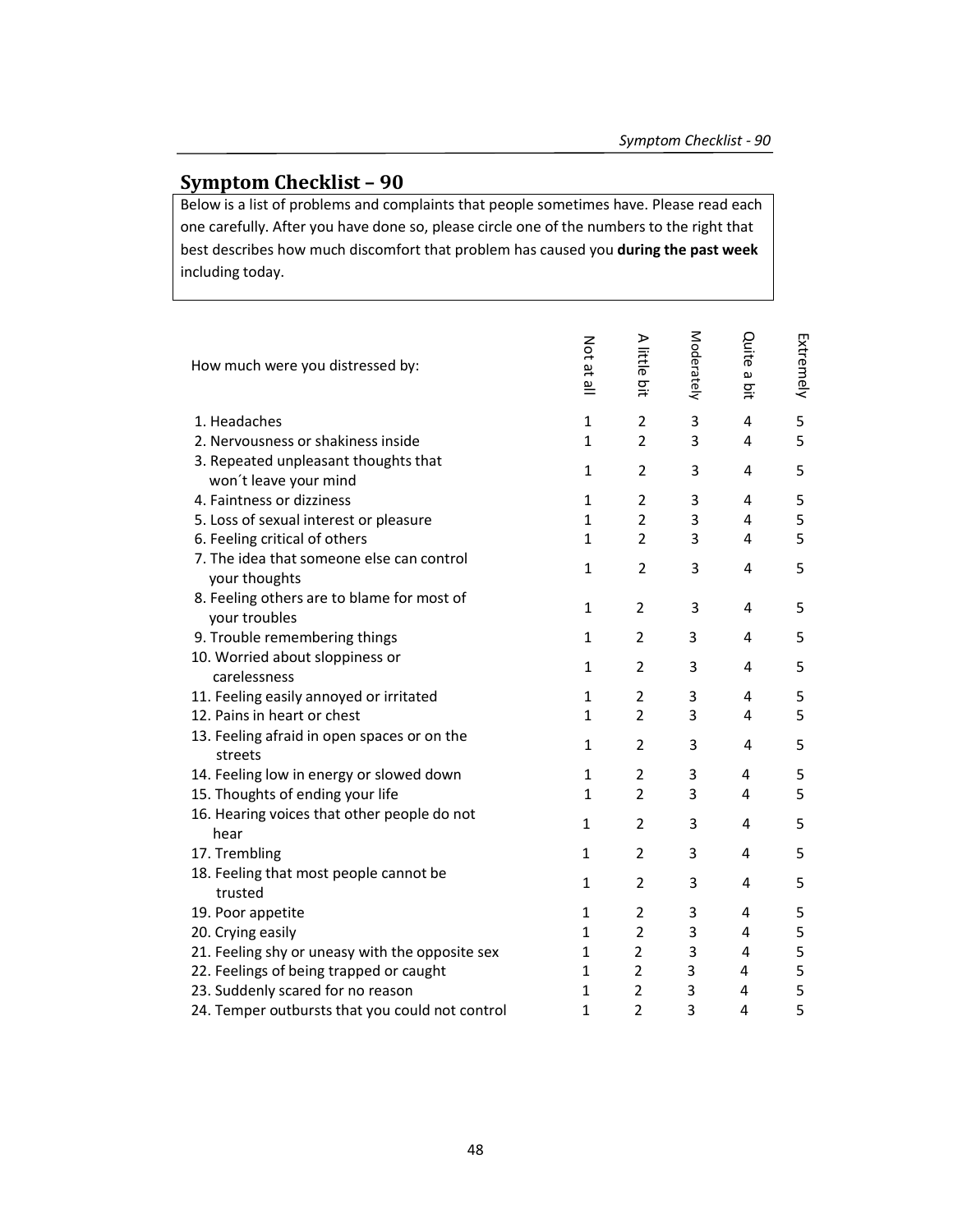| How much were you distressed by:                                                       | Not at all   | A little bit   | Moderately | Quite a bit | Extremely   |
|----------------------------------------------------------------------------------------|--------------|----------------|------------|-------------|-------------|
| 25. Feeling afraid to go out of your house alone                                       | 1            | $\overline{2}$ | 3          | 4           | 5           |
| 26. Blaming yourself for things                                                        | $\mathbf{1}$ | $\overline{2}$ | 3          | 4           | 5           |
| 27. Pains in lower back                                                                | $\mathbf{1}$ | $\overline{2}$ | 3          | 4           | 5           |
| 28. Feeling blocked in getting things done                                             | 1            | $\overline{2}$ | 3          | 4           | 5           |
| 29. Feeling lonely                                                                     | 1            | $\overline{2}$ | 3          | 4           | 5           |
| 30. Feeling blue                                                                       | $\mathbf{1}$ | $\overline{2}$ | 3          | 4           | 5           |
| 31. Worrying too much about things                                                     | $\mathbf{1}$ | $\overline{2}$ | 3          | 4           | 5           |
| 32. Feeling no interest in things                                                      | $\mathbf{1}$ | $\overline{2}$ | 3          | 4           | 5           |
| 33. Feeling fearful                                                                    | $\mathbf{1}$ | $\overline{2}$ | 3          | 4           | 5           |
| 34. Your feelings being easily hurt                                                    | $\mathbf{1}$ | $\overline{2}$ | 3          | 4           | 5           |
| 35. Other people being aware of your private thoughts                                  | $\mathbf{1}$ | $\overline{2}$ | 3          | 4           | 5           |
| 36. Feeling others do not understand you or<br>Unsympathetic                           | $\mathbf{1}$ | $\overline{2}$ | 3          | 4           | 5           |
| 37. Feeling that people are unfriendly or dislike you                                  | 1            | 2              | 3          | 4           | 5           |
| 38. Having to do things very slowly to insure<br>Correctness                           | 1            | $\overline{2}$ | 3          | 4           | 5           |
| 39. Heart pounding or racing                                                           | 1            | 2              | 3          | 4           | 5           |
| 40. Nausea or upset stomach                                                            | $\mathbf{1}$ | $\overline{2}$ | 3          | 4           | 5           |
| 41. Feeling inferior to others                                                         | $\mathbf{1}$ | $\overline{2}$ | 3          | 4           | $\mathsf S$ |
| 42. Soreness of your muscles                                                           | $\mathbf{1}$ | $\overline{2}$ | 3          | 4           | 5           |
| 43. Feeling that you are watched or talked about by<br>Others                          | $\mathbf{1}$ | $\overline{2}$ | 3          | 4           | 5           |
| 44. Trouble falling asleep                                                             | 1            | 2              | 3          | 4           | 5           |
| 45. Having to check and double-check what you do                                       | $\mathbf{1}$ | $\overline{2}$ | 3          | 4           | 5           |
| 46. Difficulty making decisions                                                        | 1            | $\overline{2}$ | 3          | 4           | $\mathsf S$ |
| 47. Feeling afraid to travel on buses, subways, or trains                              | 1            | $\overline{2}$ | 3          | 4           | $\mathsf S$ |
| 48. Trouble getting your breath                                                        | $\mathbf{1}$ | $\overline{2}$ | 3          | 4           | 5           |
| 49. Hot or cold spells                                                                 | $\mathbf{1}$ | $\overline{2}$ | 3          | 4           | 5           |
| 50. Having to avoid certain things, places, or activities<br>because they frighten you | 1            | 2              | 3          | 4           | 5           |
| 51. Your mind going blank                                                              | 1            | 2              | 3          | 4           | 5           |
| 52. Numbness or tingling in parts of you body                                          | 1            | $\overline{2}$ | 3          | 4           | 5           |
| 53. A lump in you throat                                                               | 1            | $\overline{2}$ | 3          | 4           | 5           |
| 54. Feeling hopeless about the future                                                  | $\mathbf{1}$ | $\overline{2}$ | 3          | 4           | 5           |
| 55. Trouble concentrating                                                              | $\mathbf{1}$ | $\overline{2}$ | 3          | 4           | 5           |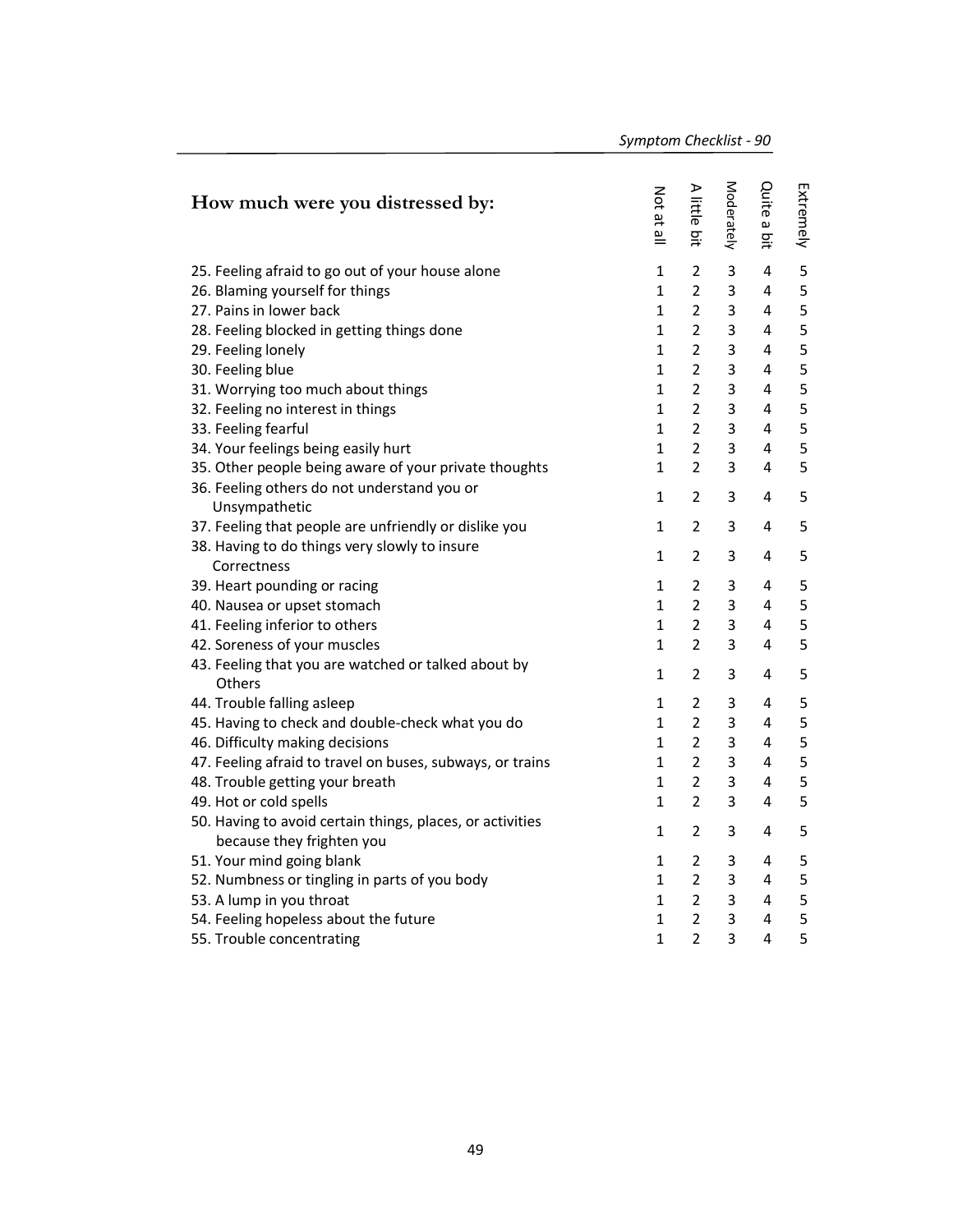| How much were you distressed by:                                                | Not at all   | A little bit   | Moderately     | Quite a bit | Extremely |
|---------------------------------------------------------------------------------|--------------|----------------|----------------|-------------|-----------|
| 56. Feeling weak in parts of your body                                          | $\mathbf{1}$ | 2              | $\mathsf 3$    | 4           | 5         |
| 57. Feeling of tense or keyed up                                                | $\mathbf{1}$ | $\overline{2}$ | 3              | 4           | 5         |
| 58. Heavy feelings in your arms of legs                                         | $\mathbf{1}$ | $\overline{2}$ | 3              | 4           | 5         |
| 59. Thoughts of death or dying                                                  | $\mathbf{1}$ | $\overline{2}$ | 3              | 4           | 5         |
| 60. Overeating                                                                  | $\mathbf{1}$ | $\overline{2}$ | 3              | 4           | 5         |
| 61. Feeling uneasy when people are watching or talking about you                | $\mathbf{1}$ | $\overline{2}$ | 3              | 4           | 5         |
| 62. Having thoughts that are not your own                                       | 1            | $\overline{2}$ | 3              | 4           | 5         |
| 63. Having urges to beat, injure, or harm someone                               | 1            | $\overline{2}$ | 3              | 4           | 5         |
| 64. Awakening in the early morning                                              | $\mathbf{1}$ | $\overline{2}$ | 3              | 4           | 5         |
| 65. Having to repeat the same actions such as touching, counting,<br>or washing | $\mathbf{1}$ | 2              | 3              | 4           | 5         |
| 66. Sleep that is restless or disturbed                                         | $\mathbf{1}$ | 2              | 3              | 4           | 5         |
| 67. Having urges to break or smash things                                       | 1            | $\overline{2}$ | 3              | 4           | 5         |
| 68. Having ideas or beliefs that others do not share                            | $\mathbf{1}$ | $\overline{2}$ | 3              | 4           | 5         |
| 69. Feeling very self-conscious with others                                     | 1            | $\overline{2}$ | 3              | 4           | 5         |
| 70. Feeling uneasy in crowds, such as shopping or at a movie                    | 1            | $\overline{2}$ | 3              | 4           | 5         |
| 71. Feeling everything is an effort                                             | 1            | 2              | 3              | 4           | 5         |
| 72. Spells of terror or panic                                                   | 1            | $\overline{2}$ | 3              | 4           | 5         |
| 73. Feeling uncomfortable about eating or drinking in public                    | 1            | $\overline{2}$ | 3              | 4           | 5         |
| 74. Getting into frequent arguments                                             | $\mathbf{1}$ | $\overline{2}$ | 3              | 4           | 5         |
| 75. Feeling nervous when you are left alone                                     | $\mathbf{1}$ | $\overline{2}$ | 3              | 4           | 5         |
| 76. Others not giving you proper credit for your achievements                   | 1            | $\overline{2}$ | 3              | 4           | 5         |
| 77. Feeling lonely even when you are with people                                | $\mathbf{1}$ | $\overline{2}$ | 3              | 4           | 5         |
| 78. Feeling so restless you couldn't sit still                                  | 1            | $\overline{2}$ | 3              | 4           | 5         |
| 79. Feelings of worthlessness                                                   | 1            | $\overline{2}$ | 3              | 4           | 5         |
| 80. The feeling that something bad is going to happen to you                    | 1            | 2              | 3              | 4           | 5         |
| 81. Shouting or throwing things                                                 | 1            | $\overline{2}$ | 3              | 4           | 5         |
| 82. Feeling afraid you will faint in public                                     | $\mathbf{1}$ | $\overline{2}$ | 3              | 4           | 5         |
| 83. Feeling that people will take advantage of you if you let them              | $\mathbf{1}$ | $\overline{2}$ | 3              | 4           | 5         |
| 84. Having thoughts about sex that bother you a lot                             | $\mathbf{1}$ | $\overline{2}$ | 3              | 4           | 5         |
| 85. The idea that you should be punished for your sins                          | 1            | $\overline{2}$ | 3              | 4           | 5         |
| 86. Thoughts and images of a frightening nature                                 | $\mathbf{1}$ | $\overline{2}$ | 3              | 4           | 5         |
| 87. The idea that something serious is wrong with you body                      | $\mathbf{1}$ | $\overline{2}$ | 3              | 4           | 5         |
| 88. Never feeling close to another person                                       | 1            | $\overline{2}$ | 3              | 4           | 5         |
| 89. Feelings of guilt                                                           | $\mathbf{1}$ | $\overline{2}$ | 3              | 4           | 5         |
| 90. The idea that something is wrong with your mind                             | $\mathbf{1}$ | $\overline{2}$ | $\overline{3}$ | 4           | 5         |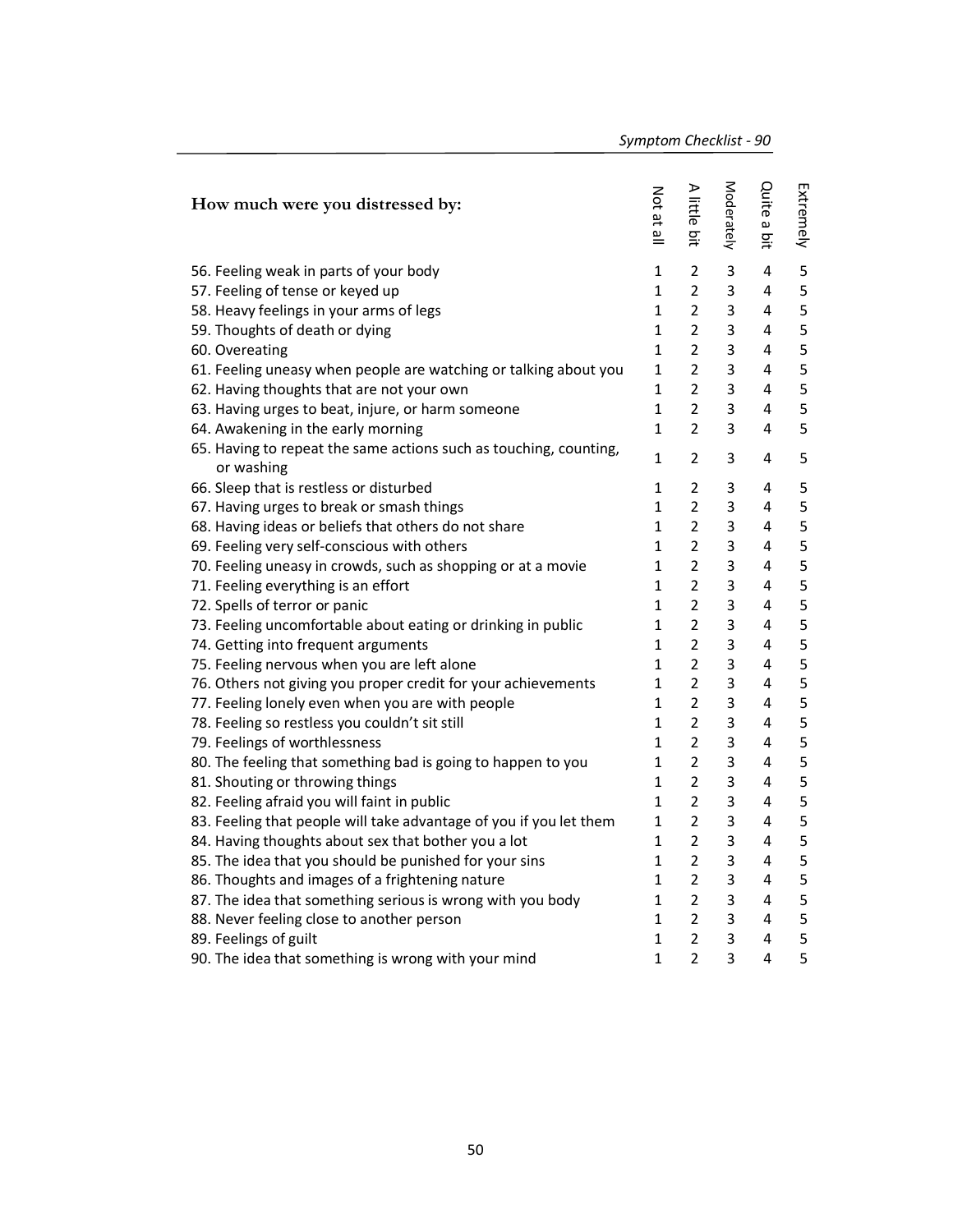## **Thoughts and actions**

People think and do many different things when they feel sad, blue, or depressed. Please read each of the items below and indicate whether you *never, sometimes, often,* or *always* think or do each one when you feel sad, down, or depressed. Please indicate what you **generally** do, not what you think you should do.

|    |                                                                    | Never  | times<br>Some | Often  | Always |
|----|--------------------------------------------------------------------|--------|---------------|--------|--------|
| 1. | I think about how alone I feel.                                    | $\Box$ | $\Box$        | $\Box$ | $\Box$ |
| 2. | I do something that has made me feel better in the past.           | $\Box$ | $\Box$        | $\Box$ | П      |
| 3. | I think about a recent situation, wishing it had gone better.      | $\Box$ | $\Box$        | $\Box$ | $\Box$ |
| 4. | do something fun with a friend.                                    | $\Box$ | $\Box$        | $\Box$ | $\Box$ |
| 5. | I think "Why can't I handle things better?"                        | $\Box$ | $\Box$        | $\Box$ | $\Box$ |
| 6. | I try to find something positive in the situation.                 | $\Box$ | $\Box$        | $\Box$ | П      |
| 7. | I think "I'm going to do something to make myself feel<br>better". | $\Box$ | $\Box$        | $\Box$ | □      |
| 8. | I think about how passive and unmotivated I feel.                  | $\Box$ | $\Box$        | $\Box$ | $\Box$ |
| 9. | I think about how I don't feel up to doing anything.               | $\Box$ | $\Box$        | $\Box$ | $\Box$ |
|    | 10. I go to a favourite place to get my mind off the situation.    | $\Box$ | $\Box$        | $\Box$ | $\Box$ |

*Please proceed to the next page.*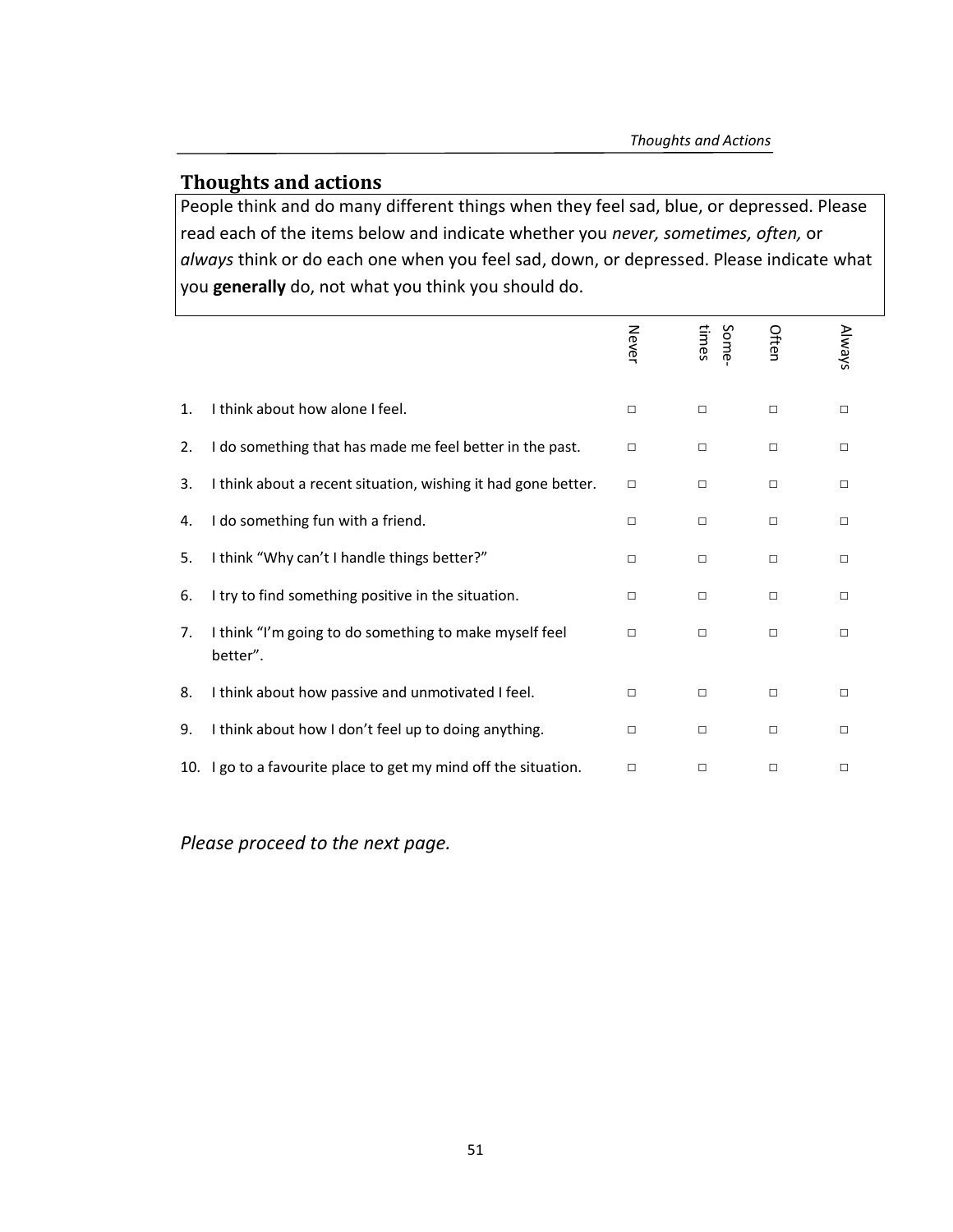## **Feelings about the loss**

Please mark the box that best describes how you have been feeling about your deceased child over **the past month**.

|     |                                                                                                                                                  | almost<br>never | rarely | times<br>$\frac{1}{2}$ | often  | s/emp  |
|-----|--------------------------------------------------------------------------------------------------------------------------------------------------|-----------------|--------|------------------------|--------|--------|
| 1.  | The death of my child feels overwhelming or devastating.                                                                                         | $\Box$          | $\Box$ | $\Box$                 | □      | $\Box$ |
| 2.  | I think about my child so much that it can be hard for me<br>to do the things I normally do.                                                     | $\Box$          | $\Box$ | $\Box$                 | $\Box$ | $\Box$ |
| 3.  | Memories of my child upset me.                                                                                                                   | $\Box$          | $\Box$ | $\Box$                 | □      | $\Box$ |
| 4.  | I feel that I have trouble accepting the death.                                                                                                  | $\Box$          | $\Box$ | $\Box$                 | $\Box$ | $\Box$ |
| 5.  | I feel myself longing and yearning for my child.                                                                                                 | $\Box$          | $\Box$ | $\Box$                 | $\Box$ | $\Box$ |
| 6.  | I feel drawn to places and things associated with my child.                                                                                      | $\Box$          | $\Box$ | $\Box$                 | $\Box$ | $\Box$ |
| 7.  | I can't help feeling angry about the death of my child.                                                                                          | $\Box$          | $\Box$ | $\Box$                 | $\Box$ | $\Box$ |
| 8.  | I feel disbelief over the death of my child.                                                                                                     | $\Box$          | $\Box$ | $\Box$                 | $\Box$ | $\Box$ |
| 9.  | I feel stunned, dazed, or shocked over my child's death                                                                                          | $\Box$          | $\Box$ | $\Box$                 | $\Box$ | $\Box$ |
| 10. | Ever since my child died it is hard for me to trust people.                                                                                      | $\Box$          | $\Box$ | $\Box$                 | $\Box$ | $\Box$ |
| 11. | Ever since my child died I feel like I have lost the ability to<br>care about other people or I feel distant from people I<br>care about.        | $\Box$          | $\Box$ | $\Box$                 | $\Box$ | $\Box$ |
| 12. | I have pain in the same area of my body, some of the<br>same symptoms, or have assumed some of the behaviours<br>or characteristics of my child. | $\Box$          | $\Box$ | $\Box$                 | $\Box$ | $\Box$ |
| 13. | I go out of my way to avoid reminders that my child is<br>gone.                                                                                  | $\Box$          | $\Box$ | $\Box$                 | $\Box$ | $\Box$ |
| 14. | I feel that life is empty or meaningless without my child.                                                                                       | $\Box$          | $\Box$ | $\Box$                 | $\Box$ | $\Box$ |
| 15. | I hear my child speak to me.                                                                                                                     | $\Box$          | $\Box$ | $\Box$                 | $\Box$ | $\Box$ |
| 16. | I see my child stand before me.                                                                                                                  | $\Box$          | $\Box$ | $\Box$                 | $\Box$ | $\Box$ |
| 17. | I feel like I have become numb since the death of my child.                                                                                      | $\Box$          | $\Box$ | □                      | □      | $\Box$ |
| 18. | I feel that it is unfair that I should live when my child died.                                                                                  | $\Box$          | $\Box$ | $\Box$                 | □      | $\Box$ |
| 19. | I am bitter over my child's death.                                                                                                               | $\Box$          | $\Box$ | $\Box$                 | □      | $\Box$ |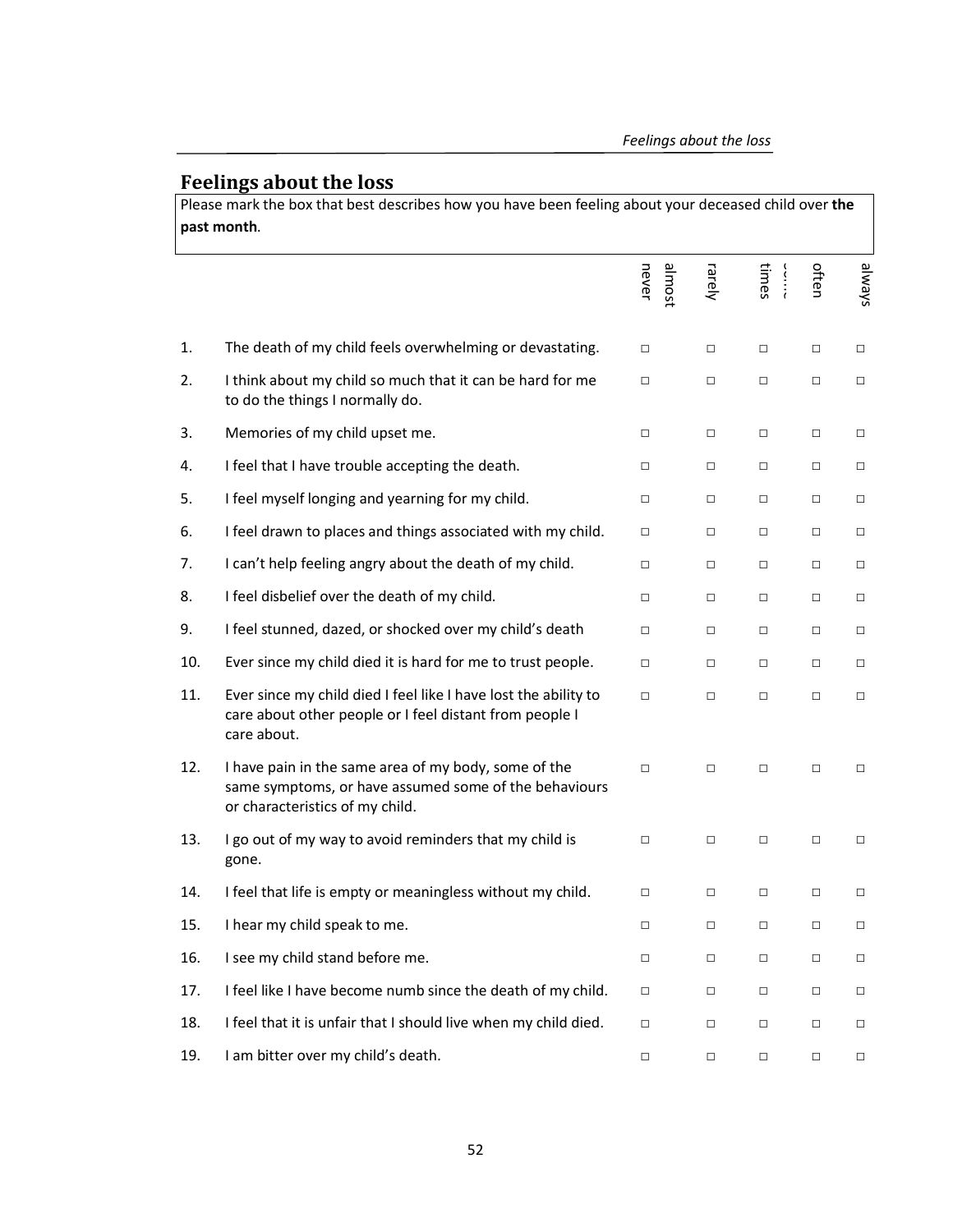|     |                                                                                                                                | Feelings about the loss |        |        |        |        |
|-----|--------------------------------------------------------------------------------------------------------------------------------|-------------------------|--------|--------|--------|--------|
|     |                                                                                                                                | sowje<br>never          | rarely | times  | often  | shways |
| 20. | I feel envious of others who have not lost someone close.                                                                      | $\Box$                  | □      | $\Box$ | $\Box$ | $\Box$ |
| 21. | I feel like the future holds no meaning or purpose without<br>my child.                                                        | $\Box$                  | $\Box$ | $\Box$ | $\Box$ | $\Box$ |
| 22. | I feel lonely ever since my child died.                                                                                        | $\Box$                  | $\Box$ | $\Box$ | $\Box$ | $\Box$ |
| 23. | I feel unable to imagine life being fulfilling without my<br>child.                                                            | $\Box$                  | $\Box$ | $\Box$ | $\Box$ | $\Box$ |
| 24. | I feel that a part of myself died along with my child.                                                                         | $\Box$                  | $\Box$ | $\Box$ | $\Box$ | $\Box$ |
| 25. | I feel that the death of my child has changed my view of<br>the world.                                                         | $\Box$                  | $\Box$ | $\Box$ | $\Box$ | $\Box$ |
| 26. | I have lost my sense of security or safety since the death<br>of my child.                                                     | $\Box$                  | □      | $\Box$ | $\Box$ | $\Box$ |
| 27. | I have lost my sense of control since the death of my child.                                                                   | $\Box$                  | $\Box$ | $\Box$ | $\Box$ | $\Box$ |
| 28. | I believe that my grief has resulted in significant<br>impairment in my social, occupational or other areas of<br>functioning. | $\Box$                  | $\Box$ | $\Box$ | $\Box$ | $\Box$ |
| 29. | I have felt on edge, jumpy, or easily startled since the<br>death.                                                             | $\Box$                  | $\Box$ | $\Box$ | $\Box$ | $\Box$ |
| 30. | Since the death of my child my sleep has been disturbed.                                                                       | □                       | $\Box$ | $\Box$ | $\Box$ | $\Box$ |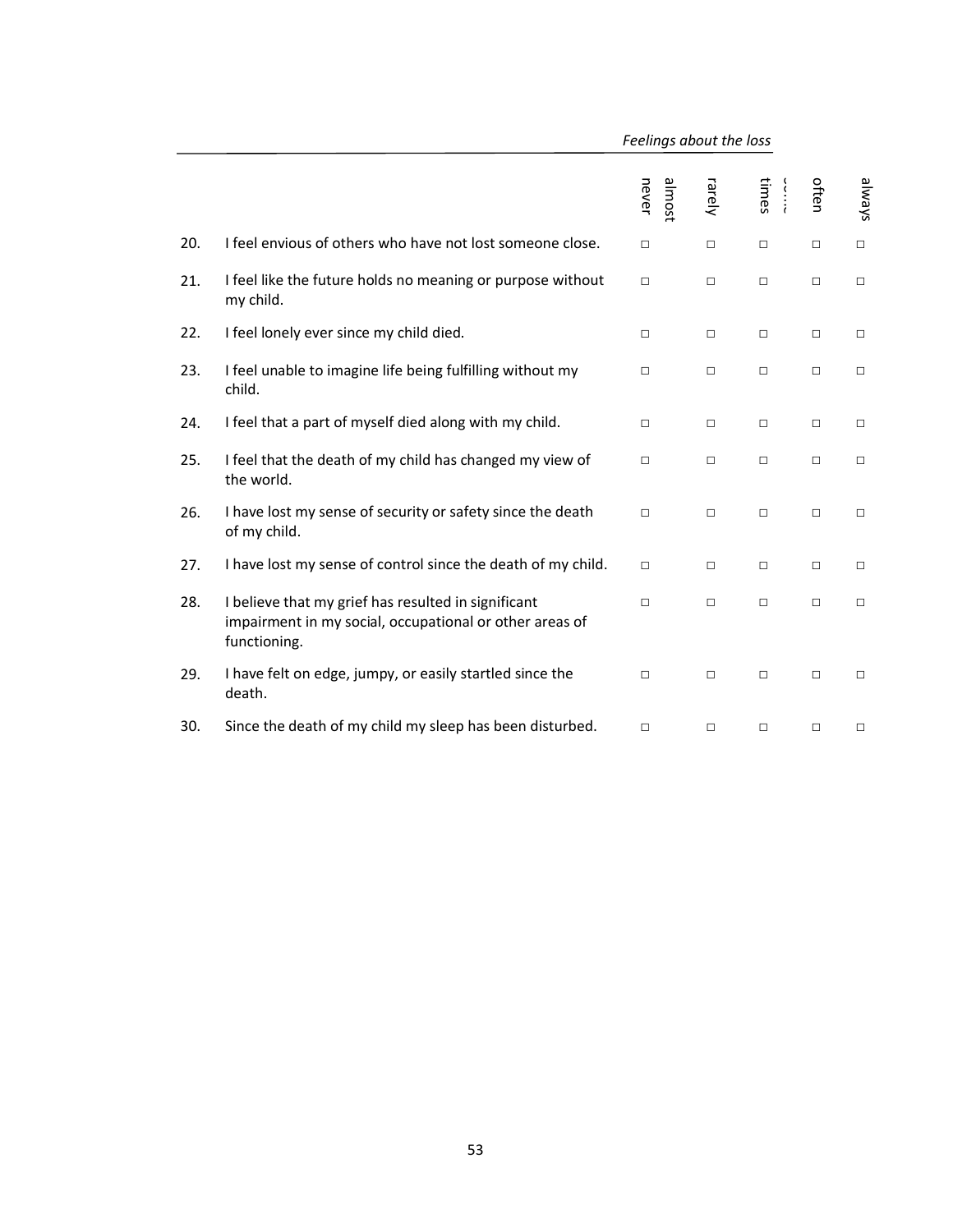## **Thoughts and Feelings**

This questionnaire consists of a list of thoughts and feelings that you may have had since your child died. Please read each statement carefully, and mark the column that best describes the way you have been feeling during **the past two weeks**, including today.

1 = does not describe me at all

2 = does not quite describe me

3 = describes me fairly well

4 = describes me well

5 = describes me very well

|     |                                                        | $\mathbf{1}$ | $\overline{2}$ | 3      | 4      | 5      |
|-----|--------------------------------------------------------|--------------|----------------|--------|--------|--------|
| 1.  | I have learned to cope better with life.               | $\Box$       | $\Box$         | $\Box$ | $\Box$ | $\Box$ |
| 2.  | I frequently feel bitter.                              | $\Box$       | $\Box$         | $\Box$ | $\Box$ | $\Box$ |
| 3.  | I forget things easily, e.g. names, telephone numbers. | $\Box$       | $\Box$         | $\Box$ | $\Box$ | $\Box$ |
| 4.  | I feel as though I am a better person.                 | $\Box$       | $\Box$         | $\Box$ | $\Box$ | $\Box$ |
| 5.  | I am resentful.                                        | $\Box$       | □              | $\Box$ | $\Box$ | $\Box$ |
| 6.  | I have difficulty remembering things from the past.    | $\Box$       | $\Box$         | $\Box$ | $\Box$ | $\Box$ |
| 7.  | I feel revengeful.                                     | □            | $\Box$         | $\Box$ | $\Box$ | $\Box$ |
| 8.  | I have a better outlook on life.                       | $\Box$       | $\Box$         | $\Box$ | $\Box$ | $\Box$ |
| 9.  | I have difficulty concentrating.                       | $\Box$       | $\Box$         | $\Box$ | $\Box$ | $\Box$ |
| 10. | I have difficulty learning new things.                 | $\Box$       | $\Box$         | $\Box$ | $\Box$ | $\Box$ |
| 11. | I blame others.                                        | $\Box$       | $\Box$         | $\Box$ | $\Box$ | $\Box$ |
| 12. | I have more compassion for others.                     | $\Box$       | $\Box$         | $\Box$ | $\Box$ | $\Box$ |
| 13. | I am stronger because of the grief I have experienced. | $\Box$       | $\Box$         | $\Box$ | $\Box$ | $\Box$ |
| 14. | I want to harm others.                                 | □            | □              | $\Box$ | □      | $\Box$ |
| 15. | I am a more forgiving person.                          | $\Box$       | $\Box$         | $\Box$ | $\Box$ | $\Box$ |
| 16. | I have difficulty remembering new information.         | $\Box$       | □              | □      | □      | $\Box$ |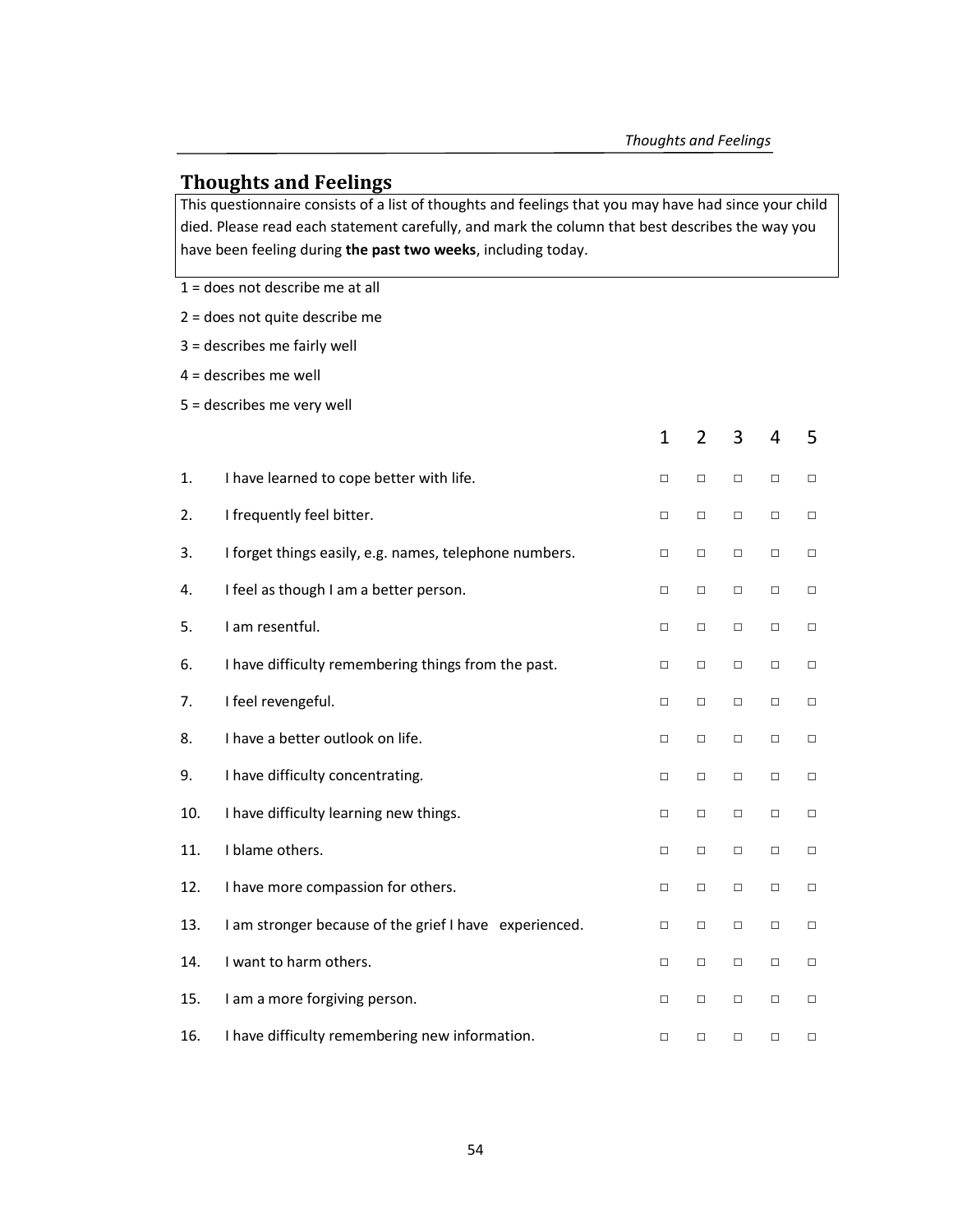*Thoughts and Feelings*

| 17. | I am more tolerant of myself                                              | $\Box$ | $\Box$ | П      | $\Box$ | $\Box$ |
|-----|---------------------------------------------------------------------------|--------|--------|--------|--------|--------|
| 18. | I am more tolerant of others.                                             | $\Box$ | $\Box$ | $\Box$ | $\Box$ | $\Box$ |
| 19. | I get angry often.                                                        | $\Box$ | $\Box$ | $\Box$ | $\Box$ | $\Box$ |
| 20. | I have hope for the future.                                               | $\Box$ | $\Box$ | $\Box$ | $\Box$ | $\Box$ |
| 21. | I reached a turning point where I began to let go of some of my<br>grief. | $\Box$ | $\Box$ | $\Box$ | $\Box$ | $\Box$ |
| 22. | I am having more good days than bad.                                      | $\Box$ | $\Box$ | $\Box$ | $\Box$ | $\Box$ |
| 23. | Tasks seem insurmountable.                                                | $\Box$ | $\Box$ | $\Box$ | $\Box$ | $\Box$ |
| 24. | I care more deeply for others.                                            | $\Box$ | $\Box$ | $\Box$ | $\Box$ | $\Box$ |
| 25. | I have hostile feelings                                                   | $\Box$ | □      | □      | $\Box$ | $\Box$ |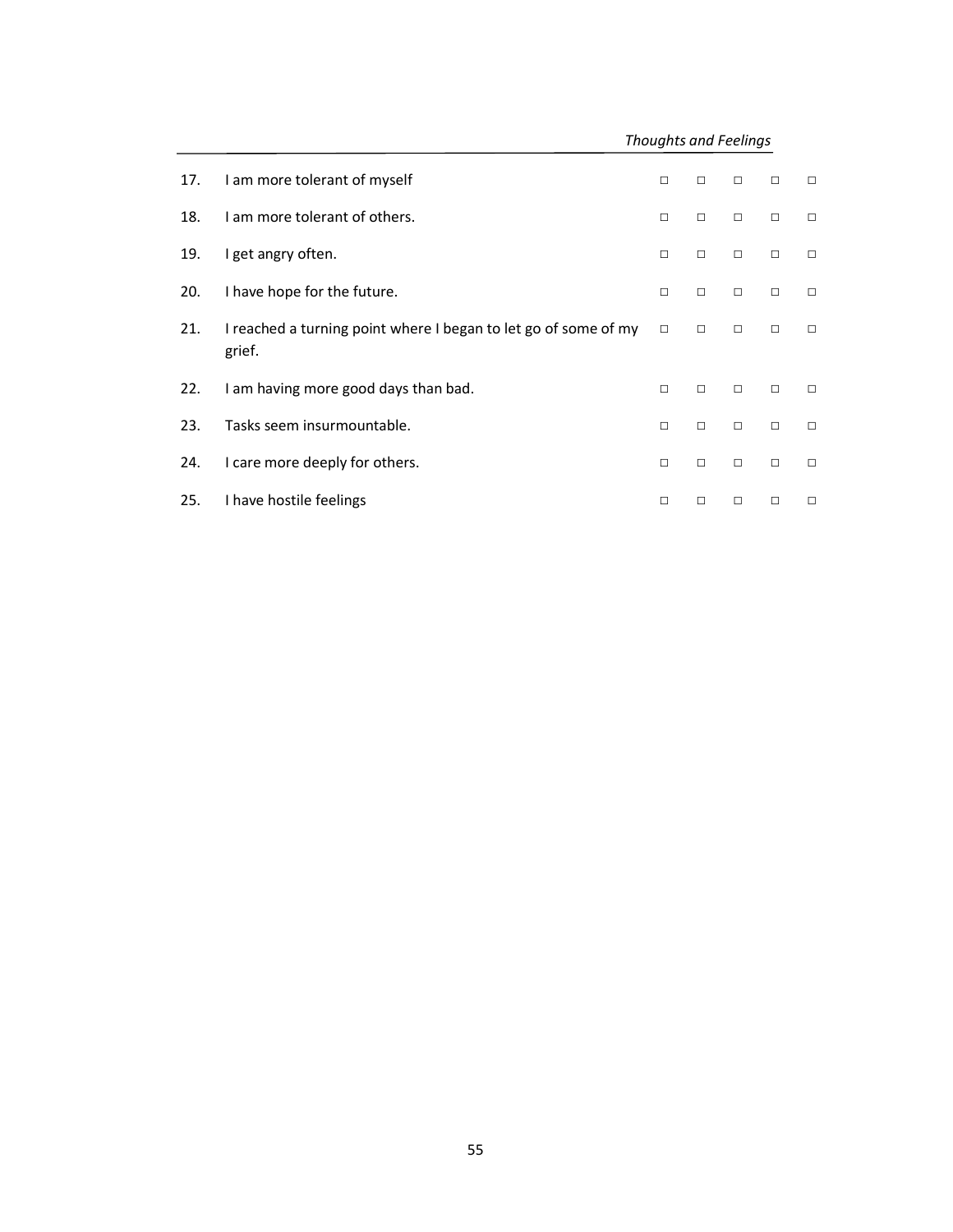# **My reasons for attending the group:**

|     |                                                                                   | Scale: 1 not applicable - 5 very applicable to me |                |        |        |        |  |  |  |
|-----|-----------------------------------------------------------------------------------|---------------------------------------------------|----------------|--------|--------|--------|--|--|--|
|     |                                                                                   | 1                                                 | $\overline{2}$ | 3      | 4      | 5      |  |  |  |
| 1.  | To find recognition for the situation I am now in.                                | □                                                 | □              | $\Box$ | $\Box$ | □      |  |  |  |
| 2.  | To talk about my loss without the need to explain it.                             | $\Box$                                            | $\Box$         | $\Box$ | □      | $\Box$ |  |  |  |
| 3.  | To find answers to why my child died.                                             | $\Box$                                            | $\Box$         | $\Box$ | $\Box$ | $\Box$ |  |  |  |
| 4.  | To develop and strengthen my contacts with other bereaved<br>parents.             | □                                                 | $\Box$         | $\Box$ | $\Box$ | $\Box$ |  |  |  |
| 5.  | To receive new ideas for solutions to problems to do with my<br>changed identity. | $\Box$                                            | $\Box$         | $\Box$ | □      | □      |  |  |  |
| 6.  | To receive information regarding other sources of help for<br>practical things.   | $\Box$                                            | $\Box$         | $\Box$ | $\Box$ | □      |  |  |  |
| 7.  | To improve my skills in developing social relationships.                          | □                                                 | $\Box$         | $\Box$ | $\Box$ | $\Box$ |  |  |  |
| 8.  | To become less lonely or isolated among others.                                   | $\Box$                                            | $\Box$         | $\Box$ | □      | □      |  |  |  |
| 9.  | To help me gain hope for the future.                                              | $\Box$                                            | $\Box$         | $\Box$ | $\Box$ | □      |  |  |  |
| 10. | To give me a sense of belonging.                                                  | $\Box$                                            | $\Box$         | $\Box$ | $\Box$ | $\Box$ |  |  |  |
| 11. | Feeling of fellowship with people in a similar situation.                         | $\Box$                                            | $\Box$         | $\Box$ | $\Box$ | $\Box$ |  |  |  |
| 12. | Feeling of solidarity with other bereaved parents.                                | $\Box$                                            | $\Box$         | $\Box$ | $\Box$ | □      |  |  |  |
| 13. | To share what I have learned about grieving.                                      | $\Box$                                            | $\Box$         | $\Box$ | $\Box$ | $\Box$ |  |  |  |
| 14. | To make new friends.                                                              | $\Box$                                            | $\Box$         | $\Box$ | $\Box$ | $\Box$ |  |  |  |
| 15. | To gain comfort and reassurance that my grieving is normal.                       | $\Box$                                            | $\Box$         | $\Box$ | $\Box$ |        |  |  |  |
| 16. | To get advice about how to build up my life again.                                | $\Box$                                            | $\Box$         | $\Box$ | $\Box$ | $\Box$ |  |  |  |
| 17. | To get information about what happened to my child.                               | $\Box$                                            | □              | □      | $\Box$ | $\Box$ |  |  |  |
| 18. | To learn new skills for coping with my grief.                                     | $\Box$                                            | $\Box$         | $\Box$ | $\Box$ | $\Box$ |  |  |  |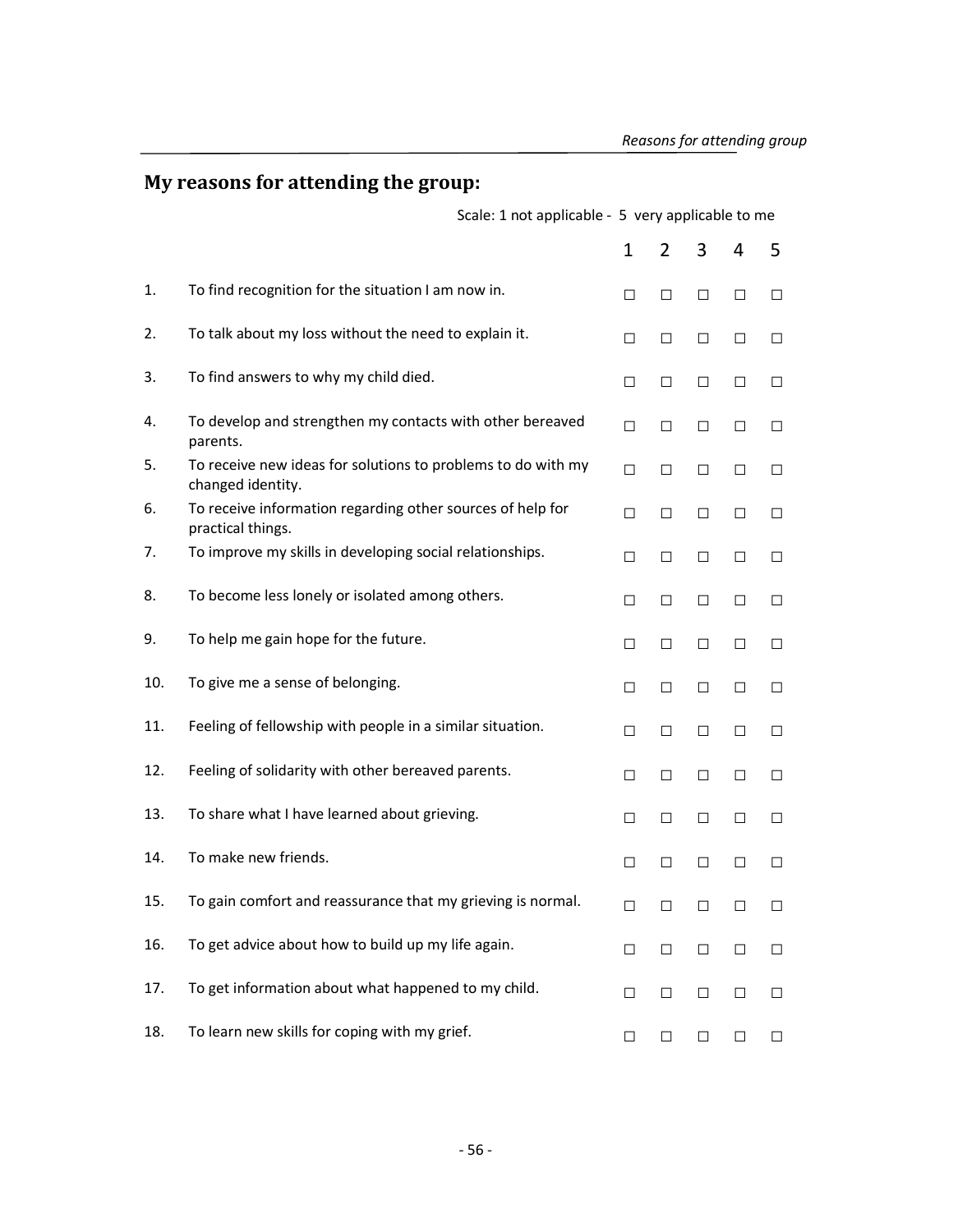| 19. | To gain help with the family situation.                                     | П      | П |   |   | $\mathsf{L}$ |
|-----|-----------------------------------------------------------------------------|--------|---|---|---|--------------|
| 20. | To understand differences in ways of grieving between my<br>partner and me. | П      | П |   |   | ш            |
| 21. | To help others overcome their loss.                                         | П      | П |   |   |              |
| 22. | To talk about my deceased child.                                            | П      | □ | П | ш | П            |
| 23. | To feel close to my deceased child.                                         | П      | П | П |   | П            |
| 24. | Other people encouraged me to participate.                                  | $\Box$ | П | □ | П | П            |
| 25. | I did not want to disappoint other people.                                  | $\Box$ | □ | П | П | П            |
| 26. | My partner decided to join the group, and asked me to                       | П      | П | П |   |              |
|     | join as well.                                                               |        |   |   |   |              |
| 27. | I felt I needed help.                                                       | П      | П | п |   |              |
| 28. | I wanted support.                                                           |        | П | П |   |              |